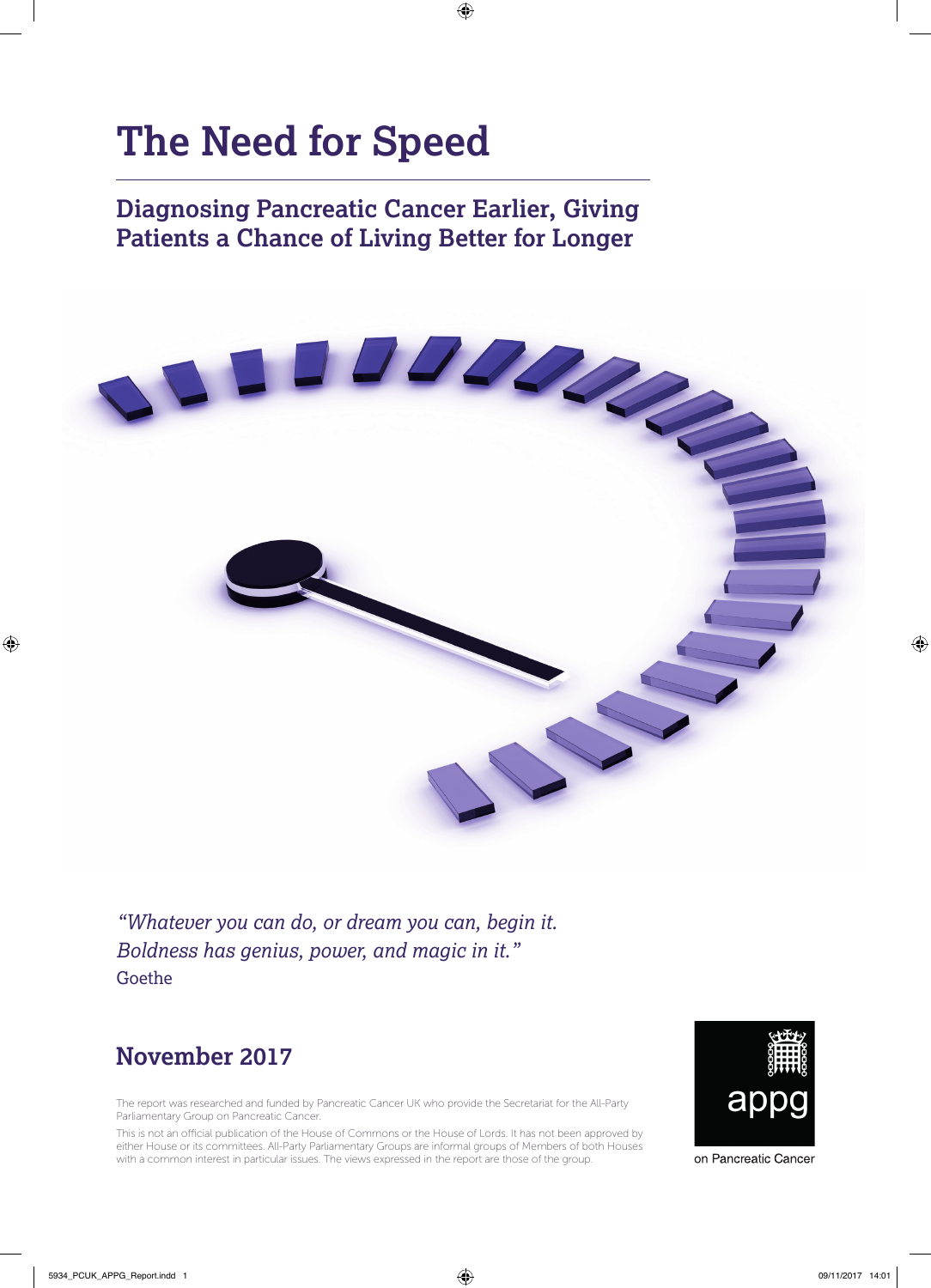$\equiv$ 

 $\bigoplus$ 

**01** | **ALL PARTY PARLIAMENTARY GROUP ON PANCREATIC CANCER** |

 $\bigoplus$ 

 $\bigoplus$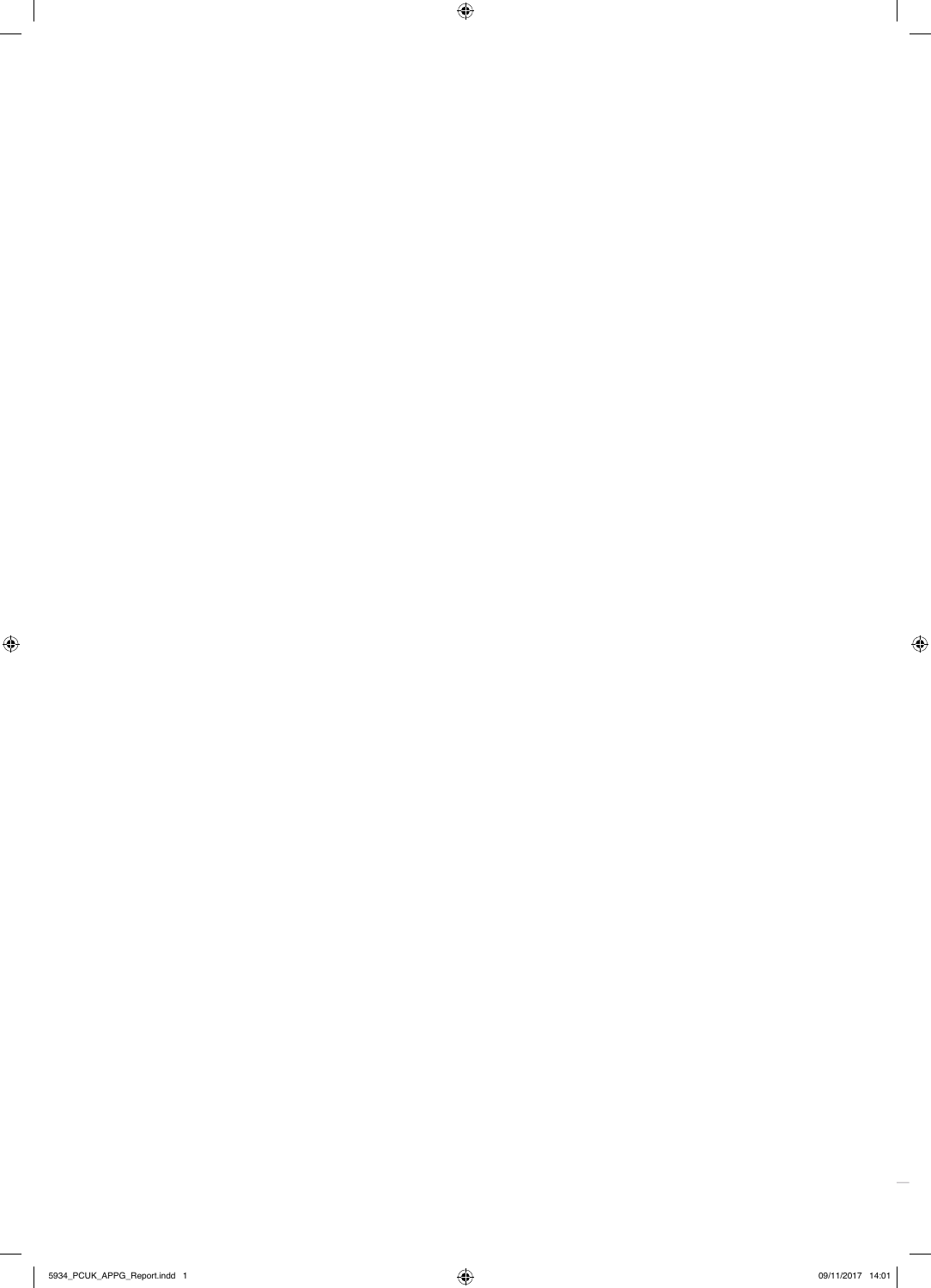## **CONTENTS**

| <b>INTRODUCTION</b>                            | 03 |
|------------------------------------------------|----|
| <b>FOREWORD BY THE CHAIR</b>                   | 04 |
| <b>EXECUTIVE SUMMARY</b>                       | 06 |
| <b>SUMMARY OF KEY RECOMMENDATIONS</b>          | 07 |
| <b>RESEARCH</b>                                | 11 |
| <b>PUBLIC AWARENESS</b>                        | 14 |
| <b>GP SUPPORT</b>                              | 17 |
| <b>DIAGNOSTIC PATHWAYS</b>                     | 22 |
| <b>FAST TRACK SURGERY AND OTHER TREATMENTS</b> | 26 |
| <b>CANCER STRATEGY AND CANCER ALLIANCES</b>    | 29 |
| <b>FINAL SUMMATION</b>                         | 30 |
| <b>APPENDIX</b>                                | 31 |
| <b>REFERENCES</b>                              | 36 |

 $\bigoplus$ 

 $\bigoplus$ 

 $\bigoplus$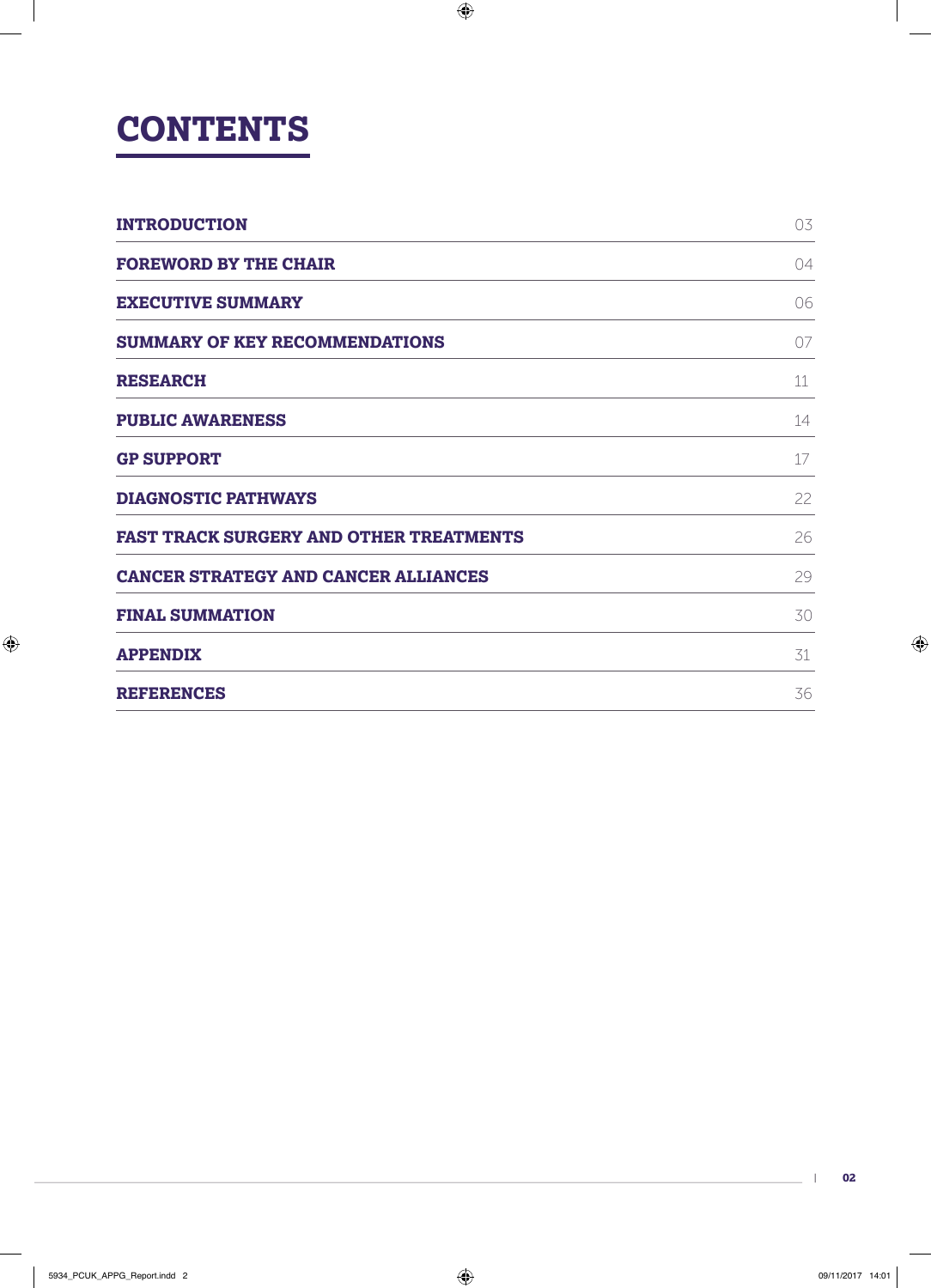### **INTRODUCTION**

The All Party Parliamentary Group on Pancreatic Cancer was established in 2012 with the aim of working with all key stakeholders to champion improving survival and experiences of pancreatic cancer patients. To tackle stubbornly low survival, the APPGPC launched its third inquiry on early diagnosis in December 2016, building upon its prior inquiries and reports. Its first report *"Time to Change the Story: A plan of action for pancreatic cancer"* looked at pancreatic cancer as a whole and was published in November 2013. The second report *"Pancreatic Cancer Research: A Roadmap to Change,"* was dedicated to research and what could be done to improve the quality and quantity of pancreatic cancer research.

⊕

This, the first inquiry focused solely on early diagnosis, builds on the outcomes of these earlier reports. Over the course of three months, the APPG on Pancreatic Cancer considered a wide range of written and oral evidence. The oral evidence was heard through five different sessions. Stakeholders who contributed to the inquiry included patients, carers, family members, clinicians, researchers, policy makers and others. Please see Appendices 1, 2 and 3 for a full list of those who contributed. The APPG would like to thank everyone who sent written submissions, gave oral evidence or attended our sessions. Without your assistance, we could not have created this report.

Throughout the Inquiry, panel members assessed the progress made toward past APPG recommendations on early diagnosis. In addition, the group analysed to what degree the early diagnosis initiatives taken forward by NHS England and other NHS entities benefit pancreatic cancer patients. Finally, members examined what barriers to early diagnosis still exist, what current initiatives appear most promising and likely to be successful, and how MPs and peers can best champion and facilitate the early detection of pancreatic cancer moving forward. After the evidence was compiled and reviewed, six clear themes emerged. These themes now form the basis for our six key recommendations.

The report will be used to urge policy makers in Westminster and the devolved nations to implement its recommendations to improve outcomes for pancreatic cancer patients across the UK.

◈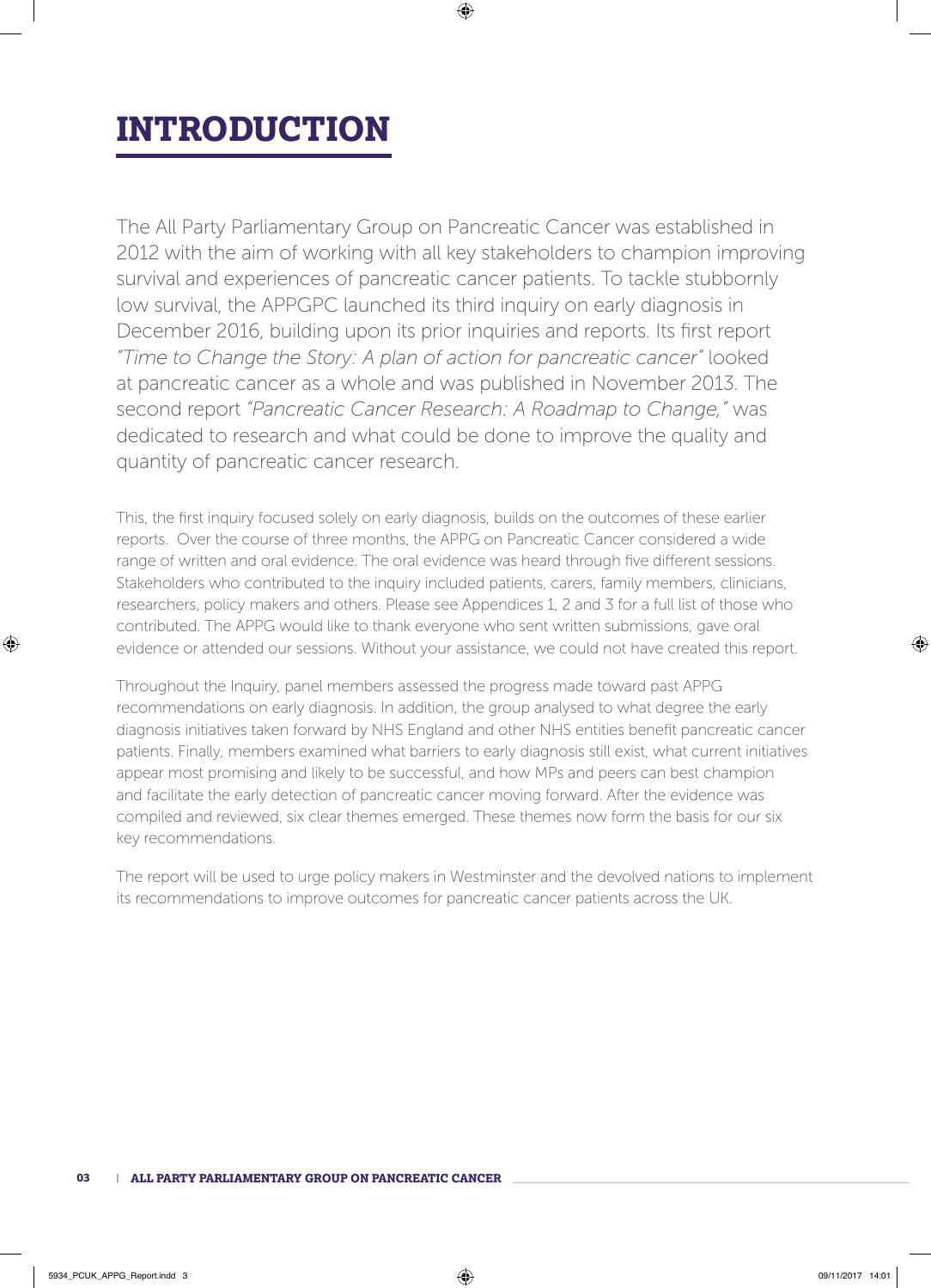### **FOREWORD BY THE CHAIR**



Thank you to everyone who has contributed to this inquiry. We have been privileged to hear many moving stories and meet many inspirational people. These have given us the strong evidence base from which to write this report.

Over the course of the inquiry and our review of both the written and oral evidence, it became very apparent that the best word to describe pancreatic cancer in the past was "stuck." I helped form the All Party Parliamentary Group on Pancreatic Cancer (APPGPC) after one of my constituents lost her mother in law and husband to the disease 40 years apart. Shockingly her husband's chances were no better than his mother's! Despite advances in science since the 1970s, pancreatic cancer stubbornly maintains the lowest five

year survival of the 20 most common cancers; between 3.8% and 6.6% across the UK.<sup>ii</sup> Moreover, 10 year survival still stands at 1%.ii These appalling statistics stem at least in part from the fact that pancreatic cancer is often diagnosed at a late stage, when treatment is no longer an option.

◈

The good news is that since our first APPG inquiry in 2012 we are starting to see some positive developments; some hope. We are starting to gain some traction. As Professor Willie Hamilton at the University of Exeter stated during his testimony, physicians are more willing to investigate for this cancer. According to Professor Hamilton's own analytics, the time to diagnose pancreatic cancer has decreased by 30 days over the course of the last decade.<sup>ii</sup> Given this progress, five year survival has increased ever so slightly from 3.4 to 6.6% since 2003.<sup>iv</sup> Public awareness initiatives, increased GP education and diagnostic tools, faster referral pathways and one-stop clinics are starting – slowly - to change the diagnosis story for pancreatic cancer patients. Moreover, pancreatic research is improving and with increased funding should one day make the breakthrough necessary to transform the lives of pancreatic cancer patients. Hopefully, these steps towards early diagnosis will translate into increased survival rates sooner than later.

To ensure that we continue to move forward and leave the dismal statistics of the 1970s behind, we need to ensure that this progress is nurtured and expanded. To diagnose pancreatic cancer sooner, so patients can live better and longer, the APPGPC is calling for:

⊕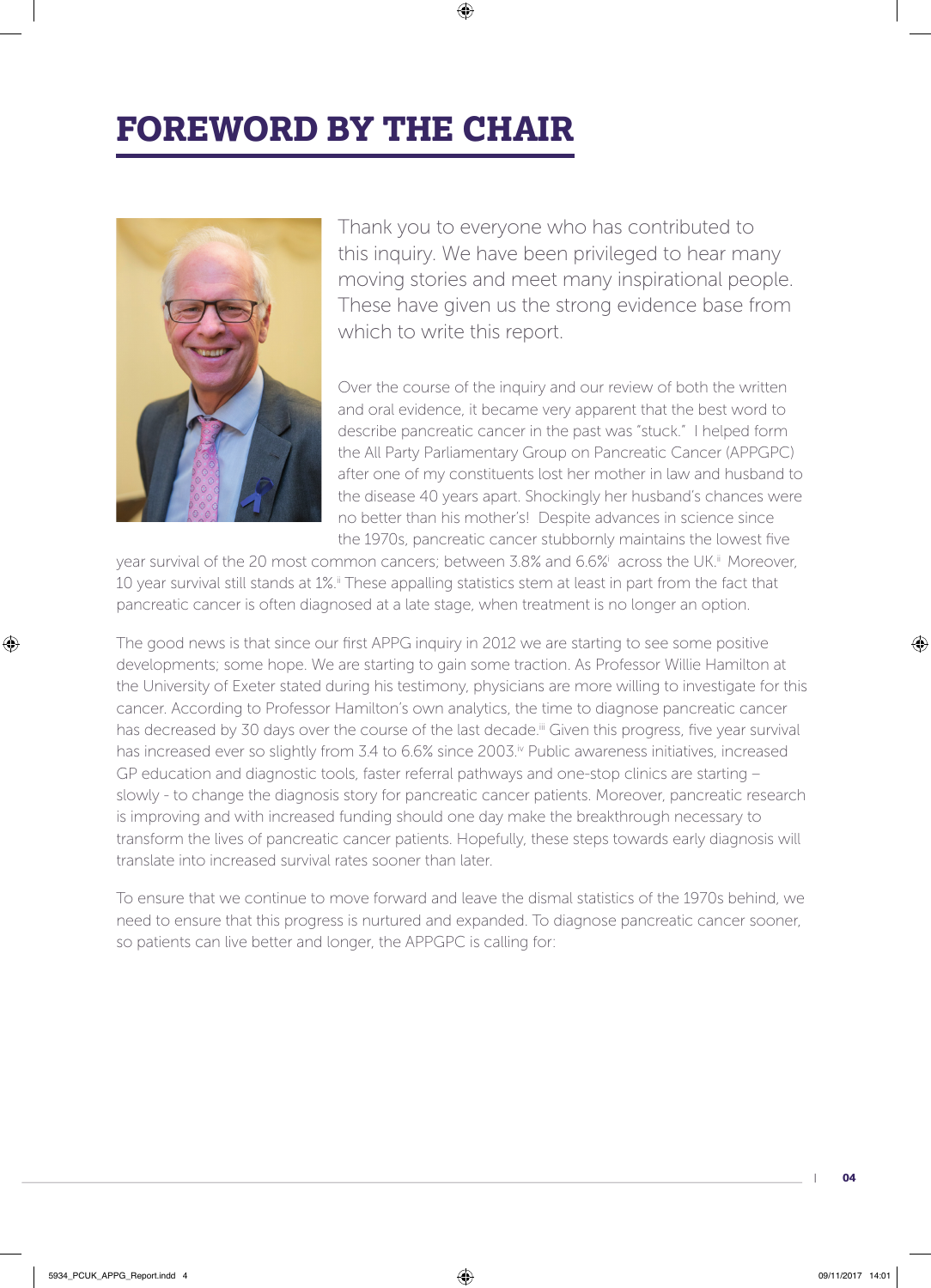- (1) increased research funding directed at the early diagnosis of pancreatic cancer
- (2) a pancreatic cancer specific symptom awareness campaign and/or a series of generic symptom campaigns, addressing vague symptoms associated with pancreatic cancer
- (3) improved tools, education and guidelines about pancreatic cancer for general practitioners and others

⊕

- (4) better diagnostic pathways
- (5) fast-track surgery and faster access time to all other treatments, when possible
- (6) full implementation and support for the NHS England Cancer Strategy and Cancer Alliances.

Through these efforts the APPGPC will continue to champion better outcomes for pancreatic cancer patients by working with all stakeholders (patients, carers, family members, clinicians, researchers, charities and policy makers). Together we can drive progress and improved pancreatic cancer survival into the future.

More than anything else I hope that this report gives further impetus to providing greater focus on early diagnosis of pancreatic cancer and an acceleration in reaching that elusive goal.

 $\int$  ) driv.

◈

Nic Dakin MP, Chair of the All Party Parliamentary Group on Pancreatic Cancer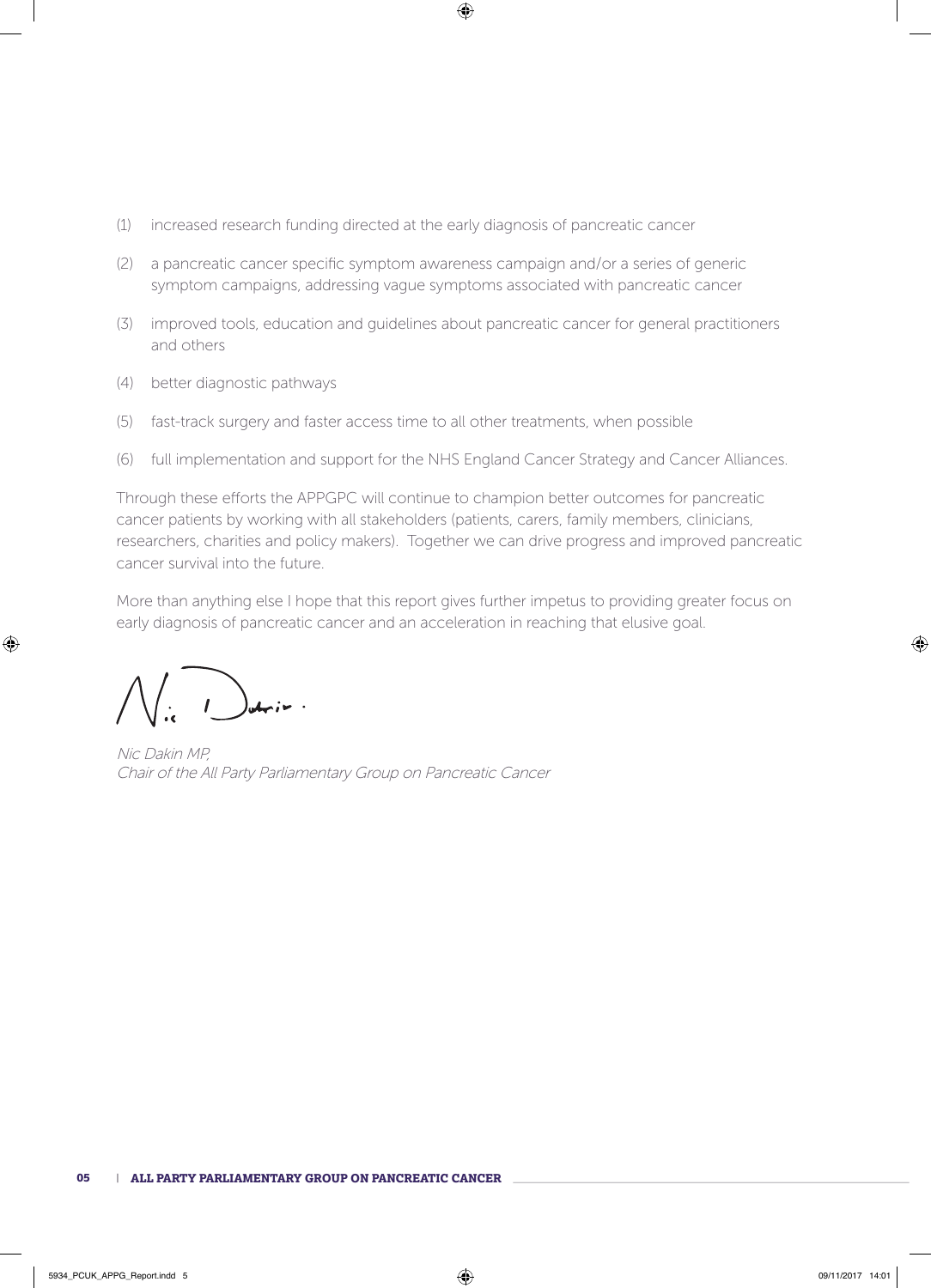### **EXECUTIVE SUMMARY**

#### **BACKGROUND**

Pancreatic cancer will be the fourth biggest cancer killer by 2026 , unless significant improvements in survival are made now.<sup>v</sup> The main reason for this death toll and the low survival associated with pancreatic cancer is late diagnosis. Currently, only 10-20% people with pancreatic cancer are diagnosed when they are still eligible for resection surgery, the only potentially curative treatment for pancreatic cancer.<sup>vi</sup>

⊕

The reasons for late diagnosis are multifaceted. First, the symptoms of pancreatic cancer are often common, vague and therefore hard to recognise. In some instances there are no early stage symptoms. As a result, significant research funding dedicated to the development of a test that can diagnose high risk patients before symptoms appear is essential to transforming the prognosis of this disease. To date, funding for pancreatic cancer research has been limited.

Second, the public do not know the symptoms of pancreatic cancer. A 2016 ComRes poll commissioned by Pancreatic Cancer UK found that 74% of people across the UK could not name a single symptom of pancreatic cancer. A UK wide survey of GPs conducted by Pancreatic Cancer UK in 2012 found that half were not confident they could identify the signs and symptoms of pancreatic cancer in patients.viii A survey of 400 GPs commissioned by Pancreatic Cancer Action found that only 3% of respondents felt fully confident and informed about the symptoms of pancreatic cancer .

According to the 2015 National Cancer Patient Experience Survey for England, 76% of all cancer patients visited their GP only once or twice before they were referred for further testing, compared to 62% of pancreatic cancer patients.<sup>ix</sup> Pancreatic Cancer UK's 2015 Symptoms and Diagnosis Survey revealed an even starker picture with 63% of respondents reporting that they or their family member had to visit their GP three times or more before diagnosis. A shocking 23% said they had to visit seven times or more.x

Given these factors as well as others, 45% of pancreatic cancer patients were diagnosed through Accident and Emergency in 2013.<sup>xi</sup> This is important as presentation via emergency admission normally occurs when the disease is more advanced. Therefore, it is associated with significantly poorer survival rates than other routes to diagnosis. For example, one year survival for patients presenting via emergency presentation is just 10% rather than 26% for those diagnosed with pancreatic cancer as a result of GP referral. xii

Diagnosing pancreatic cancer earlier is one clear way we can tackle this disease and improve survival rates. The APPGPC believes early diagnosis is the key to increasing the numbers of people eligible for surgery and improving the chances of inoperable patients receiving new, emerging therapies.

⊕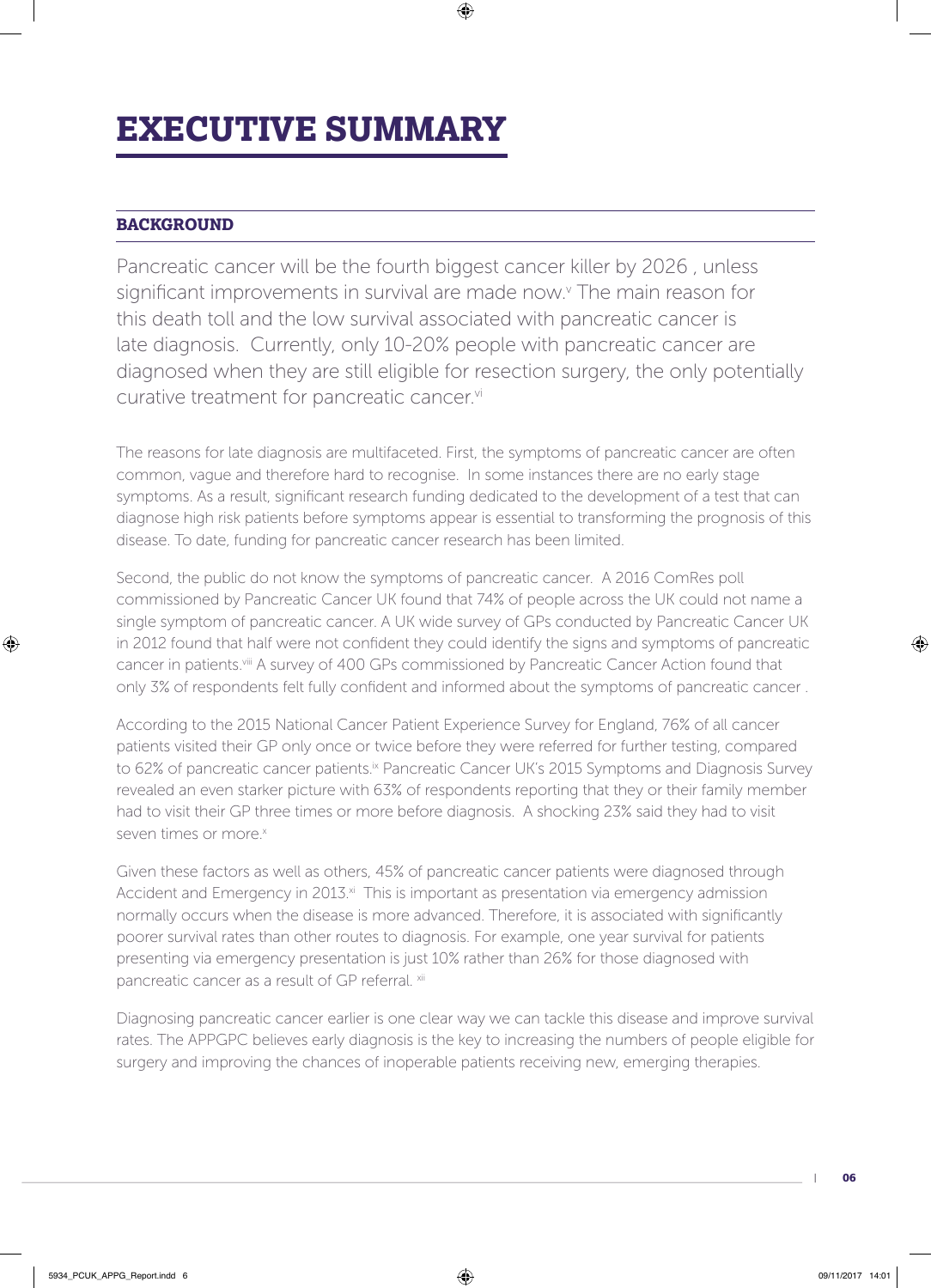### **SUMMARY OF KEY RECOMMENDATIONS**

⊕

Based upon current evidence, we believe that pancreatic cancer patients will be diagnosed sooner, thereby giving these patients better outcomes, if the recommendations of this Early Diagnosis Inquiry are adopted. The following is a summary of the six key recommendations.

#### **1. INCREASED RESEARCH FUNDING**

The APPGPC calls on:

◈

- (a) Funders to commit to increasing funding for pancreatic cancer so it reaches a collective total of £25m per year by 2022, as previously called for in its 2014 report. xiii
- (b) The National Institute for Health Research, Health and Care Research Wales, the Chief Scientist Office and the Health and Social Care Public Health Agency to follow Cancer Research UK's example and commit to doubling their annual investment in pancreatic cancer research.
- (c) Universities and research institutes to prioritise pancreatic cancer research, increasing the volume of applications they put forward to funders.
- (d) The UK Government to ensure that the UK's departure from the EU does not put at risk UK involvement in important international research and patient access to clinical trials.

**RATIONALE:** The development of a test that can diagnose high risk patients before symptoms appear or are recognised as symptoms of pancreatic cancer is necessary to change the landscape for pancreatic cancer patients forever. Although this is an ambitious goal, there is currently a considerable amount of promising research into diagnostic testing. In order for this research to come to fruition and for a test to become a reality, pancreatic cancer research, in particular research focused on early diagnosis, needs much more funding. Specifically, the APPG on Pancreatic Cancer estimates that we will need a sustained level of £25 million a year to make the breakthroughs necessary to change the story for pancreatic cancer patients.<sup>xiv</sup> We estimate that pancreatic cancer research funding as a whole falls short of this goal. Although Cancer Research UK, a member of the National Cancer Research Institute, has committed to doubling or trebling its investment in pancreatic cancer research and other cancers of unmet need, we estimate that pancreatic cancer research funding, as a whole, falls far short of this goal. We also recognise the need for high quality applications so that funders are able to increase spend on pancreatic cancer research. Whilst we hope that an increase in funding will incentivise more high quality applications, universities and research institutes should also proactively encourage pancreatic cancer research so that there are more projects available to fund.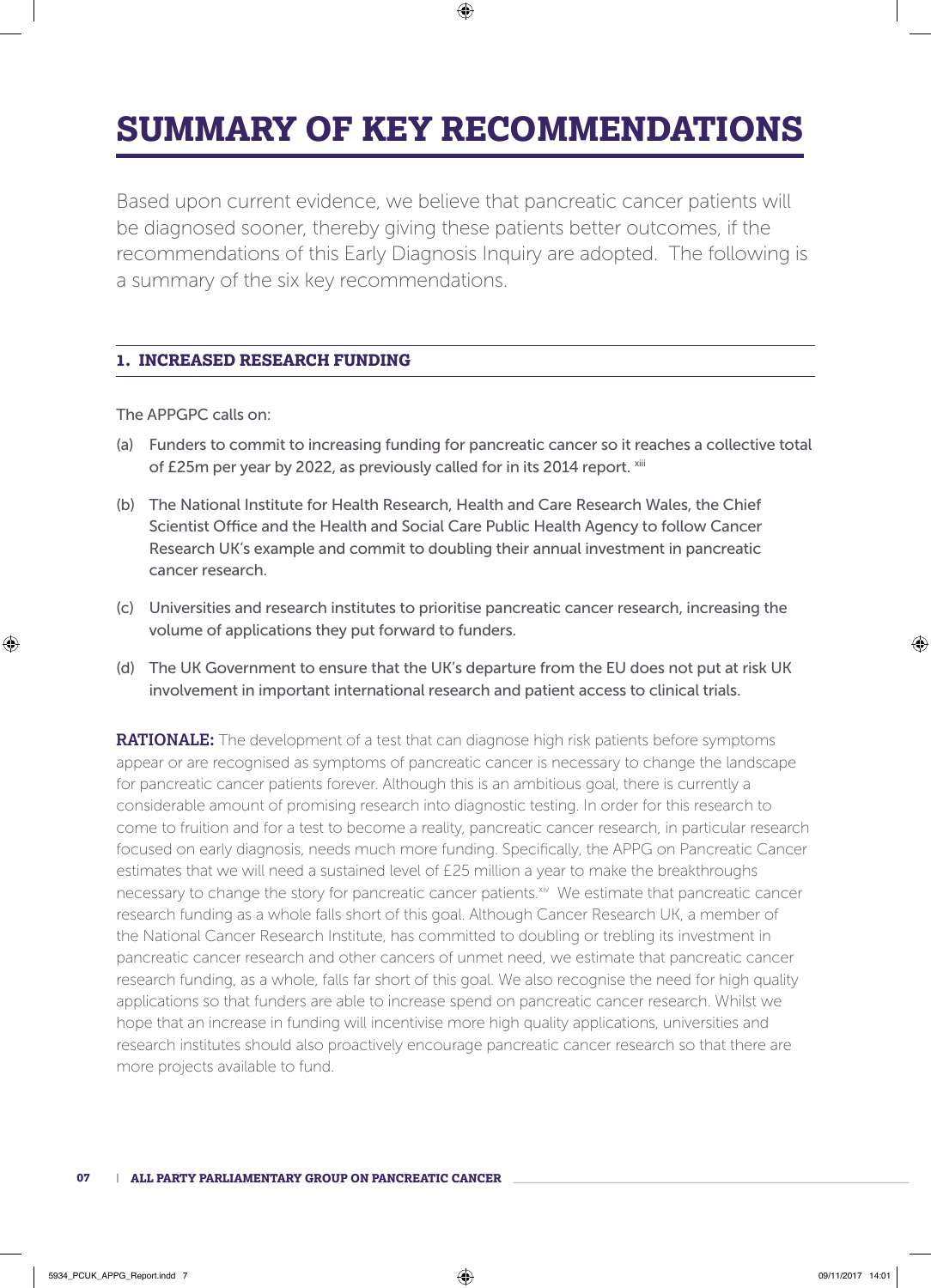#### **2. MORE AND EXPANDED PUBLIC AWARENESS CAMPAIGNS**

The APPGPC calls for:

- (a) Public Health England to roll out the Be Clear on Cancer abdominal symptoms campaign nationally.
- (b) The development, pilot and launch of a Public Health England campaign dedicated to pancreatic cancer symptoms and/or a series of generic symptoms campaigns for symptoms associated with pancreatic cancer, including back pain, unexplained weight loss, new onset diabetes not associated with weight gain and nausea and vomiting.

⊕

(c) The impact of pancreatic cancer awareness campaigns should be monitored and evaluated.

**RATIONALE:** Given that pancreatic cancer is expected to become the fourth biggest cancer killer by 2026, there is clearly a strong case for the development of a pancreatic cancer specific symptoms awareness campaign, like those already in place for the other major cancer killers. We welcome the piloting of the Be Clear on Cancer abdominal symptoms campaign, which should be rolled out nationally if successful. Failing a pancreatic cancer specific campaign, other generic symptoms campaigns focused on other symptoms associated with pancreatic cancer should be piloted. Awareness of pancreatic cancer symptoms will remain dismally low unless the public are educated about the signs of pancreatic cancer.

#### **3. INCREASED GP SUPPORT**

The APPGPC calls for:

◈

- (a) Increased Support for GPs through Cancer Decision Aid Tools. To achieve this aim, all GPs must have access to Cancer Decision Aid Tools and be educated about their use. Professional bodies and the NICE guidelines must support their integration, and researchers must analyse the tools' benefits, uptake, and impact.
- (b) Increased Support for GPs through more GP education about pancreatic cancer.
- (c) Increased Support for GPs through updated NICE referral guidelines that reflect the number of individuals with pancreatic cancer under the age of 60.
- (d) An analysis of the National Cancer Diagnosis Audit to determine how well GPs are supported and whether they are recognising the symptoms of pancreatic cancer.

**RATIONALE:** General practitioners, who have ten minutes per consultation, need as much support as possible to ensure that they recognise symptoms quickly and investigate or refer patients as soon as possible. Decision Aid Tools and additional education about pancreatic cancer through enhanced curriculums and continuing education tools helps GPs recognise the symptoms of pancreatic cancer, evaluate the patient's risk and investigate or refer if necessary. Audits of GPs' practices,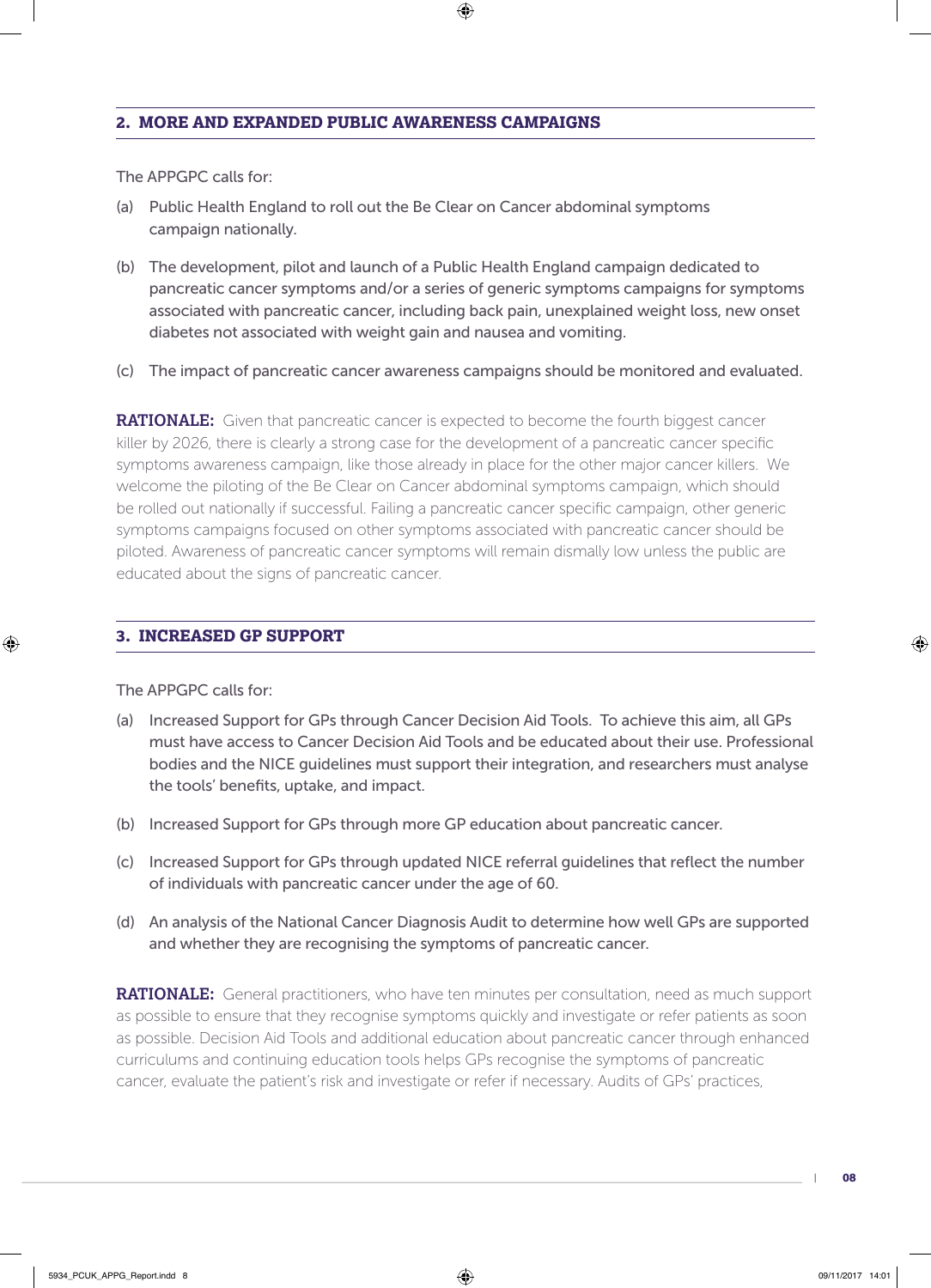through the programs like the National Cancer Diagnosis Audit, can help GPs and others understand how well GPs are recognising the symptoms of cancer and how quickly they are referring those individuals for further investigation. Finally, we seek a review of the age threshold found in the NICE referral guidelines when new evidence regarding symptoms becomes available, to ensure that GPs consider patients under the age of 60 at risk for pancreatic cancer.

⊕

#### **4. FASTER DIAGNOSTIC PATHWAYS**

The APPGPC calls for:

- (a) Clinical Commissioning Groups and others to continue to fund and increase funding for rapid diagnostic pathways for patients that present with vague symptoms (or non-specific but concerning symptoms) and where cancer is suspected, such as multi-disciplinary diagnostic centres (MDCs), one-stop clinics or direct access to diagnostics.
- (b) Clinical Commissioning Groups to authorise GPs Direct Access to CT Scans.
- (c) Health bodies to provide the appropriate education to GPs on CT scans.
- (d) NHS England to create a clear plan to address lack of diagnostic capacity caused by workforce shortages and prior lack of investment.

**RATIONALE:** Patients who are ultimately suspected for pancreatic cancer still experience long waiting times before investigation and diagnosis. Furthermore, patients with vague symptoms often undergo numerous separate referrals for different investigative tests. This "ping-ponging" causes further delay to diagnosis. This is unacceptable given the fact that early diagnosis greatly impacts prognosis. Although waiting times are unlikely to have a significant impact on a shift in the stage of diagnosis, sufficient diagnostic capacity is essential to achieve earlier diagnosis. To ensure earlier diagnosis, continued and increased funding is needed for Multidisciplinary Diagnostic Centres for vague symptoms where tests can be expedited. Where referral via this route is not possible GPs should have direct access to CT scans.

#### **5. FAST TRACK SURGERY AND OTHER TREATMENTS**

The APPGPC calls for:

(a) Clinical/Specialised Commissioning Groups to consider making, based upon the latest available evidence, the small upfront investment to implement these pathway changes in Manchester and Birmingham and around the country so these pilots become fixtures and the gains made do not disappear. The Government and NHS England must consider developing national guidance supporting fast track surgery and faster access to treatments based upon the latest available evidence.

◈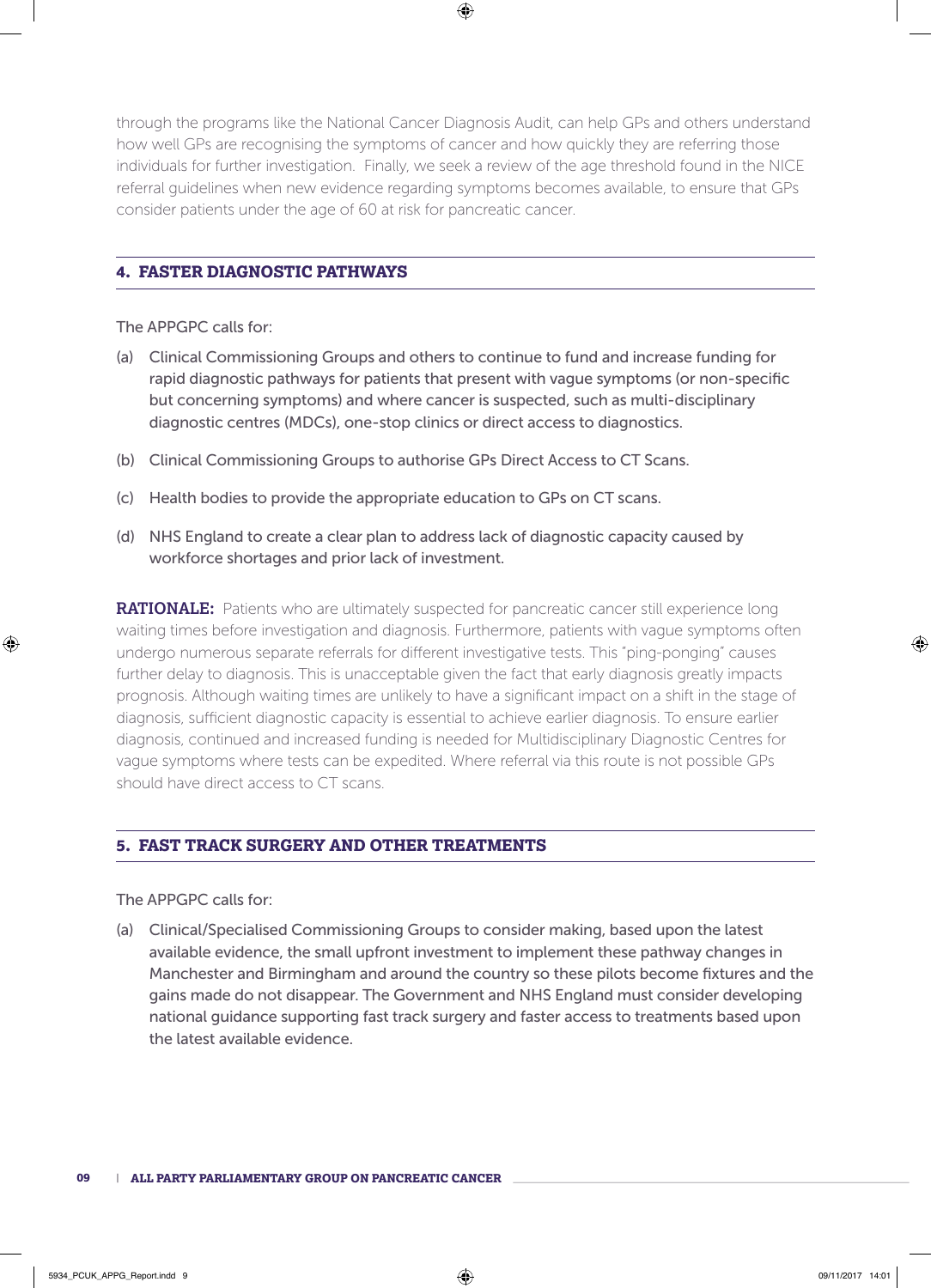(b) The APPGPC calls on the pancreatic cancer community (including clinicians, charities and parliamentarians) to work together to educate others, including practices and hospitals, about the potential advantages to the patient and NHS as a whole when they are referred to fast track pathways and treatment.

⊕

(c) An audit of pancreatic surgery and other treatments around the country to assess progress on delivering more timely diagnosis and treatment.

**RATIONALE:** Once a patient is diagnosed with pancreatic cancer, he or she must receive cancer treatment as soon as possible. If a patient is operable and jaundiced and has to wait for surgery they are very likely to require biliary drainage. Existing high quality evidence demonstrates lower rates of complications when patients proceed directly to surgery without biliary drainage. Furthermore biliary drainage is unpleasant, consumes hospital resources and does not help the patient in the long term. Some patients may become inoperable when there are delays to surgery or suffer severe complications due to biliary drainage. As a result the patient will have lost their chance of a potential cure. Fast track surgery affords patients the best chance of tumour removal and should be available to all eligible patients fighting this aggressive and fast moving disease. If it is felt by the specialist team that the best treatment option would be neoadjuvant therapy the patient should also receive this treatment as quickly as possible. In this instance, the patient will require biliary drainage to ensure that the chemotherapy is delivered safely.

#### **6. CANCER STRATEGY AND CANCER ALLIANCES**

The APPGPC calls for the successful implementation of the NHS England Cancer Strategy and Cancer Alliances, because they are essential to establishing the foundations needed for early diagnosis.

**RATIONALE:** Recommendations in the Cancer Strategy for England, especially those concerning diagnostic capacity and workforce shortages, should be implemented to ensure increasing demand for services is met and earlier diagnosis achieved. Without the infrastructure of the Cancer Alliances, we will be unable to efficiently implement early diagnosis initiatives and learn from other regions.

◈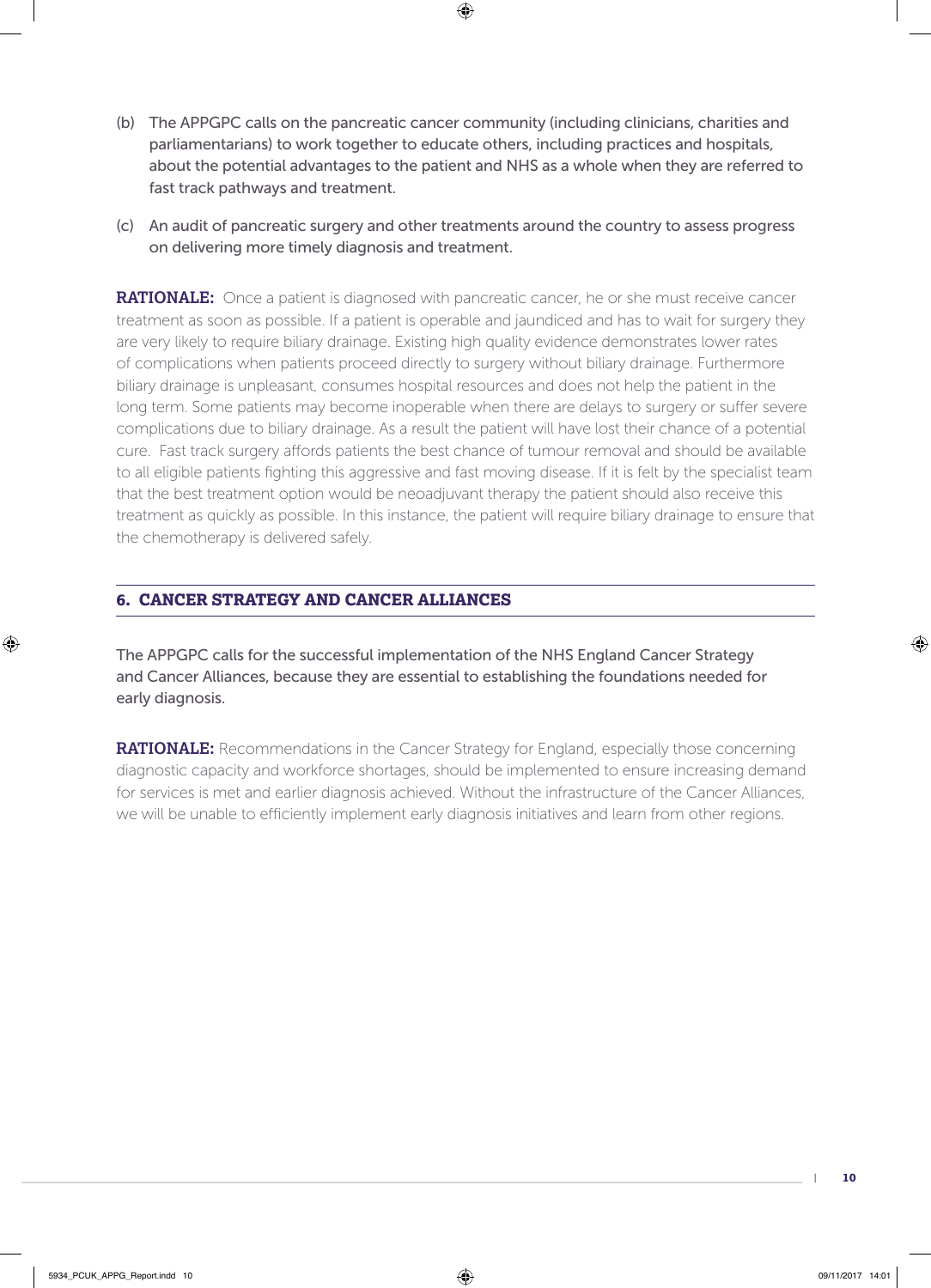### **RESEARCH**

#### **THE PROBLEM:**

Historically, pancreatic cancer research, including research focusing on early diagnosis, has been massively underfunded. Despite having the worst prognosis of any malignancy and being the cause of 5% of cancer deaths in the UK,<sup>xv</sup> pancreatic cancer receives just 1.4% of research funding. xvi As a result, the number of researchers, and the corresponding scientific breakthroughs in pancreatic cancer has paled in comparison to other cancers. Many researchers have noted the shortage of available funding, including the funding for the completion of studies into pancreatic cancer.<sup>xvii</sup>

⊕

#### **PAST RECOMMENDATIONS:**

The APPG's 2014 inquiry into research recognised the importance of increasing research spend and of more research into early diagnosis:

"There is a strong case to establish more research that will help to improve early diagnosis. This includes research that may lead to the development of screening tools." XAWII

"All funders should take on board the case for short-term, ring-fenced, strategically commissioned funding for quality driven, peer reviewed pancreatic cancer research. This should be in line with a commitment to collectively reach a minimum of £10 million site specific spend from 2015 and to increase funding to £25 million over the course of the next decade." xix

"In particular, the Department of Health needs to review its own contribution to pancreatic cancer research, increasing substantially its current contribution of just £0.7 million, looking to at least match Cancer Research UK's stated goal of doubling or trebling its annual investment in the next spending round."xx

#### **PROGRESS:**

◈

In recent years we have seen some increase in funding. The NCRI's funding for pancreatic cancer research increased slightly from £5.5 million in 2013/2014 to £10.9 million in 2015/2016. xxi We also strongly welcome the commitment by NCRI-member organisation, Cancer Research UK (CRUK), to double or treble its research into pancreatic and other cancers of unmet need. As a result, CRUK's spend on pancreatic cancer research increased from £8.6 million in 2013/14 to over £18 million, a figure which includes research "relevant to all types of cancer," in 2015/2016.<sup>xxii</sup> CRUK also reported an encouraging upward trend in the number of applications for pancreatic cancer research.xxiii According to Dr Helen Campbell, Portfolio Manager of the Research Networks, Cancer Research and Clinical Research Facilities at the Department of Health, the disappointingly low level of funding, has historically been due to a lack of high quality applications. However, she noted that the Department of Health is starting to see more research proposals coming through. Hopefully, as funding increases so will interest in pancreatic cancer and thus the number of high quality applications and funded projects.

#### **11** | **ALL PARTY PARLIAMENTARY GROUP ON PANCREATIC CANCER** |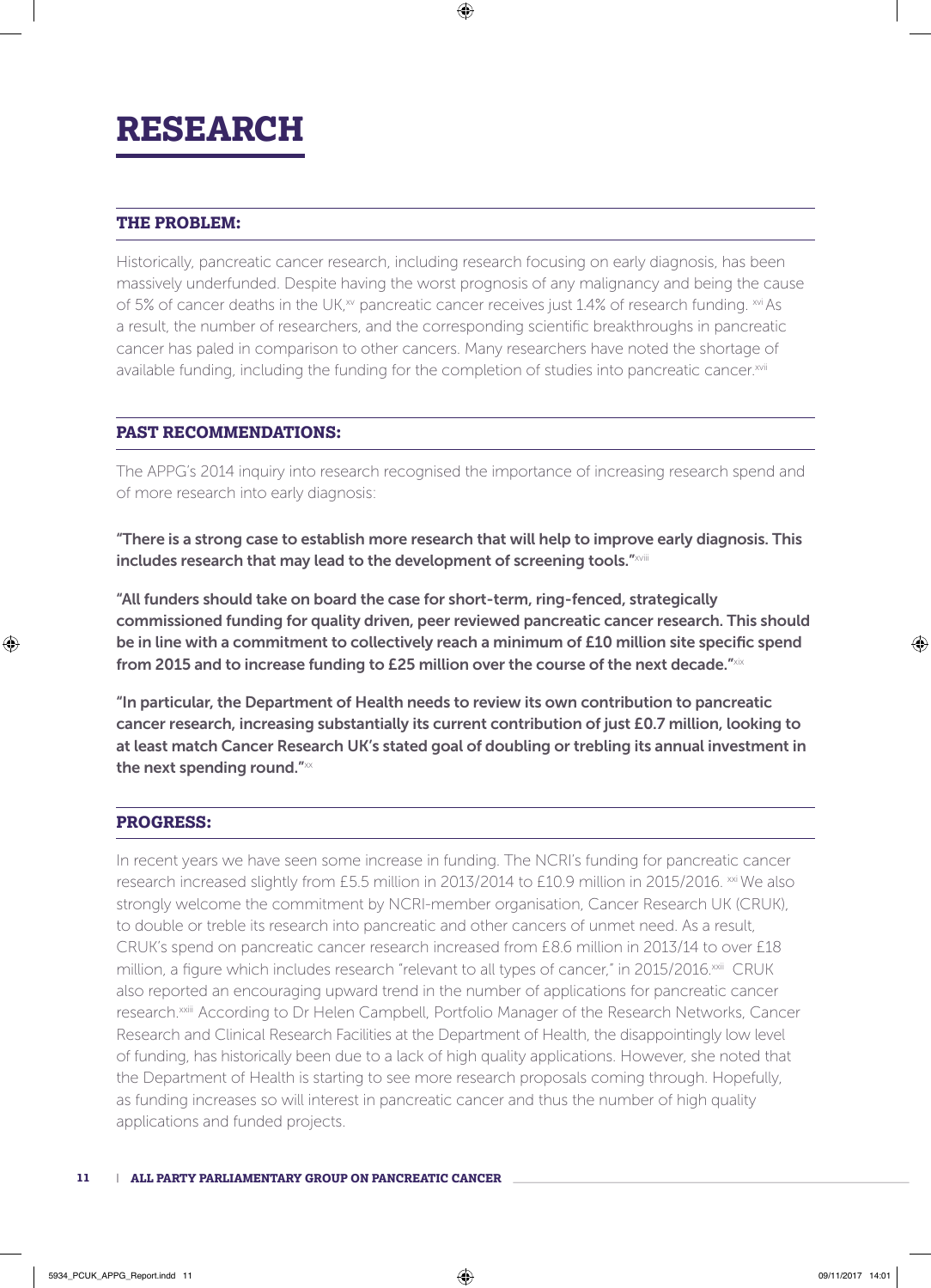The APPG on Pancreatic Cancer heard from a range of early diagnosis researchers carrying out exciting and promising studies. The work of Professor Eithne Costello at the University of Liverpool, funded by Pancreatic Cancer Action, seeks to distinguish cases of new onset diabetics from those where diabetes stems from pancreatic cancer. If these cases can be successfully identified, she believes "we will be detecting half of all cases [of pancreatic cancer], perhaps even more."xxiv Likewise, Pancreatic Cancer UK funded EUROPAC Registry, led by Dr Bill Greenhalf at the Liverpool Centre of EUROPAC, is focused on detecting pancreatic cancer early in people with a history of familial pancreatic cancer. Finally, this November Pancreatic Cancer UK will be mobilising the research community through an 'Early Diagnosis Research Sandpit' in an effort to create a coordinated UK-wide early diagnosis research programme including biomarker discovery and validation, which should in the future see people diagnosed earlier and more quickly.

⊕

In regard to scientific advancements, most people acknowledge, as Maggie Blanks, CEO and Founder of the Pancreatic Cancer Research Fund (PCRF) explained, "The Holy Grail would be a detection method that could be applied further up the pathway of advancement, so the disease is found earlier, when possibly there are no symptoms".xxv To date these early detection biomarkers have not been sufficiently specific. As a result, they are mainly used to monitor patients.<sup>xxvi</sup> However, biomarker research is making progress. Maggie Blanks described in detail a promising test funded by Pancreatic Cancer Research Fund based on biomarkers in urine. According to Steve Pereira, a researcher and consultant at University College Hospital whose work is sponsored by Pancreatic Cancer UK, "We are now approaching 90%/95% accuracy with some of the biomarker profiles coming out." Professor Pereira explained that following some initial success, more significant funding will be needed to support prospective large scale studies. Going forward he estimated that studies would need to "range from 3,000 or 5,000 to 15,000 [participants]". He added that these studies are multi centre and that if moved into primary care, GPs need to be provided with all the necessary resources to support them in taking and analysing blood and urine samples.<sup>xxvii</sup>

Given the increased requirements of these studies, it is unlikely that small charities will be able to provide sufficient funding. However, it is hoped that encouraging initial results will provide the impetus for Government and major donor funding. Dr Helen Campbell from the Department of Health noted that pancreatic cancer research funding is "an important area and the Government would welcome more high quality research applications that we [Department of Health] could fund.<sup>xxviii</sup> "She is "sure researchers will be delighted to put in research on the back of [a biomarker breakthrough] and we would be delighted to fund them."xxix

The 2014 APPG Inquiry found that funding must reach a sustained level of £25m each year to achieve the kind of breakthroughs needed to significantly improve survival outcomes for pancreatic cancer patients. Despite nominal increases in research funding since this report was published, we remain far from achieving this objective.

Furthermore, some witnesses expressed concern about the potential impact of the UK's exit from the EU on research funding, international collaboration and access to clinical trials. A survey by Pancreatic Cancer UK found that 92% of researchers felt that Brexit could negatively impact access to EU research funding.xxx

In the last 3-5 years, Professor Steve Pereira noted a really large international appetite for collaboration. He explained, "we are now routinely in the UK community talking about [inter]national ⊕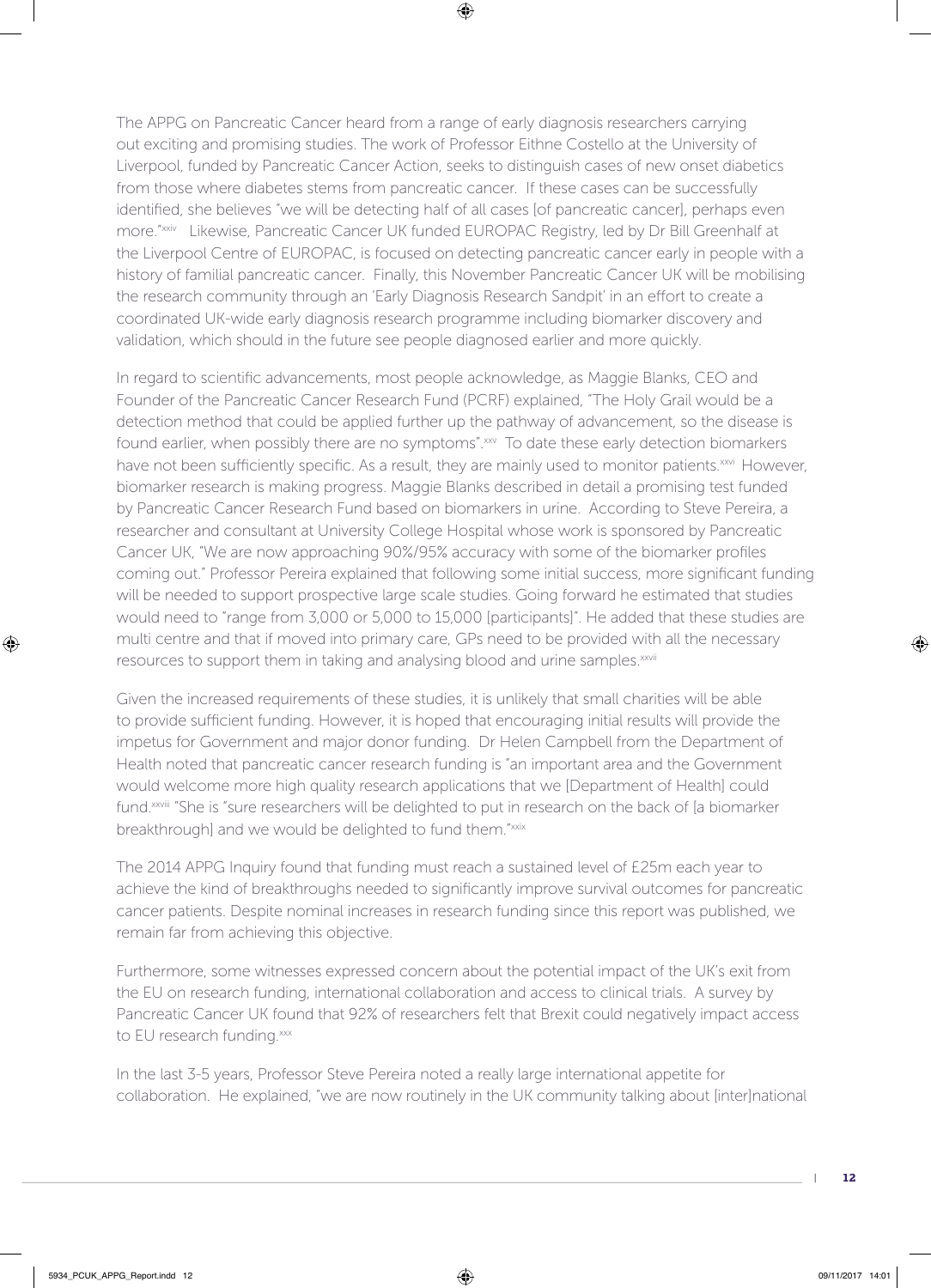studies."<sup>xxxi</sup> In addition, through Horizon 2020 (2014-2020), the European Union's research and innovation programme, UK researchers have access to an EU grant of 30 million euros for early cancer diagnosis across 25 centres.<sup>xxxii</sup> This kind of collaboration will facilitate and is vital to the collection of enough samples to give statistical support to any pancreatic cancer biomarker study. xxxiii

⊕

When the UK leaves the EU, the UK must further strengthen the global collaborations it has built and ensure its position as a global leader in clinical research so that global pancreatic cancer research continues at the same rate. It is therefore more vital than ever that we see a real commitment from the UK Government to securing funding for pancreatic cancer research.

#### **RECOMMENDATIONS:**

To make the scientific breakthroughs necessary to diagnose pancreatic sooner, the UK needs to further develop its pancreatic cancer research infrastructure and provide substantially more funding. Much of this research investment should focus on identifying new approaches and/or biomarkers or a profile of biomarkers that could potentially be used for screening and early diagnosis. Specifically, biomarker screening could be used, at least initially, on those with high risk profiles.

#### To achieve this, the APPGPC calls on:

- (a) Funders to commit to increasing funding for pancreatic cancer so it reaches a collective total of £25m per year by 2022, as previously called for in its 2014 report. xxxiv
- (b) The National Institute for Health Research, Health and Care Research Wales, the Chief Scientist Office and the Health and Social Care Public Health Agency to follow Cancer Research UK's example and commit to doubling their annual investment in pancreatic cancer research.
- (c) Universities and research institutes to prioritise pancreatic cancer research, increasing the volume of applications they put forward to funders.
- (d) The UK Government to ensure that the UK's departure from the EU does not put at risk UK involvement in important international research and patient access to clinical trials.

#### "If we want to save lives, then I think the focus has to change towards screening or biomarkers or prevention…"

Professor Willie Hamilton, University of Exeter, Oral Evidence Session Transcript Pages 8-9.

"We have done a lot of work looking into patients at high risk and screening those, and I think absolutely that is what should be done….."

Dr Andrew Millar, Lead at University College London Hospitals' ACE MDC for vague symptoms, Oral Evidence Session

"The Holy Grail would be a detection method that could be applied further up the pathway of advancement, so the disease is found earlier, when possibly there are no symptoms."

Maggie Blanks, CEO and Founder, Pancreatic Cancer Research Fund, Oral Evidence Session

#### "Science and research is a global endeavour."

Sara Bainbridge, Policy Manager, Cancer Research UK, page 25 oral evidence session

⊕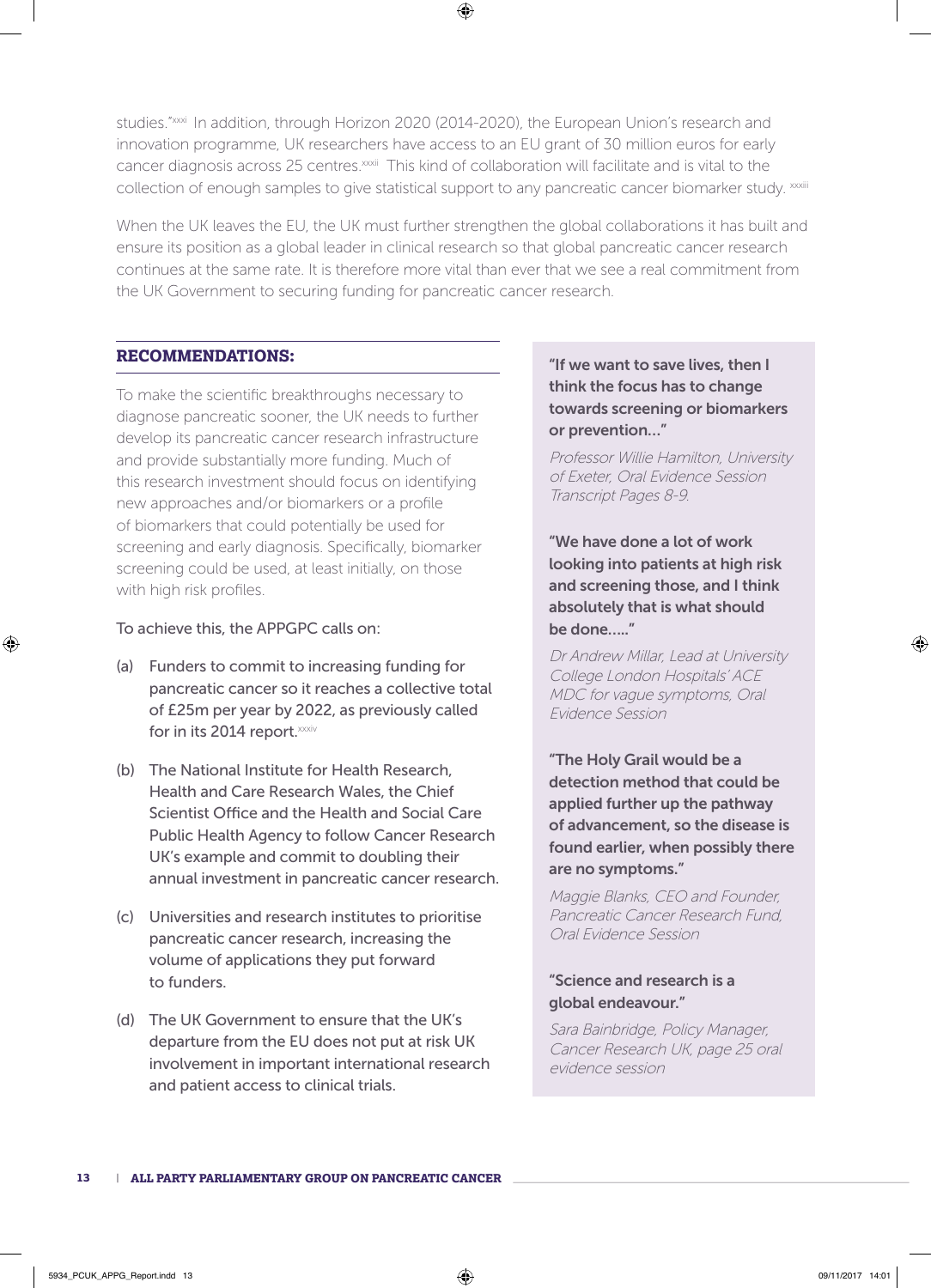### **PUBLIC AWARENESS**

#### **THE PROBLEM:**

Public awareness of the symptoms of pancreatic cancer remains dismally low. As previously mentioned, a ComRes survey carried out by Pancreatic Cancer UK in 2016 found that 74% of the public could not promptly name a single symptom of the disease. Likewise, Ali Stunt, Chief Executive and Founder of Pancreatic Cancer Action, noted that 95% of respondents from their most recent public survey knew nothing or almost nothing about pancreatic cancer. Moreover, individuals with symptoms delayed seeking a GP's opinion, because 40% thought they would be wasting their GP's time, 38% found it difficult to make an appointment and 20% did not want to discuss symptoms with a receptionist.xxxv

⊕

#### **PAST RECOMMENDATIONS:**

The APPGPC's 2013 report included the following recommendation:

"A pancreatic cancer specific symptom awareness campaign should be considered as a further pilot under the National Awareness and Early Detection Initiative (NAEDI). It is recommended that this pilot be run in an area where the primary care Decision Aid Tool is also being used to establish whether efforts to both empower GPs to better identify patients with pancreatic cancer concerns as well as to increase public awareness of specific symptoms will help to improve early detection." xxxvi

#### **PROGRESS:**

◈

It is excellent to see that charities, like Pancreatic Cancer Action, have engaged in their own national symptom awareness campaigns, such as the posting of symptom awareness posters in public toilets. However, to get a greater reach we need UK-wide, NHS run campaigns.

The most exciting development is the Be Clear on Cancer's abdominal symptoms campaign, which was piloted in the East and West Midlands from February 9 to 31 March 2017. Radio, print, digital, and out of home advertising focused primarily on three main symptoms (diarrhoea, bloating and discomfort.)<sup>xxxvii</sup> The leaflet for the public also encouraged individuals to visit a physician if they experienced constipation, nausea/feeling sick, or unexplained weight loss for three weeks or more.<sup>xxxviii</sup> The pilot, which included a pancreatic cancer case study, will be evaluated by pre and post campaign surveys and an assessment of the demand on health services. Tim Elliott, Senior Policy Advisor for Cancer, Acute Care and Provider Policy, Department of Health explained, "If [pilot] is successful we will go national with it, so individual rarer cancers will get some data, and see what impact it has."xxxix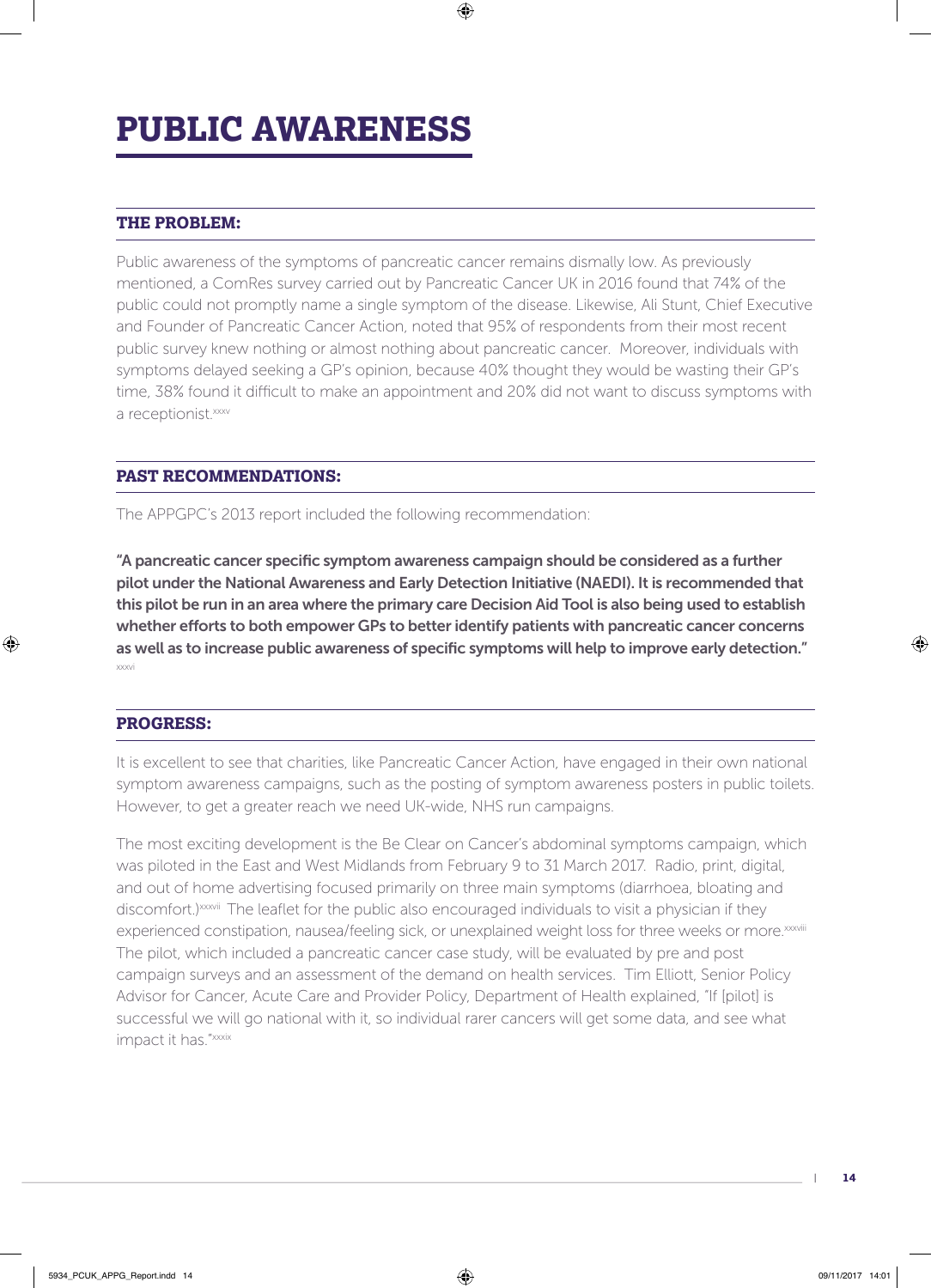However, we recognise that the focus on abdominal symptoms or "tummy" troubles does not address some common symptoms associated with pancreatic cancer, including back pain, unexplained weight loss, nausea or vomiting, steatorrhea, (pale, smelly faeces that may float), fatigue, or difficulty swallowing. Moreover, the pilot focused on men and women over 50 from lower socioeconomic groups, and their key influencers, such as friends and family.<sup>xl</sup> In light of the campaign's design, we are still concerned that many individuals, especially those who are younger and present with a cluster of symptoms other than abdominal ones, will not benefit from the campaign.

⊕

Therefore, we still seek a future pancreatic cancer specific campaign, which discusses who is at higher risk for the disease, as well as its symptoms. By focusing on patients whose symptoms are getting worse and determining whether they have other risk factors like obesity, chronic pancreatitis, new onset diabetes, Consultant Gastroenterologist and Hepatologist at North Middlesex University Hospital Dr. Andrew Millar believes that GPs and specialists will be able to identify possible pancreatic cancer patients sooner. Given pancreatic cancer is set to become the fourth biggest cancer killer by 2026, it seems a pancreatic cancer specific awareness campaign is well overdue.

Failing a pancreatic cancer specific campaign, generic symptoms campaigns looking at other vague symptoms associated with pancreatic cancer should be piloted.

Moreover, we need to continue to move toward empowering patients with knowledge about pancreatic cancer and its symptoms. As Dr Millar explained, we "actually need to start educating the population, not just telling them."xli In a similar vein, Pancreatic Cancer UK and Macmillan have developed in conjunction with GPs and people affected by pancreatic cancer a Top Ten Tips for patients worried about pancreatic cancer facilitating better patient communication with their GP about the signs, symptoms and the diagnosis of pancreatic cancer. In order to facilitate the best consultation possible, the tips help patients identify symptoms and risk factors and suggest that individuals record the frequency of their symptoms. The tips also encourage patients to revisit their physician if symptoms haven't improved or if they have been asked to follow up.

#### **15** | **ALL PARTY PARLIAMENTARY GROUP ON PANCREATIC CANCER** |

◈

⊕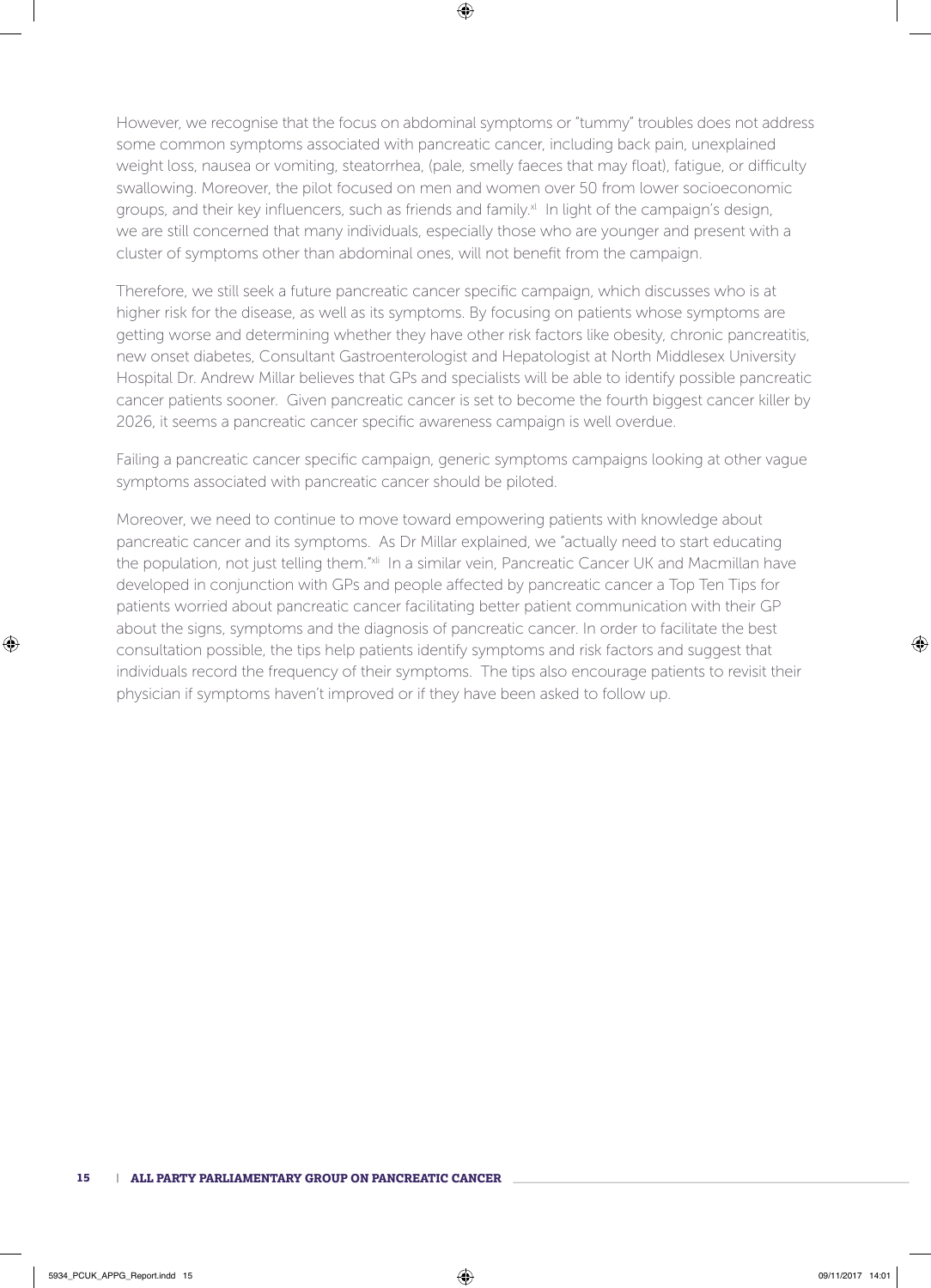#### **RECOMMENDATIONS:**

To ensure more patients are able to spot the symptoms of pancreatic cancer, we desperately need national campaigns to improve public awareness of the symptoms which is currently dismally low.

⊕

#### The APPGPC calls for:

- (a) Public Health England to roll out the Be Clear on Cancer abdominal symptoms campaign nationally, if evidence suggests it is effective. Similar awareness campaigns should also be launched in Wales, Northern Ireland and Scotland. These campaigns should incorporate television ads, which are generally thought to create the biggest<sup>xlii</sup> impact and are able to reach a national audience.
- (b) The development, pilot and launch of a Public Health England campaign dedicated to pancreatic cancer symptoms and/or a series of generic symptoms campaigns for symptoms associated with pancreatic cancer, including back pain, unexplained weight loss, new onset diabetes not associated with weight gain and nausea and vomiting.
- (c) The impact of pancreatic cancer awareness campaigns should be monitored and evaluated. Primary care systems should collect data regarding patient awareness, patient delay and patient action to identify where progress has been made and where further action is needed. xliii

"It was only because he read an article in the Daily Mail about pancreatic cancer he said: "I should go and get checked out"…"

James Farrell, carer, oral evidence session

"I honestly feel if there was an association between the symptoms my dad was displaying and pancreatic cancer, if that association was widespread and widely known my dad might have gone six months earlier, who knows he could have been eligible for a procedure…"

James Farrell, carer, oral evidence session

"I think MPs can help enormously by raising awareness of pancreatic cancer within their own constituencies, and [calling] for public health campaigns, educating and informing people about this disease."

Debbie Wells, carer, oral evidence session

"I would say to politicians, just shout, shout about this cancer, let your voices be heard, let pancreatic cancer be heard and be acknowledged, because for me one of the things I find so frustrating is the lack of interest because the profile is so low, so what we need to do is get that profile right up there"

Debbie Wells, carer, oral evidence session ◈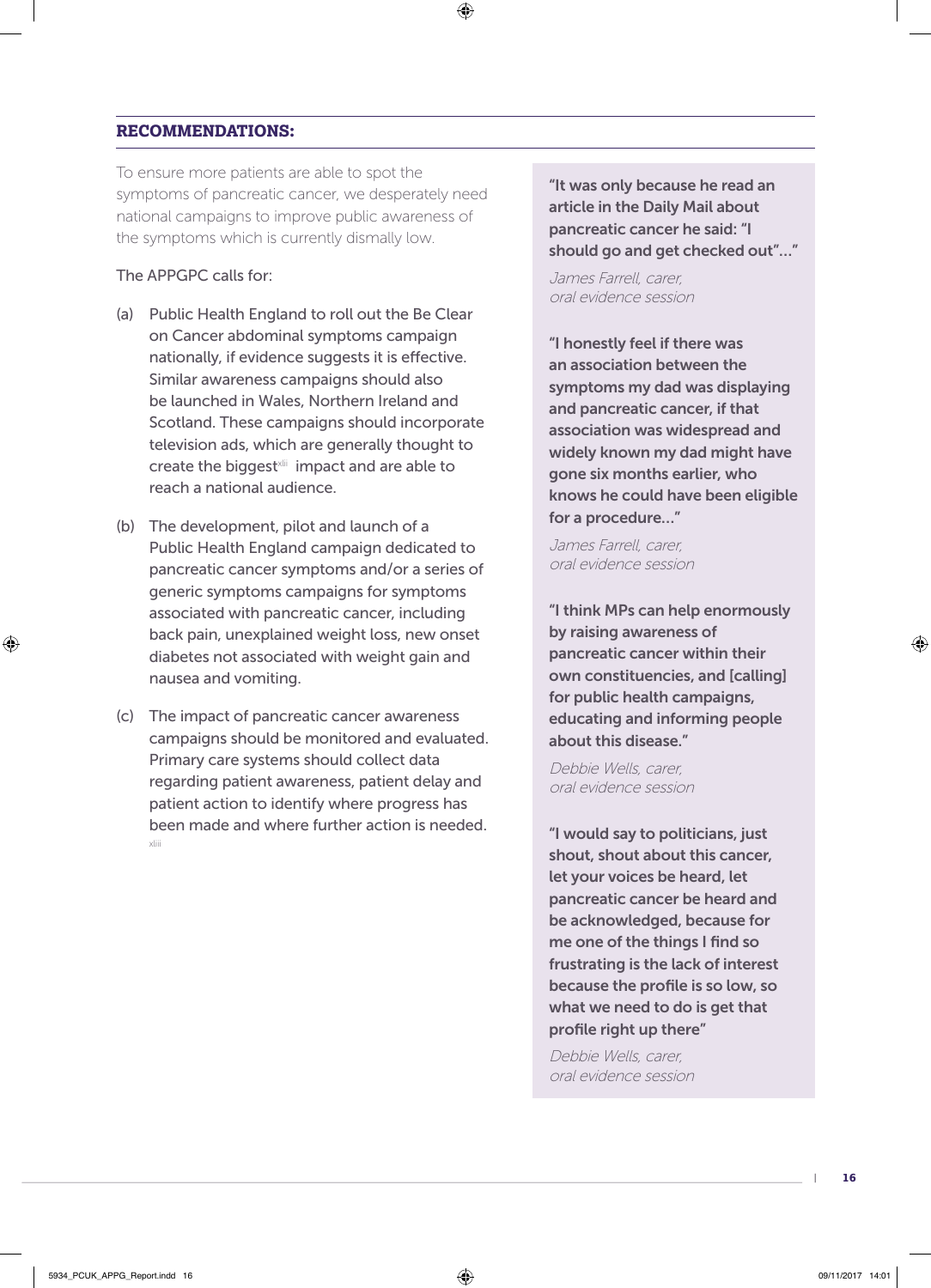### **GP SUPPORT**

#### **THE PROBLEM:**

Pancreatic cancer is associated with vague, non-specific symptoms. It is therefore particularly difficult for GPs to diagnose, as symptoms can often be attributed to other, more common conditions. We often hear of patients making repeat visits to their GP before a diagnosis is made. The 2015 NHS England Cancer Patient Experience Survey showed that 38% of pancreatic cancer patients have to visit their GP three times or more before they were referred to hospital. Xily This finding was reinforced by a Pancreatic Cancer UK survey carried out online between December 2014 and March 2015 across the whole of the UK. The survey heard from 274 UK based respondents, which included current patients and their family members, as well as those who had lost loved ones to pancreatic cancer. It found that 23% of patients visited their GP seven or more times before diagnosis and 15% visited five or six times.<sup>xlv</sup> GPs themselves report needing more information on pancreatic cancer. According to Pancreatic Cancer Action's 2015 study of 400 GPs only 3% of GPs felt fully informed and confident about identifying the symptoms of pancreatic cancer.<sup>xlvi</sup>

⊕

### **A. Cancer Decision Support Tool**

#### **PAST RECOMMENDATIONS:**

In its 2013 report, the APPGPC recommended that the Department of Health and relevant professional bodies encourage GP practices to use Decision Aid Tools, also known as Cancer Decision Support (CDS) tools so they ultimately become embedded in all GP surgeries, as their efficacy continues to be affirmed.

In our 2015 follow-up report, 'Pancreatic Cancer Research and Care: A Health Check', we reported that the audit of the pilot found that the DATs could raise awareness of symptoms, remind users of risk and influence the management of some patients.

#### **PROGRESS:**

◈

Macmillan is working with each of the main GP IT providers to integrate CDS tools. In regard to providers, Egton Medical Information Systems (EMIS) Health has integrated the QCancer tool in England, which uses the algorithm of Julia Hippisley- Cox, a Professor and sessional GP in Nottingham, and In Practice Systems (INPS) Vision has integrated a CDS using Professor Willie Hamilton's algorithm. The third main provider, TPP SystmOne, however, is still in the process of integrating the tool into their system free of charge. Decision Aid Tools are also available in Scotland and Wales via a third party provider. xlvii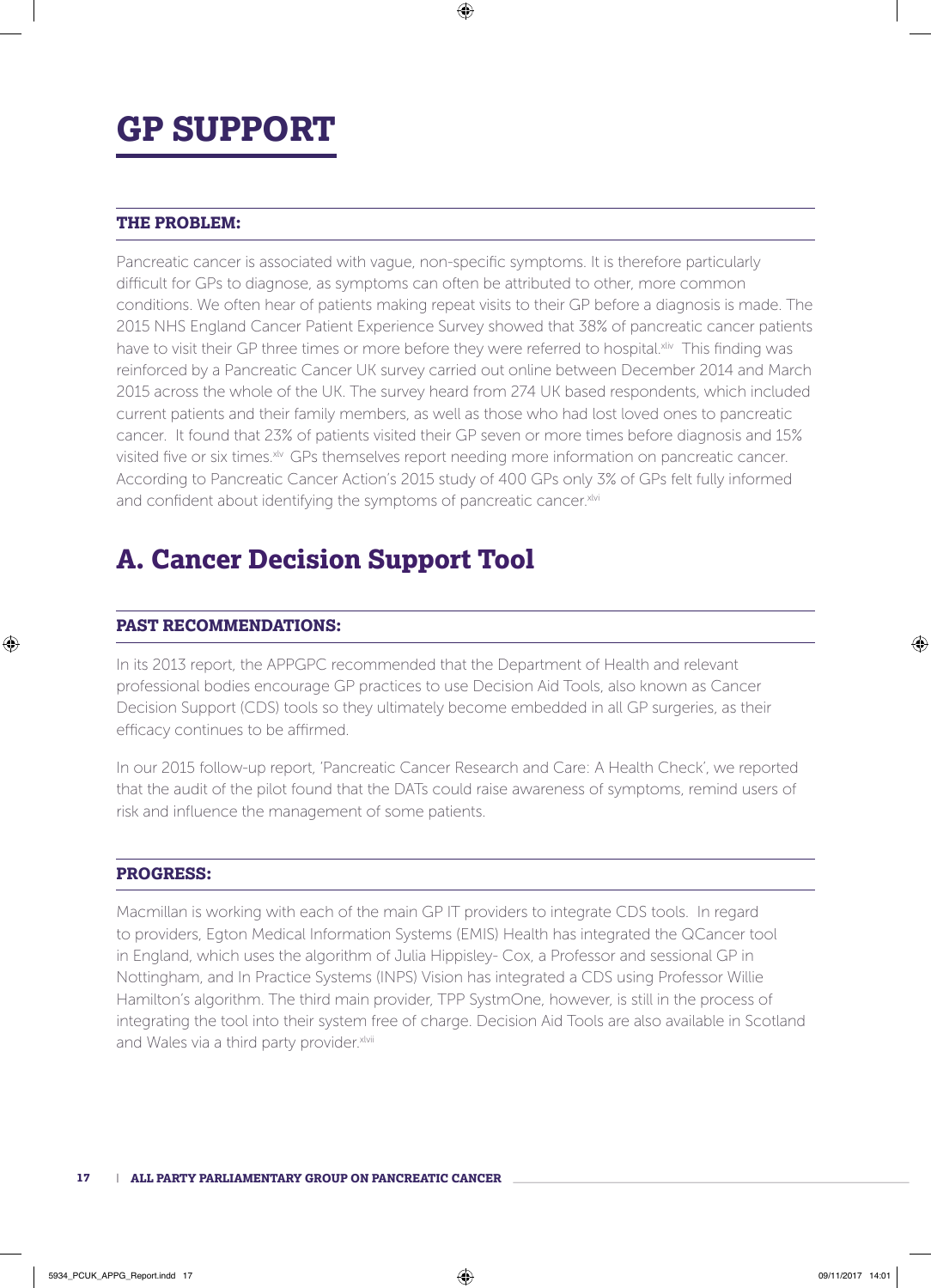Implementation of QCancer into the most popular GP system alone, makes it available to 5,000 general practices covering 35 million patients. xlviii

⊕

According to Professor Julia Hippisley-Cox's written evidence, the software prompts GPs to think about cancer, checks symptoms, records outcomes, and stratifies risk. Since take up of QCancer has only really taken off in the last year, it is too early to assess uptake, impact and ultimately its effect on early diagnosis.

In addition, further independent evaluations of these electronic tools have occurred. An exploratory study in Australia using a program similar to QCancer showed the risk tool was perceived as useful when patients with complex histories presented. XIIX Because there have not been policy efforts to raise awareness of early cancer diagnosis in Australia, however, it seemed that physicians would rarely consider using it in a consultation. Other factors that affected use was the practitioner's clinical experience and belief in clinical intuition. Not surprisingly, some practitioners also found it difficult to introduce into the workflow of the consultation.<sup>1</sup> A phase II, randomised control trial looking at the use of a computer aid for detecting gastro-oesophageal cancers is ongoing and may also shed light on the best use and incorporation of these decision tools into primary care consultations.<sup>II</sup> According to Chris Harrison, the National Clinical Director for Cancer for NHS England, the best way to ensure uptake is to firmly establish evidence of its effectiveness.<sup>III</sup>

#### **RECOMMENDATIONS:**

◈

- (1) All GPs should have access to Cancer Decision Aid Tools. The integration of the tool by all three main GP providers must be completed without additional cost to practitioners. In addition, GPs must be supported through education about how best to incorporate the use of DATs in consultations as well as the interpretation and implementation of risk calculations. More health bodies and funders must actively encourage and promote its use.
- (2) We need research to confirm the advantages of using DATs and confirm how to best integrate them into consultations.
- (3) We seek an analysis of uptake and impact must be undertaken as soon as feasible.
- (4) We ask that the NICE Cancer Referral guidelines are updated to reflect the benefit of electronic tools, given their current availability.

"I have seen too many patients that ping pong from one specialist to another, and we are eliminating that ping pong patient, that is a positive."

Professor Hamilton, University of Exeter, Transcript Page 9.

| **ALL PARTY PARLIAMENTARY GROUP ON PANCREATIC CANCER** | **18**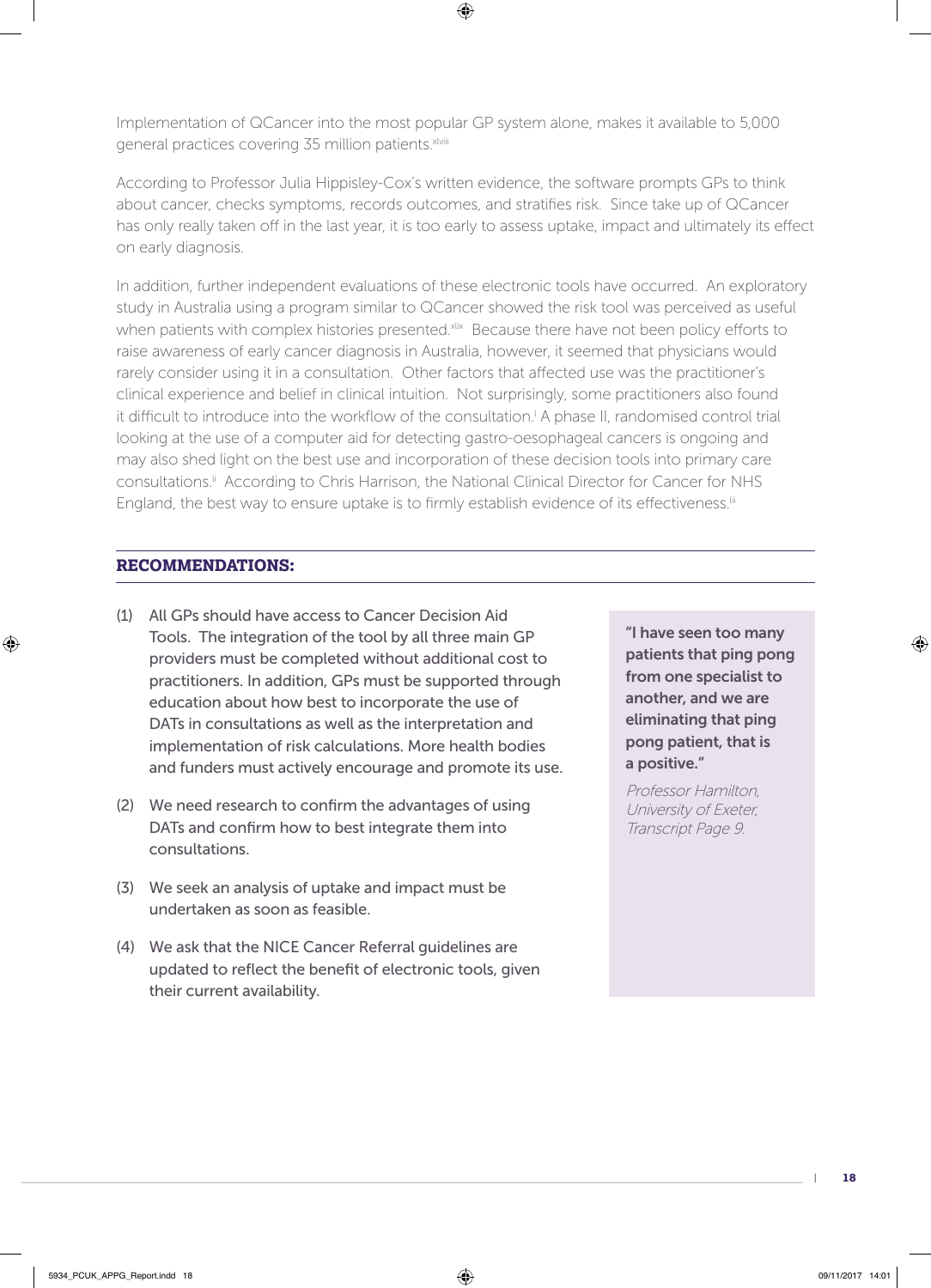### **B. GP EDUCATION**

#### **PAST RECOMMENDATIONS:**

In our 2013 report, the APPGPC recommended greater professional body support for increased use of pancreatic educational tools by clinicians and a review of the medical training curriculum.

⊕

We also recommended an audit of pancreatic cancer patient deaths diagnosed via emergency admissions, as well as GP audits of diagnosis of less common cancers as part of their annual appraisal process and the use of these audits during revalidation.

#### **PROGRESS**

◈

Since the last report, Pancreatic Cancer Action has created another training module to supplement its earlier modules for GPs as well as a module for hospital doctors, which were created in conjunction with he British Medical Journal (BMJ) and the Royal College of General Practitioners (RCGP). Ali Stunt, CEO of Pancreatic Cancer Action, reported that the latest module is an exam for trainee doctors including GPs. Moreover, the Royal College of Physicians hosts the GP module on its website and offers CPD credits and it has been well received by GPs.

Macmillan Cancer Support and Pancreatic Cancer UK working in conjunction with GPs and people affected by pancreatic cancer have developed a set of GP and Patient Top Ten Tips on pancreatic cancer to educate about the symptoms of the disease, to help each other communicate effectively and empower patients to return to their GP if they continue to have concerning symptoms. Macmillan will disseminate this through their GP networks/Primary care programme.

Professor Andrew Hart, Professor of Gastroenterology at Norwich Medical School and consultant at Norfolk and Norwich University, reported that he and co-authors have published a paper on the case for a medical curriculum to train junior doctors in managing patients with pancreatic conditions, including pancreatic cancer. He believes we need to continually expand the areas covered in the training of junior doctors on pancreatic medicine, with greater involvement in the care of patients with pancreatic cancer. There is a need for consultants with expertise in the field to be available in all hospitals. Discussions are occurring with the Royal College of Physicians on progressing this curriculum.<sup>liii</sup>

Finally, the latest round of the National Cancer Diagnosis Audit (NCDA), led by Cancer Research UK and Public Health England, enabled GPs to examine all the cancer diagnoses made in their practice in 2014 and see what happened with these cases, including how many times the patients visited and what their symptoms were.\* This helps GPs to understand patients' pre-diagnostic experiences and to explore why pancreatic cancer patients often visit their GP a number of times before a diagnosis is made. It also helps us determine whether this reflects data from the National Cancer Patient Experience Survey, which showed that 41% of patients visited their GP three or more times before referral.

⊕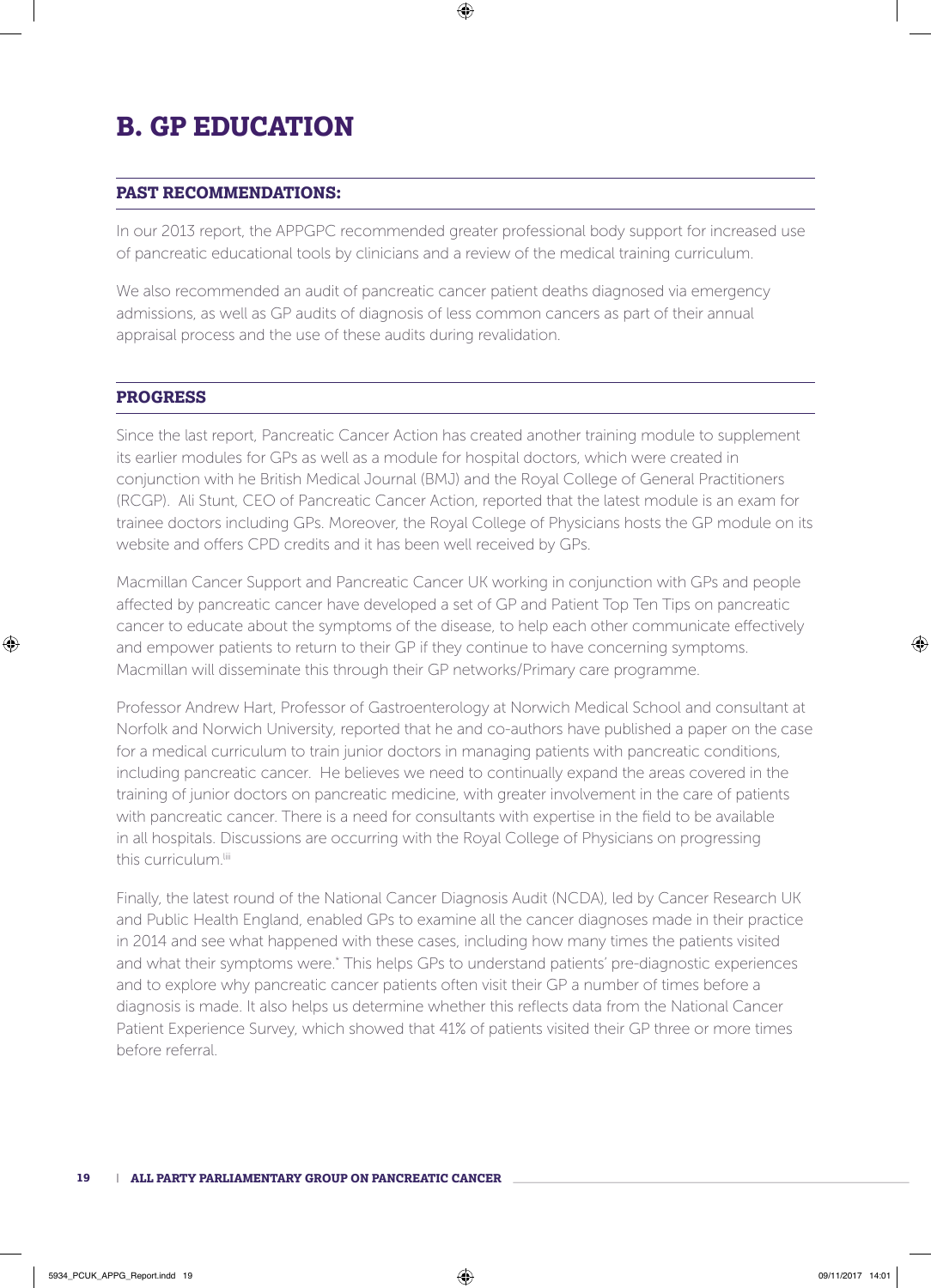#### **RECOMMENDATIONS:**

Health Education England and the professional bodies must ensure that existing training on pancreatic cancer is incorporated into all practitioner's continuing education. Moreover, we need to see continued funding for training fellowships in pancreatology, because these individuals are the ones most likely to help raise awareness of pancreatic cancer and help educate GPs on pancreatic cancer presentation.<sup>liv</sup>

◈

### **C. NICE GUIDELINES**

#### **PROGRESS:**

The APPGPC was pleased by the inclusion of pancreatic cancer generally and new onset diabetes as a risk factor in the NICE referral guidelines for suspected cancer published in 2015 and the consideration of urgent CT scans for patients with certain risk factors. In addition, we welcome that the guideline recommends referral for patients aged 40 and over with jaundice. However, we believe many younger patients will continue to miss out on early diagnosis, because the guidelines only recommend testing for individuals over the age of 60 when it comes to other symptoms of the disease. Yet, in 2014, there were approximately 1,369 newly diagnosed pancreatic cancer patients under the age of 60 in the United Kingdom.<sup>1v</sup> We recognise that the guidelines do not supersede clinical judgment. Given that so many pancreatic cancer patients still visit their GP multiple times before being referred, however, we believe GPs need stronger guidelines to supplement their own knowledge and experience. In particular, we remain concerned that the age threshold means the update will not result in any improvement for patients under the age of 60 who will continue to be diagnosed too late.

One of the main aims of the NICE guidelines, according to Tim Elliott, was to get GPs to think of cancer sooner when patients present with possible symptoms.<sup>M</sup> In this regard many witnesses reported they believed the guideline has been successful. As clinical lead on the 2015 referral guidelines update Professor Hamilton explained that he believes more GPs are willing to investigate cancer.<sup>Mi</sup> To this end, Cancer Research UK facilitators working across England, Scotland

"I think we are dealing with complex and subtle symptoms in that situation. So, raising awareness in the profession is paramount."

Rosie Loftus, Joint Chief Medical Officer, Macmillan Cancer Support, oral evidence, Page 17.

"My daughter Gemma went to her GP on 10 separate occasions and was told it was gastritis, IBS (irritable bowel syndrome) and possible gall stones."

Debbie Wells, carer, oral evidence, Page 24.

"I know she could have had a chance of treatment and possibly survival if her symptoms had been taken more seriously when she first presented."

Debbie Wells, carer, oral evidence, Page 24.

 "Every single GP in this country should be aware of pancreatic cancer and its symptoms, because there is clear evidence that every single constituency is affected by pancreatic cancer."

James Farrell, carer, Oral evidence, Page 30.

| **ALL PARTY PARLIAMENTARY GROUP ON PANCREATIC CANCER** | **20**

◈

⊕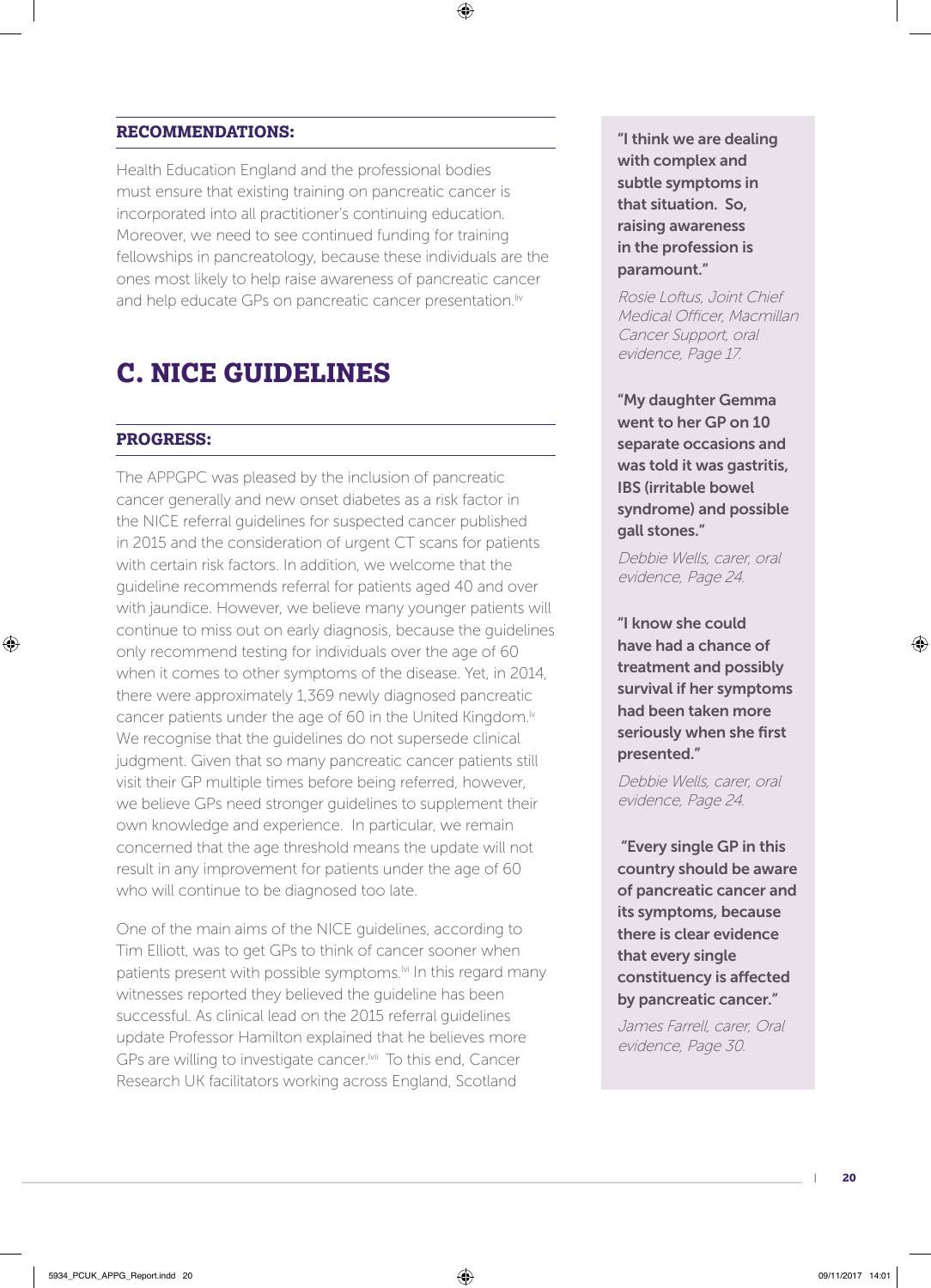and parts of Wales have been promoting the updated NICE referral guidelines and their lower threshold for referring people with symptoms that might have pancreatic cancer.<sup>Iviii</sup> The APPGPC also welcomes the development of NICE guidelines on Pancreatic cancer: diagnosis and management in adults.\* The expected publication date is 24 January 2018.

⊕

#### **RECOMMENDATIONS:**

The APPG seeks a review of the NICE referral guidelines for suspected cancer, when there is new evidence or research regarding pancreatic cancer symptoms available.

"Sadly, there are concerns with some of that information in that there is an age threshold of 60, and we are aware that a lot of people are diagnosed under that age of 60. I think the last statistics we have is something around 1,300 patients under 60"

Dianne Dobson, Pancreatic Cancer Nurse Specialist, Pancreatic Cancer UK.

"Whilst I welcome the fact that NICE have revised their referral guidelines for suspected cancer to include pancreatic cancer, the age criteria they have imposed on those guidelines would not have made the slightest difference to me and my family, because my daughter was under 60, and all those patients under that age currently now will be seemingly disregarded."

Debbie Wells, carer, oral evidence, Page 24.

◈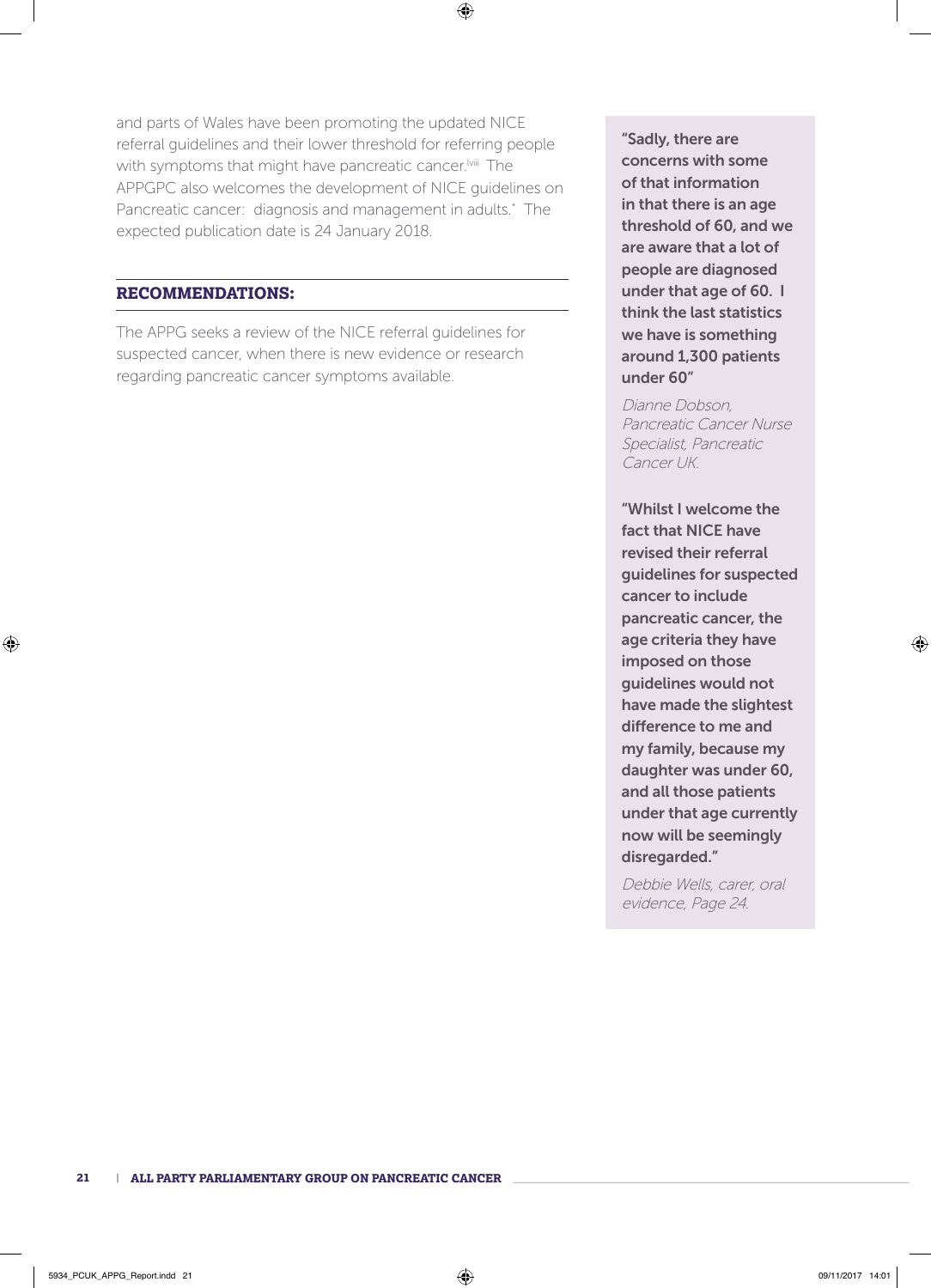## **DIAGNOSTIC PATHWAYS**

#### **THE PROBLEM:**

Traditionally, patients with vague symptoms and even those with more obvious symptoms, have spent weeks "ping-ponging" between GPs, specialists and hospitals before they are diagnosed. For example, if a patient with vague symptoms is sent for an ultrasound and nothing is found (which is highly likely with pancreatic cancer) the patient is sent back to the GP and for further evaluation during a 10 minute appointment are often referred for another test and to another specialist, all of which have their own waiting lists.

⊕

Under the traditional pathway (GP to specialist to surgery) there are often a number of problems, delays in the pathway waiting for scans and results, poor patient experience and complications associated with unnecessary interventions.<sup>lix</sup> An audit of patients with pancreatic cancer presenting in Manchester between July 2007 to March 2014 (before the one stop jaundice clinic) revealed that the median time from ultrasound to surgery was 57 days and the median time from a CT scan to surgery was 33 days.<sup>1x</sup> These delays result in delayed treatment, unnecessary procedures, and patient anxiety. During this time period the patient may also become more unwell and his or her symptoms may worsen, making it harder to tolerate treatments.

Furthermore patients who are suspected for pancreatic cancer still experience long waiting times before investigation and diagnosis, because many GPs lack the ability to access diagnostics themselves or the ability to refer them to a multidisciplinary diagnostic clinic for vague symptoms or a cancer exclusion clinic.

To address the current barriers to early diagnosis, the traditional diagnostic pathway needs to be reconsidered so that patients have quicker access to diagnostic tests carried out by specialists.

#### **PREVIOUS RECOMMENDATION:**

In its 2013 report, the APPGPC called for "a whole-sale review of pathways between primary and secondary for referral and investigation of pancreatic cancer patients". It also advocated "a coordinated approach to piloting and evaluating the new models discussed at the inquiry", which included GP direct access to CT scans, named diagnostic specialists, specialist diagnostic centres and rapid access clinics.

#### **PROGRESS**

◈

Currently, a number of pilots are testing new clinics and pathways for pancreatic cancer diagnosis. During the course of the inquiry alone, we heard evidence regarding the Manchester Jaundice clinic and the development of additional one stop jaundice clinics throughout Greater Manchester, the Multidisciplinary Diagnostic Centre (MDC) Project within University College London Partners (UCLP),

⊕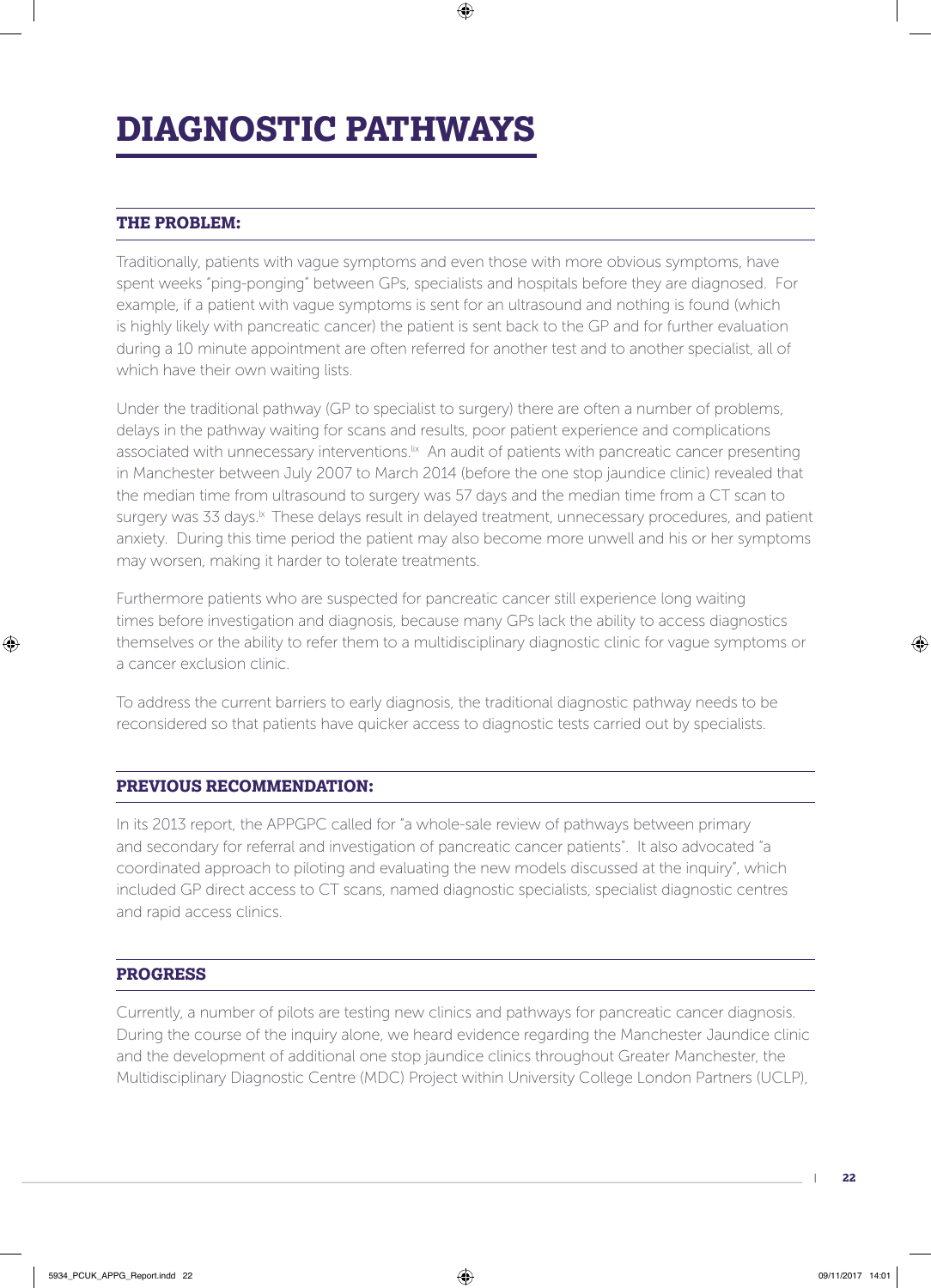and the cancer exclusion clinic at St. Georges University NHS Trust as part of the Royal Marsden Partners vanguard. Many of these programmes were initially funded by the ACE programme and each have a slightly different focus and criteria. With the exception of the jaundice clinics, the patients referred to the clinic are presenting with non-specific, vague cancer symptoms which are difficult to categorise within the Two Week Rule referral framework. In some instances, the clinic also accepts patients who cannot wait two weeks for a Two Week Rule appointment. As Dr Andrew Millar, Lead at the University College London Hospitals' ACE MDC for vague symptoms, explained they should "be seen as an integrated pathway between primary and secondary care." $\frac{N}{N}$ 

⊕

Via these one-stop clinics, all diagnostic tests are completed on the same day, when possible. For example, instead of doing things sequentially over a period of weeks, a patient at the Manchester cancer jaundice clinic could in one day have a clinical evaluation and ultra sound scan, blood tests and a CT scan, if necessary. Previously, this process would take three or four weeks.<sup>[Xii</sup>

The one-stop clinics' efficiency also positively impacted on patient experience. When patients were asked about their experience, most felt that the length of time they waited for a test to be done or waited when attending clinics and appointments "was about right."<sup>xiii</sup> In addition, the cost and resources associated with general practitioner visits is greatly reduced, because the repeated GP visits are eliminated.

The ACE vague symptoms pathway report<sup>ixiv</sup> concluded that "the time to diagnosis can be improved for patients with non-specific and concerning symptoms that do not meet current urgent referral guidelines, by providing vague symptom based diagnostic pathways and by innovations to streamline the process."

It goes on to note that speeding up the time to diagnosis can improve patient experience, as well as enable appropriate treatment to start earlier.

The second wave of ACE is specifically testing multi-disciplinary diagnostic centres and subject to evaluation, one-stop multidisciplinary diagnostic centres should be rolled out across the UK, becoming the standard referral pathway for patients with vague symptoms.

Nonetheless, the report goes on to highlight that when staging data was available the majority of cancers were identified at stage III or IV when many patients were only eligible for palliative care. As such, it is vital that initiatives to promote public and practitioner awareness of the symptoms of pancreatic cancer, as well as research into diagnostic tests, are continued alongside efforts to redesign the diagnostic pathway.

The 2015 NICE referral guidelines for suspected pancreatic cancer included direct access to CT scans for general practitioners under the 2 week rule, if the patient was over 60, experienced weight loss and one of 7 symptoms selected by NICE. Unfortunately, many GPs still cannot access CTs directly. Therefore, outside of the clinics mentioned above, a patient who is sent for a CT scan, must wait a considerable amount of time for the CT scan and/or the results, due to a lack of diagnostic capacity.

According to Brian Nicholson's work, only 1/3 of GPs had direct access to CT scans as of last year.<sup>Ixv</sup>

**23** | **ALL PARTY PARLIAMENTARY GROUP ON PANCREATIC CANCER** |

◈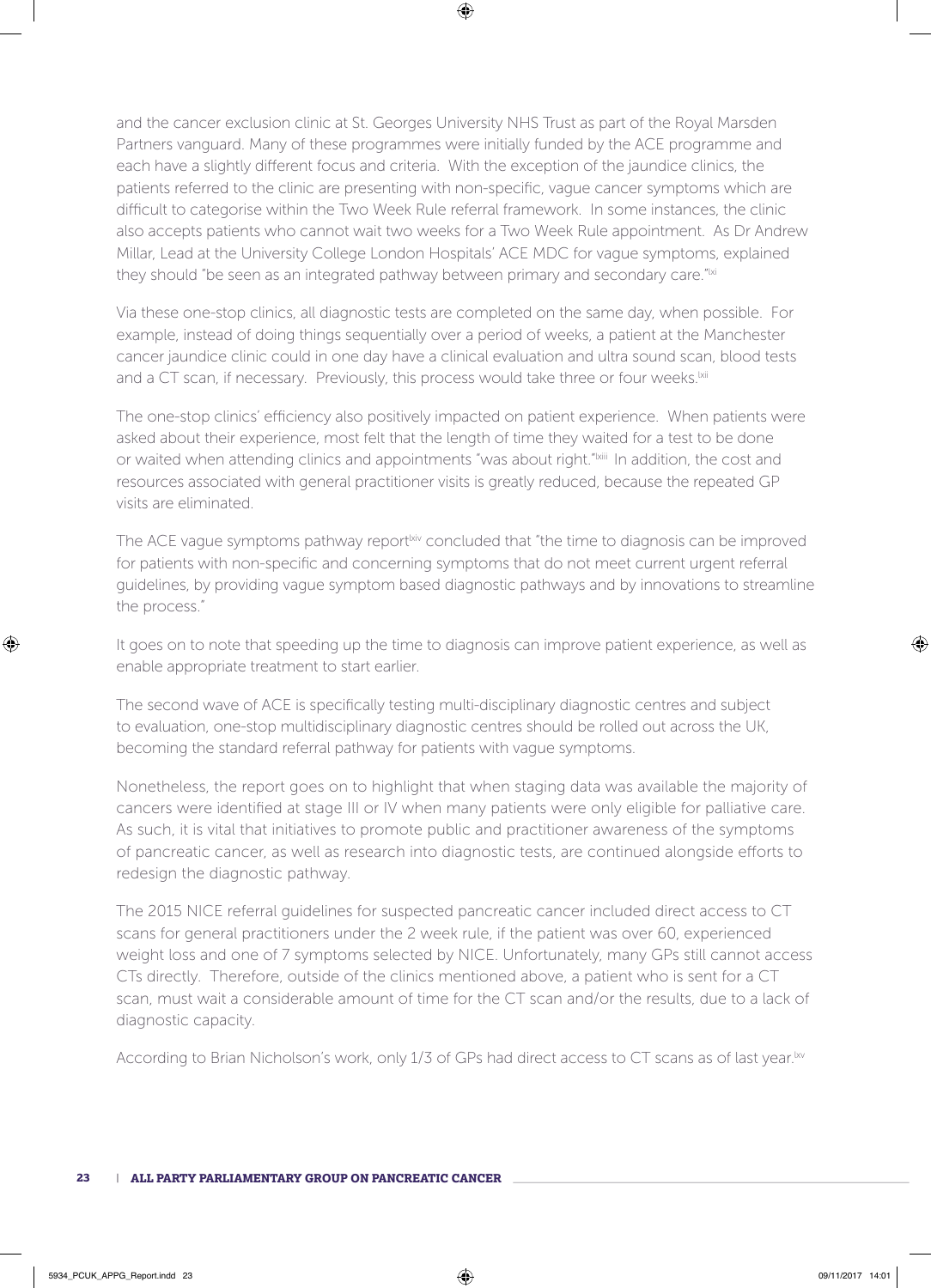Pancreatic Cancer Action's analysis similarly shows 28% of GPs had direct access. Despite concerns that direct access to CTs would overload the system, this has not occurred in areas like Epsom and St. Helier, where there were only 50 requests from GPs last year.<sup>Livi</sup> More concerning is perhaps the lack of diagnostic capacity to meet the diagnostic needs of the patients that are referred by GPs or clinics. Ultimately, patients are experiencing lengthy waiting times, because there are not enough radiologists to interpret the images or take the scan in the first place. NHSE National Clinical Director for Cancer Professor Chris Harrison explained to the APPGPC that the NHS are taking a number of actions to try and address what undoubtedly is a capacity issue. However, we need to understand whether the Government pledge in September 2015 to invest up to £300m more by 2020 to improve diagnostic capacity has led CCGs to increase spending on diagnostic capacity as recommended. We also need Health Education England to fulfil its promise to report on and plan for changes to the cancer workforce. We are concerned that diagnostic capacity has not progressed as required. As a result, waiting times and the time to diagnosis will only extend.

⊕

#### **RECOMMENDATIONS:**

From the evidence received by the APPGPC, it appears that having a pathway whereby vague symptoms can be investigated efficiently is essential to diagnosing cancer earlier. Multi-Disciplinary Centres provide one way to achieve this. Patients presenting with vague symptoms should be referred to MDCs where this route to diagnosis is available.

Where this pathway is not available, it is also beneficial for GPs to have direct access to CT scans to speed up patient access to these important diagnostic tests.

As such, the APPG on Pancreatic Cancer calls for:

- (a) Clinical Commissioning Groups and others to continue to fund and increase funding for rapid diagnostic pathways for patients that present with vague symptoms (or non-specific but concerning symptoms), such as multi-disciplinary diagnostic centres (MDCs), one-stop clinics or direct access to diagnostics.
- (b) Clinical Commissioning Groups to authorise GPs Direct Access to CT Scans, especially in those regions where patients do not have access to faster clinics.
- (c) Professional bodies must ensure that GPs are educated about CT scans in order to support them in this new role.

"The main failing [in the NHS] is with the pathways [two week rule], it is looking for people with advanced cancer in the majority of cases."

Andrew Millar, Lead at University College London Hospitals' ACE MDC for vague symptoms pg. 20.

"I think we will also save money because we will not spend a huge amount on resources, back and forth to primary care wasting time until the disease is more advanced.

Andrew Millar, Lead at University College London Hospitals' ACE MDC for vague symptoms, Page 23

| **ALL PARTY PARLIAMENTARY GROUP ON PANCREATIC CANCER** | **24**

◈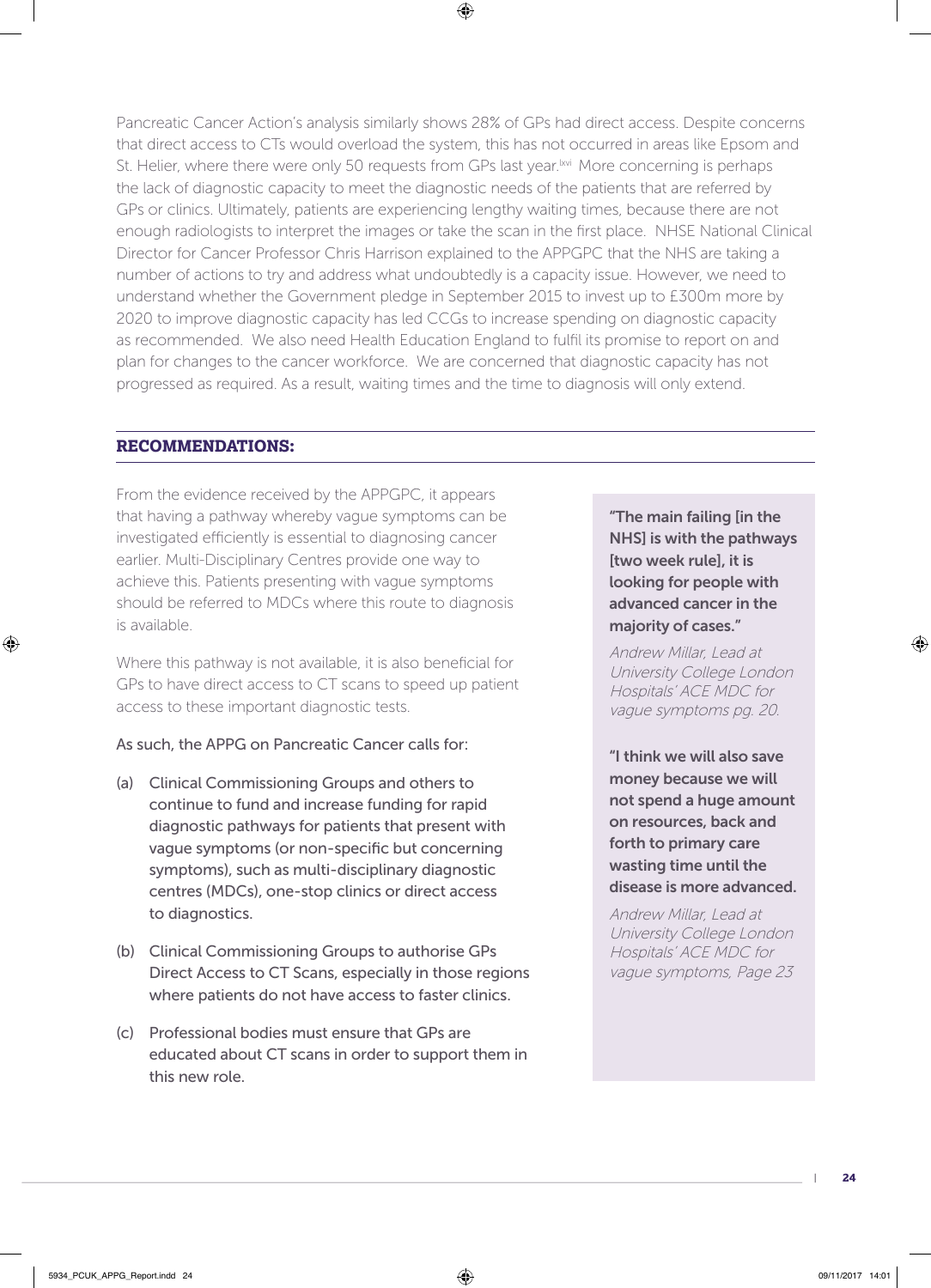- ⊕
- (d) NHS England should create a clear plan to address lack of diagnostic capacity caused by workforce shortages and prior lack of investment. To ensure this occurs, we join Cancer Research UK's call for Health Education England's Cancer taskforce report, sufficient investment and a clear plan to address workforce shortages in the future. Ixvii

#### "If we can get people rapid diagnosis we will save money as well as save lives."

Andrew Millar, Lead at University College London Hospitals' ACE MDC for vague symptoms, Page 23.

#### "It takes 6 months to get from symptom to specialist…."

Mr Satvinder Mudan, Consultant Surgeon, Royal Marsden Gastrointestinal Unit, Page 32.

#### Patients "need to be processed more rapidly though the system so that I can pick up the ones who can be cured…."

Mr. Satvinder Mudan, Consultant Surgeon, Royal Marsden Gastrointestinal Unit, Page 43.

#### "In Nottingham you can get a CT scan done quite quickly but the report takes 10 weeks."

Julia Hippisley-Cox, Professor of Clinical Epidemiology & General Practice, University of Nottingham, Oral evidence, Transcript Page 38.

◈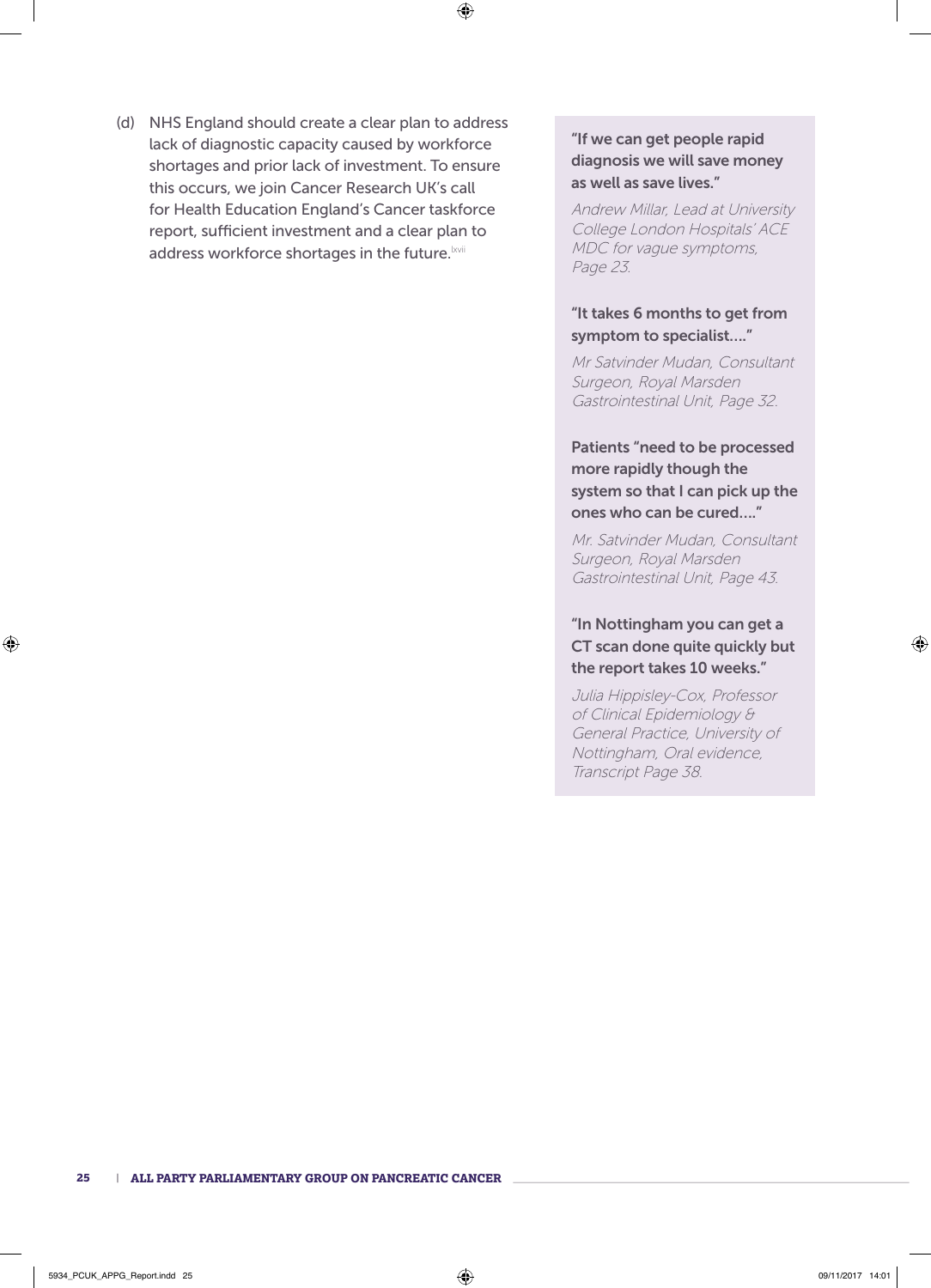### **FAST TRACK SURGERY AND OTHER TREATMENTS**

#### **THE PROBLEM:**

While the prime focus of this inquiry has been to look at early diagnosis, there is strong agreement that early diagnosis can only be effective if it is followed by speedy referral to treatment. As such, the APPGPC also received evidence that moved on from just focusing on early diagnosis and began to look at what should happen next. Although this evidence is relatively new and 5 year survival data is not yet available, it was also interesting and exciting, drawing our attention to the positive, hopeful developments in this area. Traditionally, anywhere from 6 weeks to 2 months passes before an operable pancreatic cancer patient with jaundice has his or her pancreas resected. This delay stems in part from the common practice of treating jaundice with a stent\*, while the patient waits for resection surgery. Although a stent is often not necessary if surgery occurs quickly,\*\* it is typically required because the wait before surgery is lengthy as scans and appointments are organised in series rather than in parallel and there is a lack of communication/coordination between local hospitals and specialist centres. The traditional pathway from diagnosis to surgery often results in poor patient outcomes, poor patient satisfaction and increased cost. Furthermore high quality evidence from randomised trials demonstrates fast track surgery is safe; in fact there are reduced overall complications when patients proceed directly to surgery without a stent.

⊕

To ensure the advantages of early diagnosis are preserved, it is essential that referral to treatment including neoadjuvant therapy and surgery, when possible, occurs as soon as possible. In Manchester, the pilot phase of the ACE programme is coming to the end and the fast track pathway leads, supported by the Manchester Cancer provider board, are seeking funding from the Greater Manchester Heads of Commissioning. Likewise, the funding for Mr. Keith Roberts' pilot programme has come to an end.

#### **PAST RECOMMENDATIONS:**

In the past the APPGPC recommended a review of pathways between primary and secondary care for referral and investigation of pancreatic cancer patients. We also sought a coordinated approach supported by the Department of Health and NHS England to piloting and evaluating new models, including direct access to CTs.

\*\* We are not referring to those instances where the patient is enrolled in a clinical trial of neoadjuvant (ie before surgery) chemotherapy. Patients receiving such treatment need a stent to relieve jaundice, so chemotherapy can be safely given before surgery.

4

A stent is a hollow metal tube placed within the bile duct to temporarily relieve jaundice.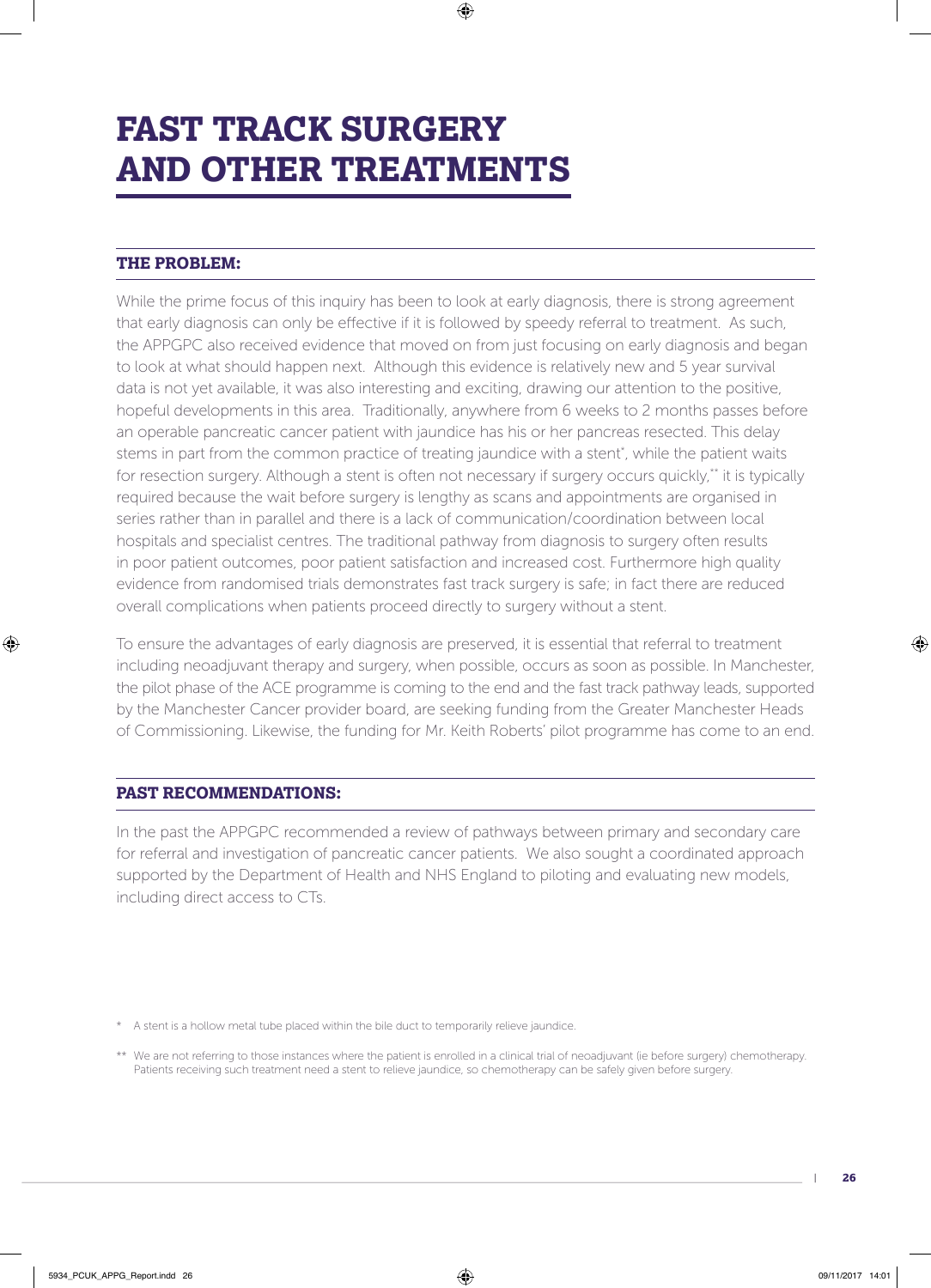#### **PROGRESS:**

Both Birmingham and Manchester have instituted fast track surgery programmes which ensure that those who are diagnosed with jaundice and with operable pancreatic cancer are operated on within a week from diagnosis. This is achieved, in part through a clinical nurse specialist, who informs the patients, provides information, helps optimise the patients' health before surgery, and coordinates the actual surgery. According to Keith Roberts, each referral generates between 30 and 35 emails. Lxviii

⊕

Through the Manchester Cancer Jaundice Pathway, led by Professor Derek O'Reilly, Consultant Hepatobiliary and Pancreas Surgeon, "time from ultrasound and CT scan to surgery has decreased from a median of 57 and 33 days pre-pathway to 13 and 9 days respectively post pathway."Ixix Similarly, in Birmingham, under Mr. Keith Roberts, Consultant Hepatobiliary and Pancreas surgeon, they found during the pilot study, which went from August 2015 to August 2016, the time from CT scan to surgery was reduced from 65 days to 16 days. By doing the surgery quickly, patients were often able to avoid the insertion of a stent, a procedure which has a risk of significant complications. In addition, the pancreatic surgery often had less complications when the patient did not have a stent.lxx

Even more astounding is the increased number of patients who received surgery under the fast track pathway. In the past in some cases the pancreatic cancer advanced, while people waited for surgery, and they were no longer able to have their pancreas resected when the surgery date arrived. According to Keith Roberts, in Birmingham "significantly more patients underwent potentially curative surgery in the 'fast track group, 31/32 [97%] vs. 46/61 [74%].<sup>Lxxi</sup> Likewise, in Manchester, Professor Derek O'Reilly explained, "in 2016 we did 21 patients within one week from presentation with good outcomes, all of them were operable."<sup>Ixxii</sup> Not only can the patient benefit, but so can the NHS. In Birmingham, they found that patients proceeding directly to surgery have an average cost of treatment some £3,178 less than those undergoing biliary stenting first. Mr. Roberts emphasized, "Clearly it is cost effective, because you are reducing unnecessary treatments, delays and unnecessary readmissions while waiting for surgery."<sup>Ixxiii</sup>

Another benefit, identified in the overview of the Manchester programme, was improved patient experience. Most people rated their care between good and very good and more than 70% stated that it was "extremely likely" that they would recommend its services to friends and family if they needed similar care or treatment. Professor O'Reilly believes that the fast track pathways have made "hard won gains in transforming the thinking about patients with pancreatic cancer from a nihilistic one to a proactive treatment-oriented approach."<sup>Ixxiv</sup>

◈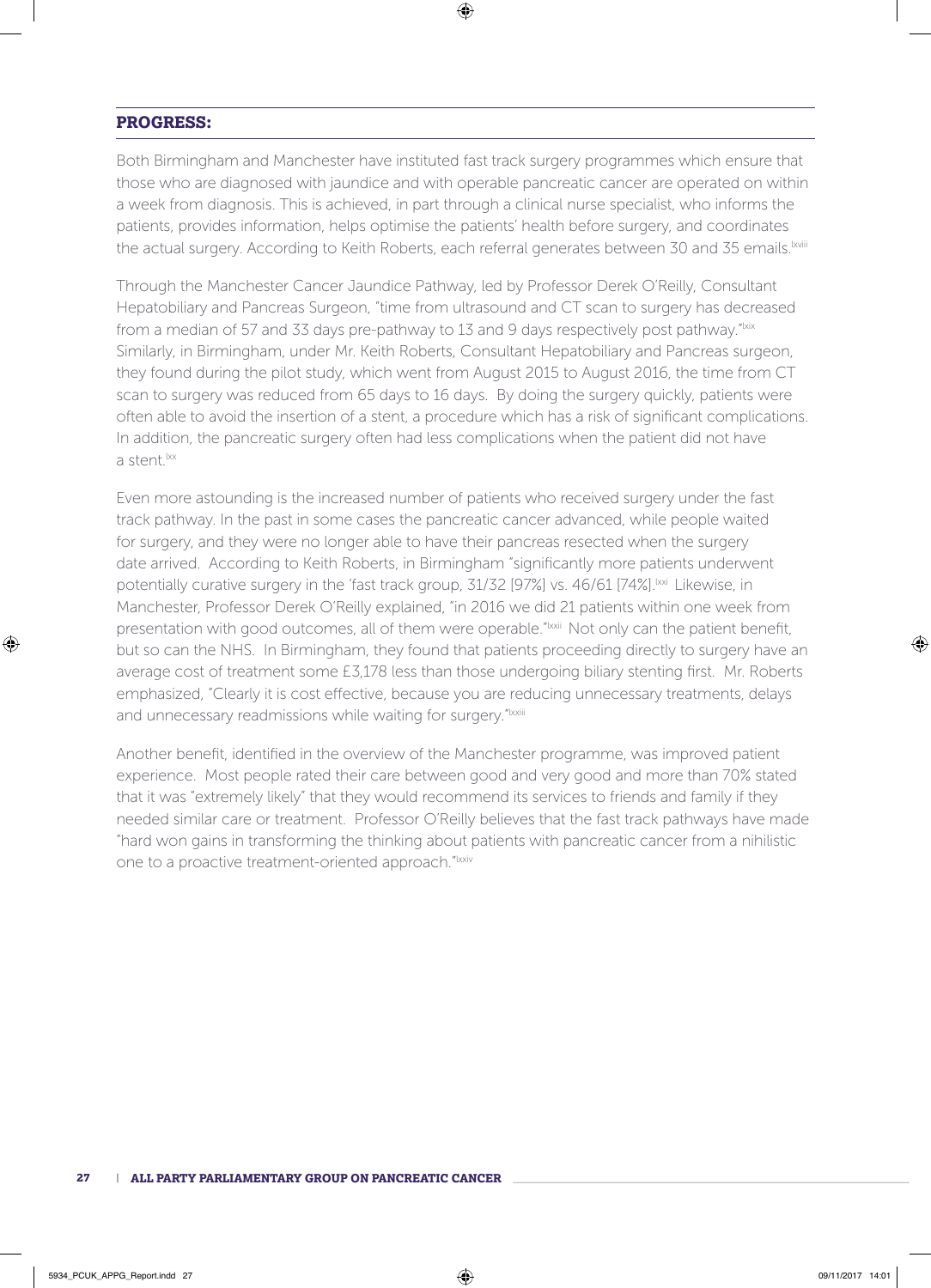#### **RECOMMENDATIONS**

Once a patient is diagnosed with pancreatic cancer, preferably through a one stop or MDC route, he or she must receive treatment as soon as possible. If resection of the tumour is possible, he or she must receive surgery as soon as possible unless being considered for neoadjuvant surgery. If a patient waits for surgery, some patients will become inoperable and as a result the patient will have lost their chance of a cure. The early indications from fast track surgery are encouraging but the evidence base that this affects long term outcome is not known. Delays from diagnosis to treatment are variable across the country and are often better in parts of Europe. This may be an area for further examination and scrutiny in the future.

⊕

#### The APPGPC calls on:

◈

- (a) Clinical/Specialised Commissioning Groups to consider making, based upon the latest available evidence, the small upfront investment to implement these pathway changes in Manchester and Birmingham and around the country so these pilots become fixtures and the gains made do not disappear. The Government and NHS England must consider developing national guidance supporting fast track surgery and faster access to treatments based upon the latest available evidence.
- (b) The pancreatic cancer community (including clinicians, charities and parliamentarians) to work together to educate others, including practices and hospitals, about the potential advantages to the patient and NHS as a whole when they are promptly referred to fast track surgery and other treatments.
- (c) Finally, to gain real support, a national audit analysing the variation in pathways around the country is required. Only by understanding current standards and practices can we hope to improve upon them and hopefully persuade people of the advantages involved in fast track pathways.

"One of the chief benefits we found in Manchester and Birmingham, if you do the surgery quickly, you don't find patients are inoperable, they don't progress while waiting for surgery."

Professor Derek O'Reilly, Consultant Hepatobiliary and Pancreas Surgeon, Manchester Cancer Jaundice Pathway

"Traditional results for being inoperable at surgery runs throughout the UK at between 10% and 15%."

Professor Derek O'Reilly, Consultant Hepatobiliary and Pancreas Surgeon, Manchester Cancer Jaundice Pathway, Page 13

### "A difference of 49 days can make a difference in being resectable for a quarter of patients…"

Mr. Keith Roberts Consultant Hepatobiliary and Pancreas Surgeon, University Hospitals Birmingham, fast track pathway to surgery.

"it is shocking, you are quite right, that in 2017 that the standard throughout most of the country is delayed diagnosis and slow track surgery involving probably completely unnecessary stents for most patients.."

Mr. Keith Roberts, Consultant Hepatobiliary and Pancreas Surgeon, University Hospitals Birmingham, fast track pathway to surgery, Page 19.

⊕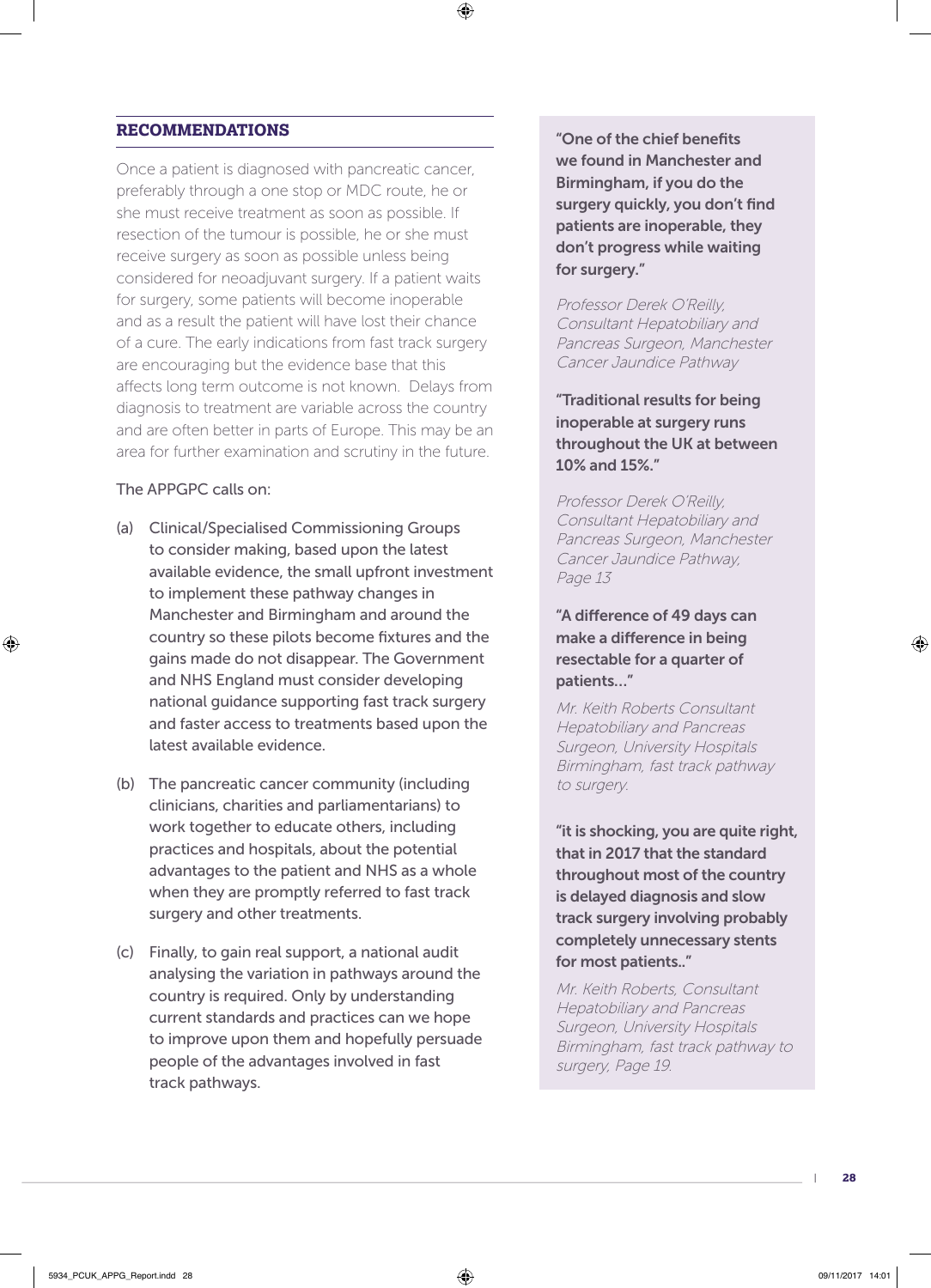### **CANCER STRATEGY AND CANCER ALLIANCES**

#### **BACKGROUND:**

The NHS England Cancer Strategy and the Cancer Alliances were designed, at least in part, to ensure the earlier diagnosis of all cancers, including pancreatic cancer. Although the strategy does not focus on pancreatic cancer and other less survivable cancers explicitly, the strategy does include objectives which could advance early diagnosis efforts. The implementation of Cancer Alliances may also move forward early diagnosis initiatives.

◈

#### **PROGRESS:**

◈

As previously mentioned, the Government's commitment to delivering the cancer strategy was evidenced by its commitment to invest up to £300m more by 2020 to improve diagnostic capacity. However, we are unsure whether these funds have been used for their specified purpose. There has also been a delay on Health Education England's plan for the cancer workforce to determine current diagnostic capacity and actions to address current future shortages.

The Cancer Alliances are also becoming more established. Dr Rosie Loftus explained that the Cancer Alliances are "vehicles to try and get everyone working together, GPs and providers having sensible and mature conversations."<sup>Ixxv</sup> If the alliances have sufficient support, they can with the transformational funding provided by the NHS "be a route to disseminate and utilise early diagnosis innovation."<sup>Ixxvi</sup> While there is a concern that the funding focuses on the big 4 cancers<sup>Ixxvii</sup>, <sup>Ixxviii</sup> the APPGPC is hopeful that this funding can also be used for pancreatic cancer initiatives. In both cases, it is too early to determine how successful implementation has been and the impact to date.

#### **RECOMMENDATION:**

We must continue to call for the successful implementation of the NHS England Cancer Strategy and Cancer Alliances, because they are essential to establishing the foundation for early diagnosis. ⊕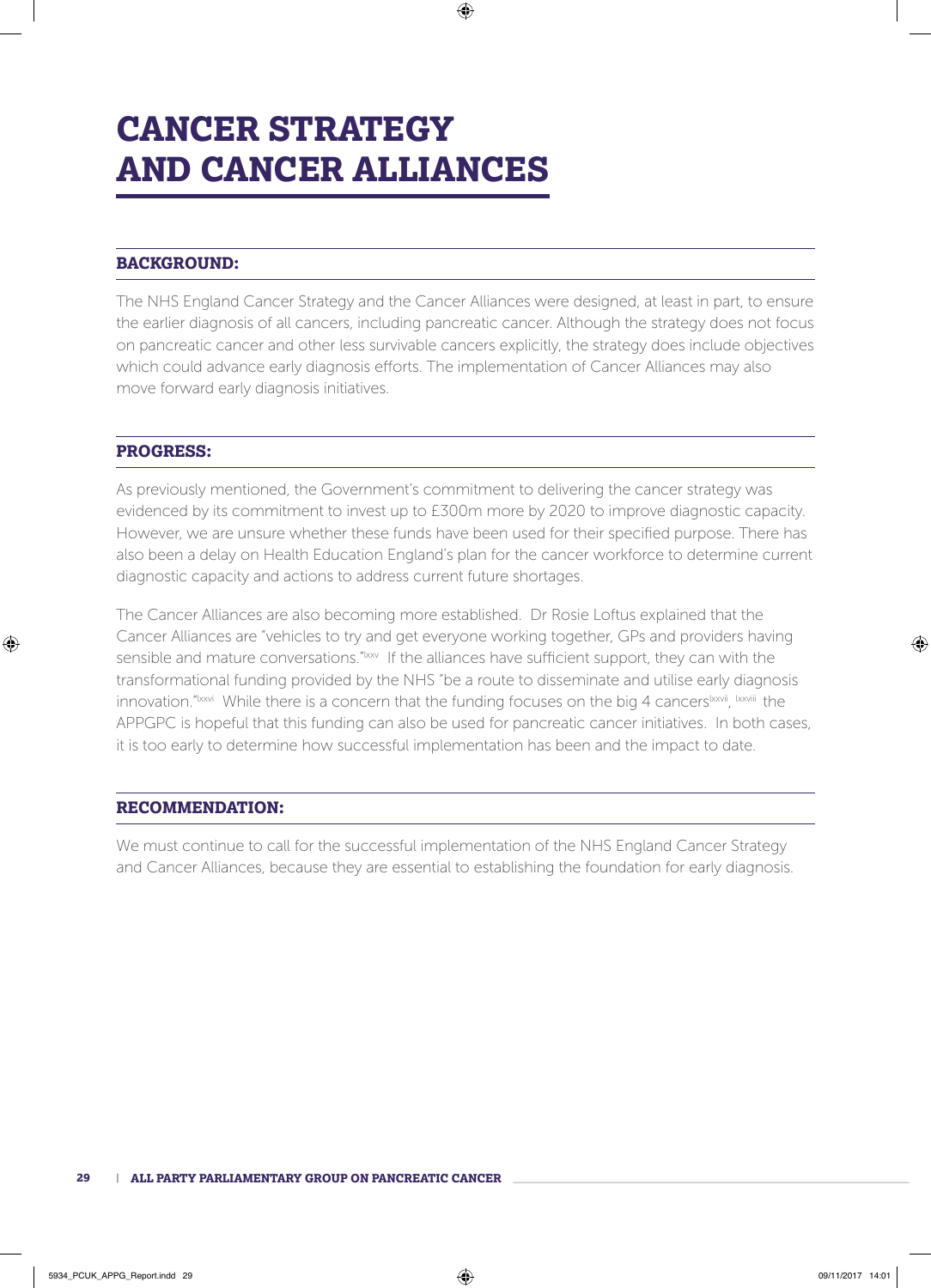# **FINAL SUMMATION**

Survival rates for pancreatic cancer have been stubbornly "stuck" at an unconscionably low rate. Although early diagnosis initiatives are by no means a panacea/cure-all for the difficulties surrounding pancreatic cancer, they are a viable and promising approach to driving forward progress. If the APPGPC's recommendations are taken seriously and pancreatic cancer research funding, public awareness and support for GPs is increased and faster diagnostic pathways and treatment are instituted, pancreatic cancer patients will have a much better chance of living better and longer. If the APPGPC's recommendations are implemented, it is much more likely patients and physicians will recognise the symptoms of pancreatic cancer sooner, patient investigations will occur sooner, patients will receive a clear diagnosis sooner and patients may be treated sooner.

⊕

The APPGPC will do our best to track the progress made toward these recommendations to ensure that they are not forgotten. Please visit the APPGPC website at www.pancanappg.org.uk to see the latest update on our progress implementing these recommendations.

In light of our report, we urge you to join the APPGPC's efforts and work with us to detect and treat pancreatic cancer sooner, transforming outcomes for pancreatic cancer patients.

To find out more about the work of the APPGPC and how you can support us contact APPGPC@pancreaticcancer.org.uk

◈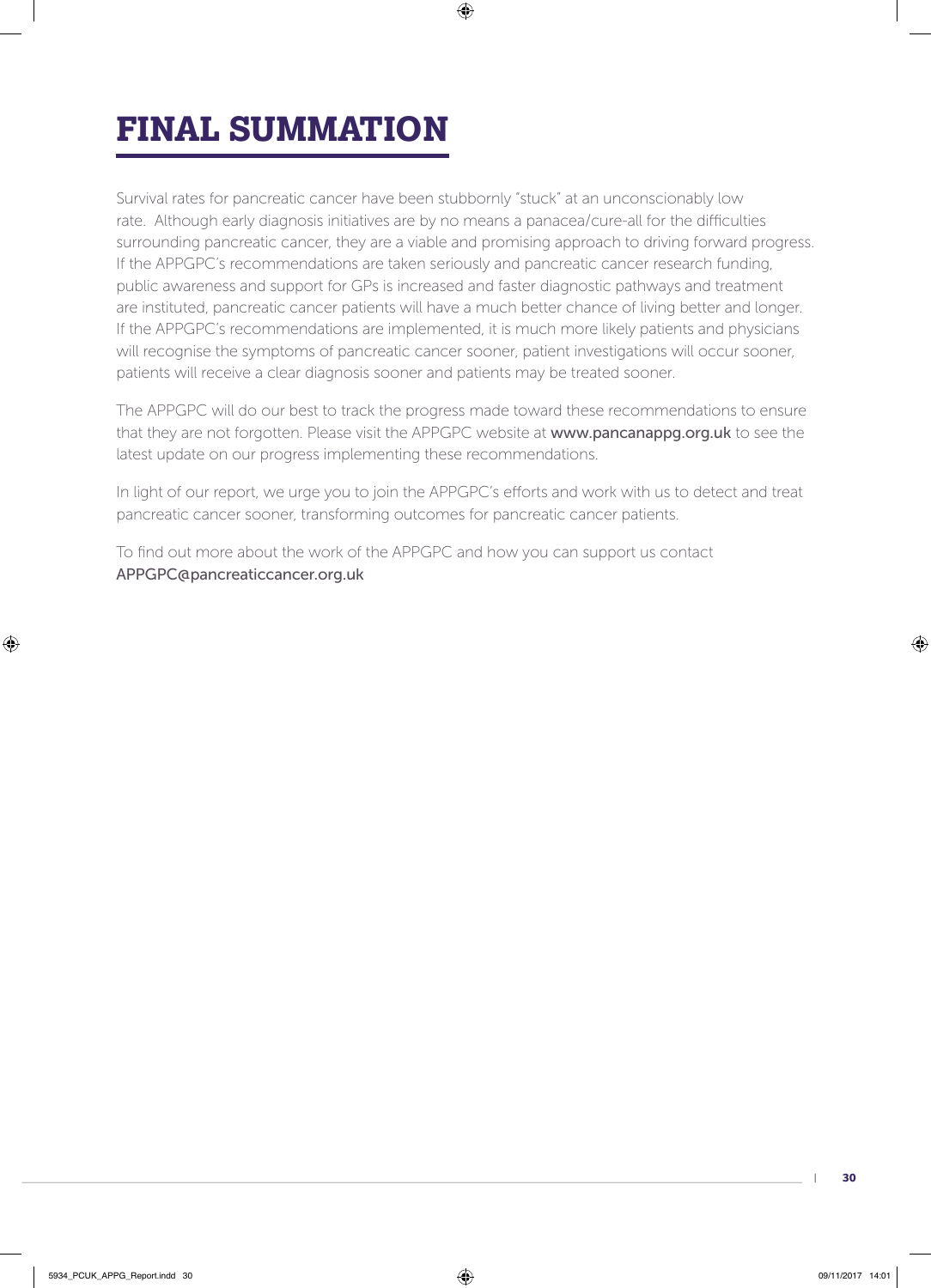## **APPENDIX 1 - ORAL WITNESSES**

#### **FIRST SESSION -**

#### Tuesday 24th January from 10am to 12pm in Committee Room 7, Palace of Westminster.

⊕

- Dr Rosie Loftus, Joint Chief Medical Officer, Macmillan Cancer Support
- Maggie Blanks, Chief Executive, Pancreatic Cancer Research Fund
- Dr Donna Chung, ACE Wave 2 Multidisciplinary Centre (MDC), Programme Manager and Clinical Information
- Dr Andrew Millar, Lead at University College London Hospitals' ACE MDC for vague symptoms
- Professor Eithne Costello, University of Liverpool, diabetes and pancreatic cancer research
- Dr Bill Greenhalf, Liverpool Centre of EUROPAC

#### **SECOND SESSION -**

◈

#### Monday 6th February from 12pm to 2pm in Committee Room 8, Palace of Westminster.

- Professor Steve Pereira, UCHL, researcher into biomarkers for detecting pancreatic cancer
- Alex Ford, Chief Executive, Pancreatic Cancer UK
- Mr Satvinder Mudan, Consultant Surgeon, Royal Marsden Gastrointestinal Unit
- Diane Dobson, Pancreatic Cancer Nurse Specialist, Pancreatic Cancer UK
- Professor Julia Hippisley-Cox, Professor of Clinical Epidemiology & General Practice, University of Nottingham
- Sara Bainbridge, Policy Manager, Cancer Research UK

#### **THIRD SESSION -**

Tuesday 21st February from 13:00 – 15:00 in Committee Room 8, Palace of Westminster.

- Professor Andrew Hart, Chair, British Society for Gastroenterology Pancreatic Cancer Section Committee; Former President, Pancreatic Cancer Society of Great Britain and Ireland
- Ali Stunt, Chief Executive and Founder, Pancreatic Cancer Action
- Roy Bowdery, (patient, diagnosed age 60)
- James Farrell, (carer, father died of pancreatic cancer)
- **Debbie Wells** (carer, daughter died aged 27 of pancreatic cancer)

**31** | **ALL PARTY PARLIAMENTARY GROUP ON PANCREATIC CANCER** |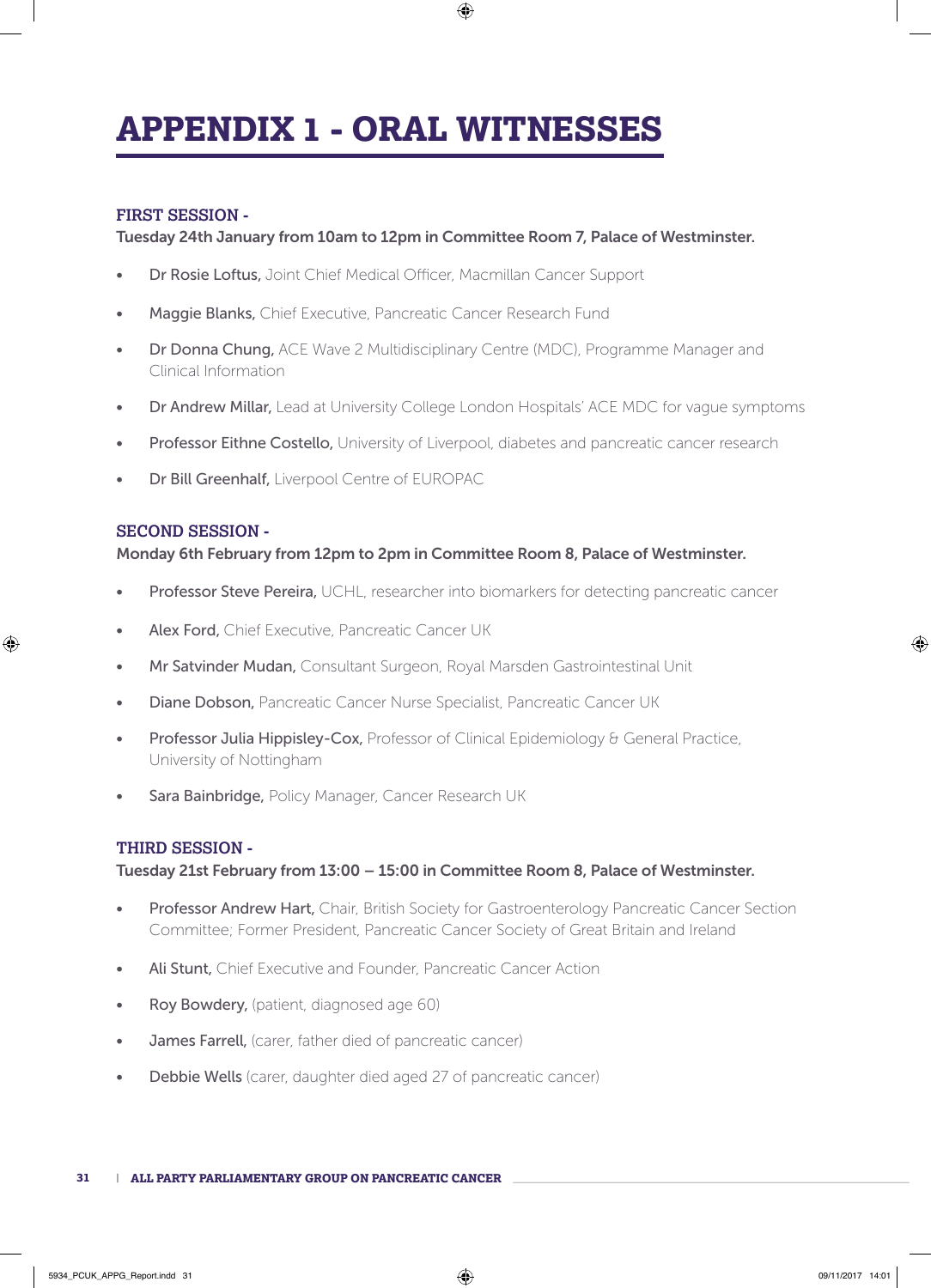#### **FOURTH SESSION -**

#### Wednesday 22nd February from 09:00 – 11:00 in Committee Room 17, Palace of Westminster.

⊕

- Professor Hamilton, Professor of Primary Diagnostics, University of Exeter; involved in the creation of decision aid tools; clinical lead on the NICE revision of cancer guidelines
- Professor Derek O'Reilly, Consultant Hepatobiliary and Pancreas Surgeon, Manchester Cancer, Jaundice Pathway
- Mr Keith Roberts, Consultant Hepatobiliary and Pancreas Surgeon, University Hospitals Birmingham, fast track pathway to surgery
- Mr Tom O'Rourke, Surgeon, specialising in laparoscopic, general and hepatobiliary surgery, Princess Alexandra Hospital, Queensland, Australia

#### **FIFTH SESSION -**

◈

#### Wednesday 22nd February, 1pm, Committee Room 17, Palace of Westminster

- Professor Chris Harrison, National Clinical Director for Cancer, NHS England
- **Tim Elliott,** Senior Policy Advisor for Cancer, Acute Care and Provider Policy, Department of Health
- Dr Helen Campbell, Portfolio Manager, Research Networks, Cancer Research, and Clinical Research Facilities, Department of Health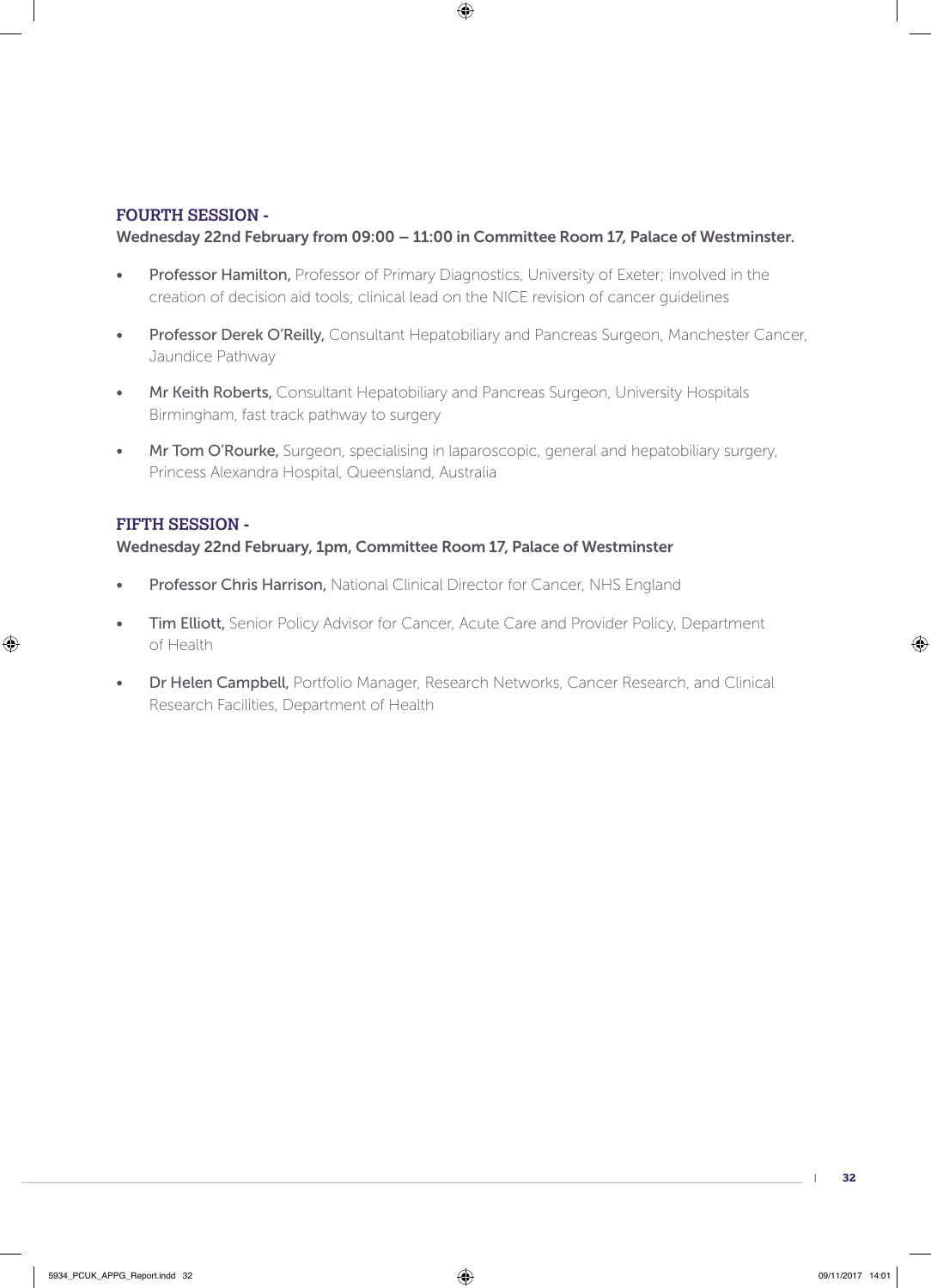### **APPENDIX 2 – APPG PANEL MEMBERS**

 $\bigoplus$ 

#### **FIRST SESSION -**

Tuesday 24th January from 10am to 12pm in Committee Room 7, Palace of Westminster.

- Sir Henry Bellingham MP
- Nic Dakin MP, Chair
- Mark Durkhan MP, Vice-Chair
- Colleen Fletcher MP
- Baroness Masham
- Nick Thomas-Symonds MP, Vice-Chair
- Baroness Masham of Ilton

#### **SECOND SESSION -**

Monday 6th February from 12pm to 2pm in Committee Room 8, Palace of Westminster.

- Sir Henry Bellingham MP
- Nic Dakin MP, Chair

⊕

- Mark Durkhan MP, Vice-Chair
- Colleen Fletcher MP
- Baroness Masham of Ilton
- John McNally MP
- Nick Thomas-Symonds MP, Vice-Chair

#### **THIRD SESSION -**

Tuesday 21st February from 13:00 – 15:00 in Committee Room 8, Palace of Westminster.

- Sir Henry Bellingham MP
- Nic Dakin MP, Chair
- Mark Durkhan MP, Vice-Chair

**33** | **ALL PARTY PARLIAMENTARY GROUP ON PANCREATIC CANCER** |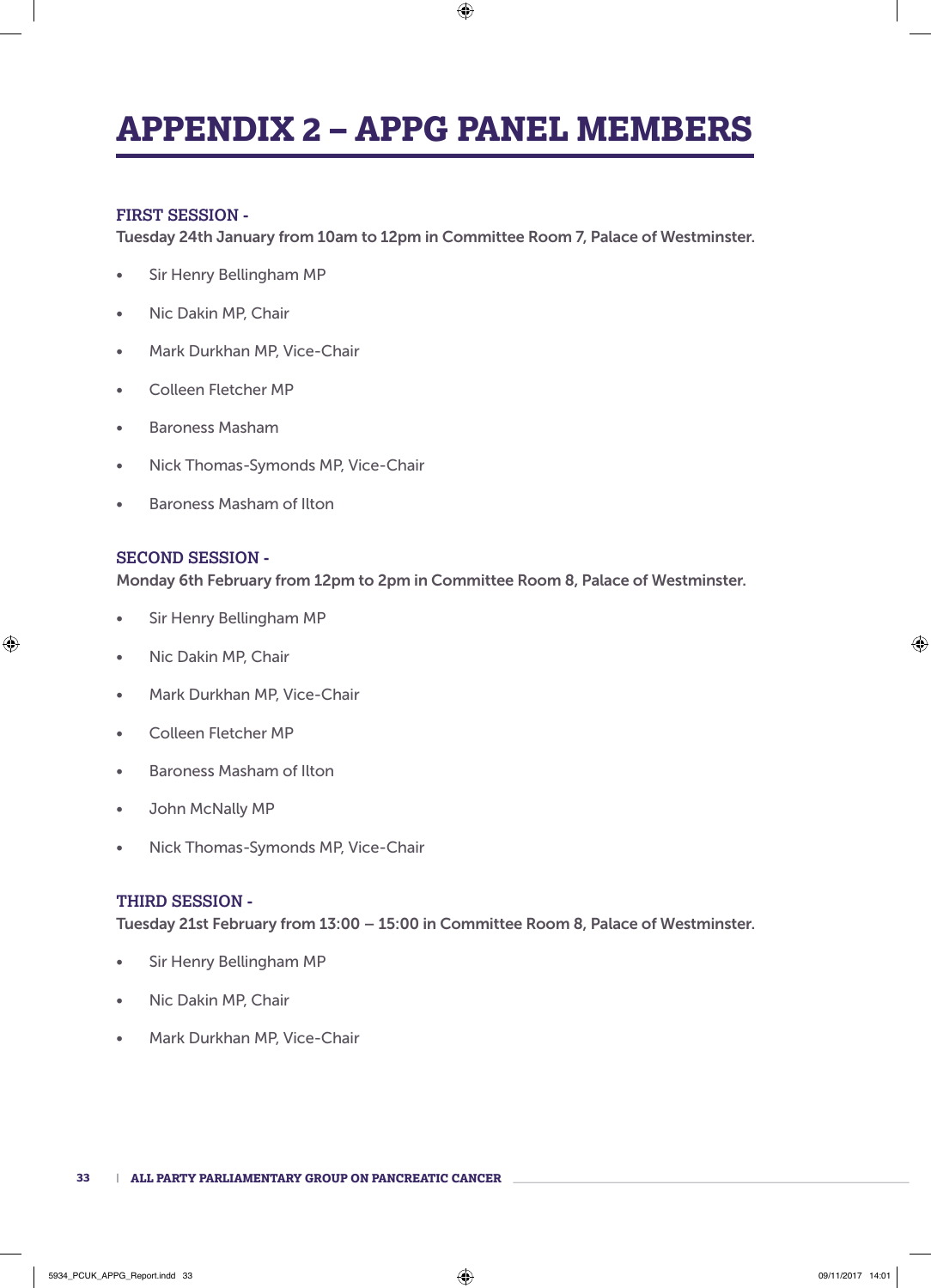$\bigoplus$ 

- Colleen Fletcher MP
- Baroness Masham of Ilton
- John McNally MP
- Nick Thomas-Symonds MP, Vice Chair

#### **FOURTH SESSION -**

Wednesday 22nd February from 09:00 – 11:00 in Committee Room 17, Palace of Westminster.

- Sir Henry Bellingham MP
- Nic Dakin MP, Chair
- Mark Durkhan MP, Vice-Chair
- Colleen Fletcher MP
- Baroness Masham of Ilton
- John McNally MP

◈

- Lord Patel, Vice-Chair
- Nick Thomas-Symonds MP, Vice-Chair

#### **FIFTH SESSION -**

Wednesday 22nd February, 1pm, Committee Room 17, Palace of Westminster.

- Sir Henry Bellingham MP
- Nic Dakin MP, Chair
- Mark Durkhan MP, Vice-Chair
- Colleen Fletcher MP
- Baroness Masham of Ilton
- John McNally MP
- Nick Thomas-Symonds MP, Vice-Chair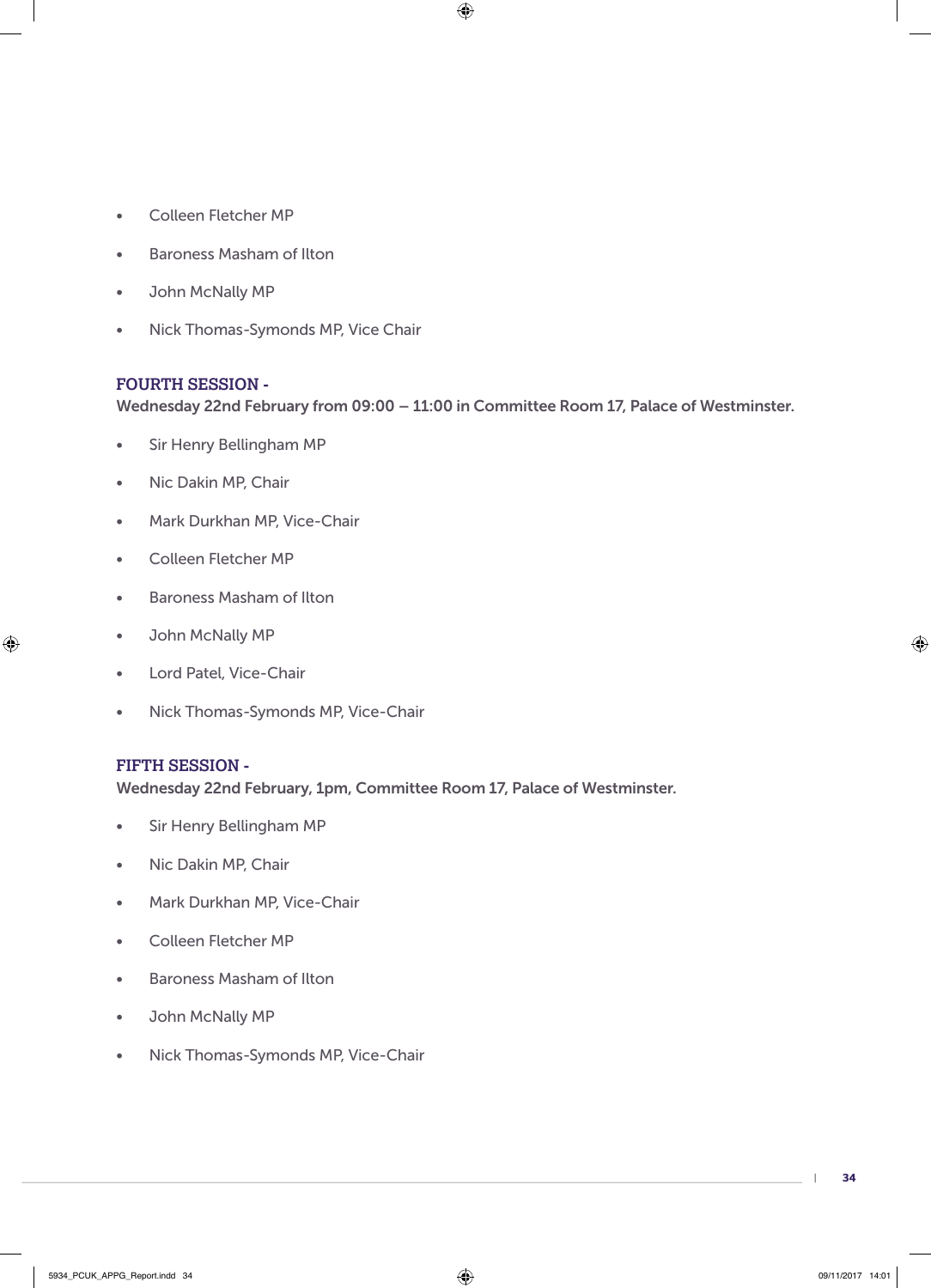## **APPENDIX 3 - WRITTEN EVIDENCE**

⊕

#### **PATIENT/CARER**

- Ronnie Coia (patient)
- **John Lancaster** (carer, wife died of pancreatic cancer aged 64 (at diagnosis))
- Jasmin Mas (carer, mother died of pancreatic cancer)
- John Nathan (carer, medical doctor and pancreatic cancer survivor)
- Sally Pascall (patient)
- **Lynne Walker** (patient)
- Debbie Wells (carer, daughter died aged 27 of pancreatic cancer)

#### **PROFESSIONAL**

◈

- Cancer Research UK
- **Tim Elliott, Senior Policy Advisor for Cancer, Acute Care and Provider Policy,** Department of Health
- Professor Julia Hippisley-Cox, Professor of Clinical Epidemiology & General Practice, University of Nottingham
- Professor Helmout Modjtahedi, Professor of Cancer biology, Kingston University
- Mr. Satvinder Mudan Consultant Surgeon, Royal Marsden Gastrointestinal Unit, Lead at the Multi-disciplinary cancer exclusion clinic at St. Georges University NHS Trust.
- O'Reilly, Derek, *"The Manchester Cancer Jaundice Pathway"*
- **Over, Paul,** Liver and Pancreatic Research Development Charity
- Roberts, Keith J., *"Early surgery for resectable pancreatic cancer- an opportunity to improve pathways and outcomes."*
- Roberts, Keith J. *A reduced time to surgery within a 'fast track' pathway for periampullary malignancy is associated with an increased rate of pancreatoduodenectomy',* HPB Journal, August 1, 2017.
- Pancreatic Cancer UK
- S Stapley, TJ Peters, RD Neal, PW Rose, FM Walter and W Hamilton, *"The risk of pancreatic cancer in symptomatic patients in primary care: a large case-control study using electronic records",* British Journal of Cancer, 2012, 1-5.

**35** | **ALL PARTY PARLIAMENTARY GROUP ON PANCREATIC CANCER** |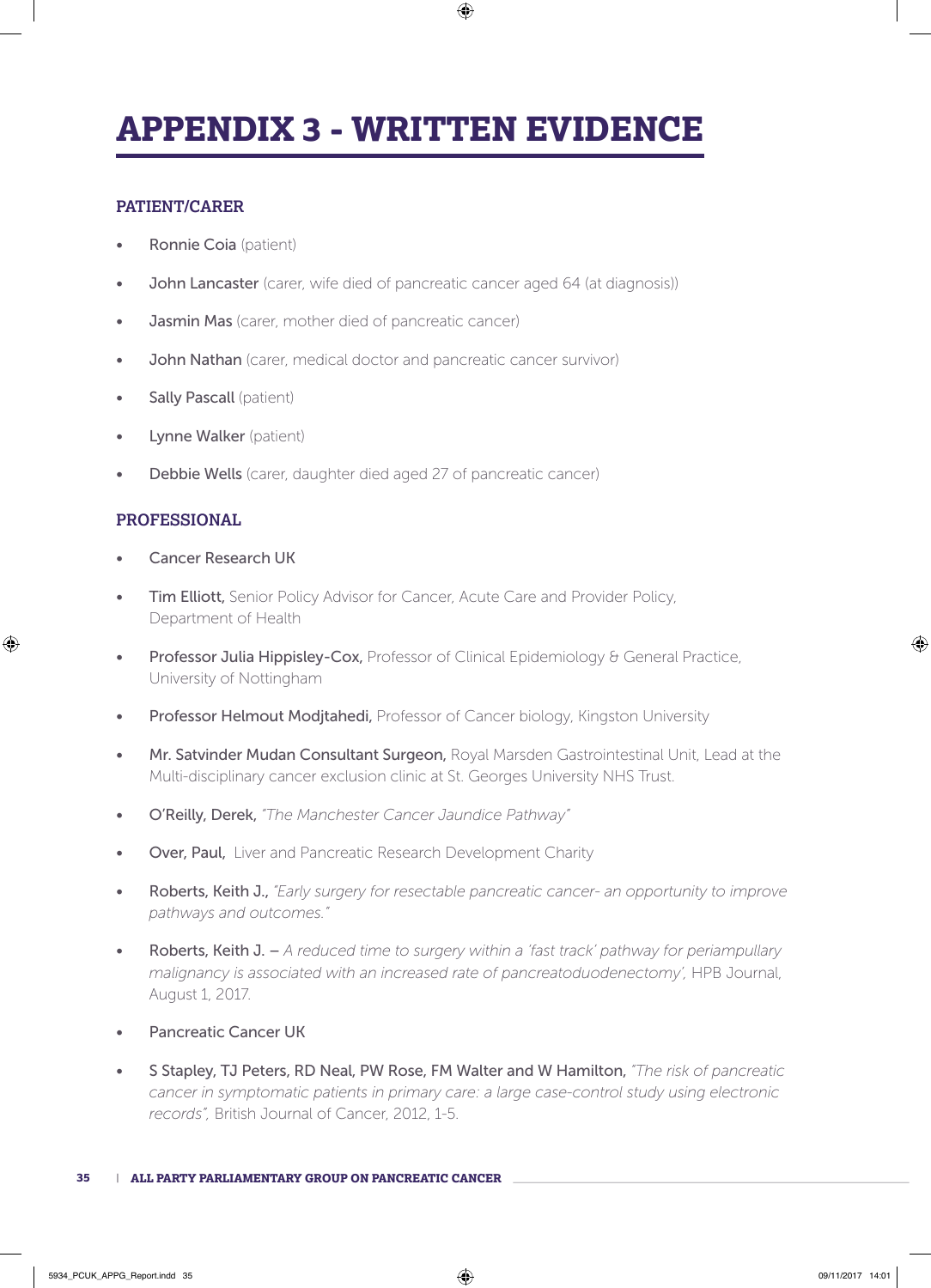#### References

Office of National Statistics England, Cancer Registry of Wales, Cancer Registry of Scotland and Cancer Registry of Northern Ireland. https://www.ons.gov.uk/peoplepopulationandcommunity/healthandsocialcare/conditionsanddiseases/datasets/ cancersurvivalratescancersurvivalinenglandadultsdiagnosed

⊕

- England: 2009-2013 5.6%, 2010-2014 6.6% (1% up, 17.9% increase change), Wales: 2007-2011 4.7%, 2008-2012 4.8% (0.1% up, 2.1% increase change), Scotland: 2002-2006 2.9%, 2007-2011 3.8% (0.9% up, 31% increase change), N. Ireland: 2000-2004 2.2%, 2005-2009 5.5% (3.3% up, 15% increase change)
- iii. Willie Hamilton, transcript, page 4.
- iv. ONS England data, 2003-2007 3.4%, 2010-2014-6.3%
- Pancreatic Cancer UK analysed existing Cancer Research UK cancer mortality projections and found that by 2026, pancreatic cancer would have the fourth highest number of projected deaths in the UK
- vi. http://www.cancerresearchuk.org/about-cancer/pancreatic-cancer/survival
- vii. https://www.pancreaticcancer.org.uk/latest-news/2016/november/three-quarters-of-uk-public-cannot-name-a-single-symptom/
- viii. Research Now, October 2015: https://pancreaticcanceraction.org/about/what-we-do/market-research-2/gp-survey-2015/
- CPES, 2015. Site specific analysis by Quality Health commissioned by Pancreatic Cancer UK.
- Pancreatic Cancer UK, Symptoms and Diagnosis Survey, 2015
- xi. NCIN Routes to Diagnosis, 2006 2013: http://www.ncin.org.uk/publications/routes\_to\_diagnosis
- xii. Ibid.
- xiii. APPG on Pancreatic Cancer, "Pancreatic Cancer Research: A Roadmap to Change," Summary of Key Recommendations, Page 6.
- xiv. Ibid.
- xv. http://www.cancerresearchuk.org/health-professional/cancer-statistics/statistics-by-cancer-type/pancreatic-cancer#heading-One
- xvi. Data source: National Cancer Research Institute (NCRI), the combined NCRI partners portfolio for 2014. Data obtained after private communication. Last updated on 06/01/2016
- xvii. Professor Helmout Madjtahedi, written evidence.
- xviii. APPG on Pancreatic Cancer, "Pancreatic Cancer Research: A Roadmap to Change," Summary of Key Recommendations, Page 6.
- xix. Ibid, page 13
- xx. Ibid.

⊕

- xxi. NCRI, 2016 Cancer Research Database http://www.ncri.org.uk/news-items/ncri-releases-2016-cancer-research-database-data-package/
- xxii. CRUK written submission, 28/2/17, page 2.
- xxiii. Sarah Bainbridge, transcript, page 17.
- xxiv. Professor Eithne Costello, transcript, page 31.
- xxv. Maggie Blanks, transcript, page 11.
- xxvi. CRUK written submission, page 3.
- xxvii. Professor Steve Periera, transcript, page 23.
- xxviii. Dr. Helen Campbell, transcript, page 6.
- xxix. Dr. Helen Campbell, transcript, page 7.
- xxx. https://www.pancreaticcancer.org.uk/researchatrisk
- xxxi. Professor Steve Periera, transcript, page 19.
- xxxii. Professor Steve Periera, transcript, page 26.
- xxxiii. Professor Steve Pereira, transcript, page 26.
- xxxiv. APPG on Pancreatic Cancer, "Pancreatic Cancer Research: A Roadmap to Change," Summary of Key Recommendations, Page 6.
- xxxv. Ali Stunt, transcript, page 3.
- xxxvi. APPG on Pancreatic Cancer, "Time to Change the Story: A plan of action for pancreatic cancer,"
- xxxvii. http://www.cancerresearchuk.org/health-professional/early-diagnosis-activities/be-clear-on-cancer/abdominal-symptoms-campaign#BCOC\_ Abdominal\_symptoms\_campaign4
- xxxviii. http://www.cancerresearchuk.org/health-professional/early-diagnosis-activities/be-clear-on-cancer/abdominal-symptoms-campaign#BCOC\_ Abdominal\_symptoms\_campaign4
- xxxix. Tim Elliott, transcript, page 14.
- xl. http://www.cancerresearchuk.org/health-professional/early-diagnosis-activities/be-clear-on-cancer/abdominal-symptoms-campaign#BCOC\_ Abdominal\_symptoms\_campaign6.

| **ALL PARTY PARLIAMENTARY GROUP ON PANCREATIC CANCER** | **36**

♠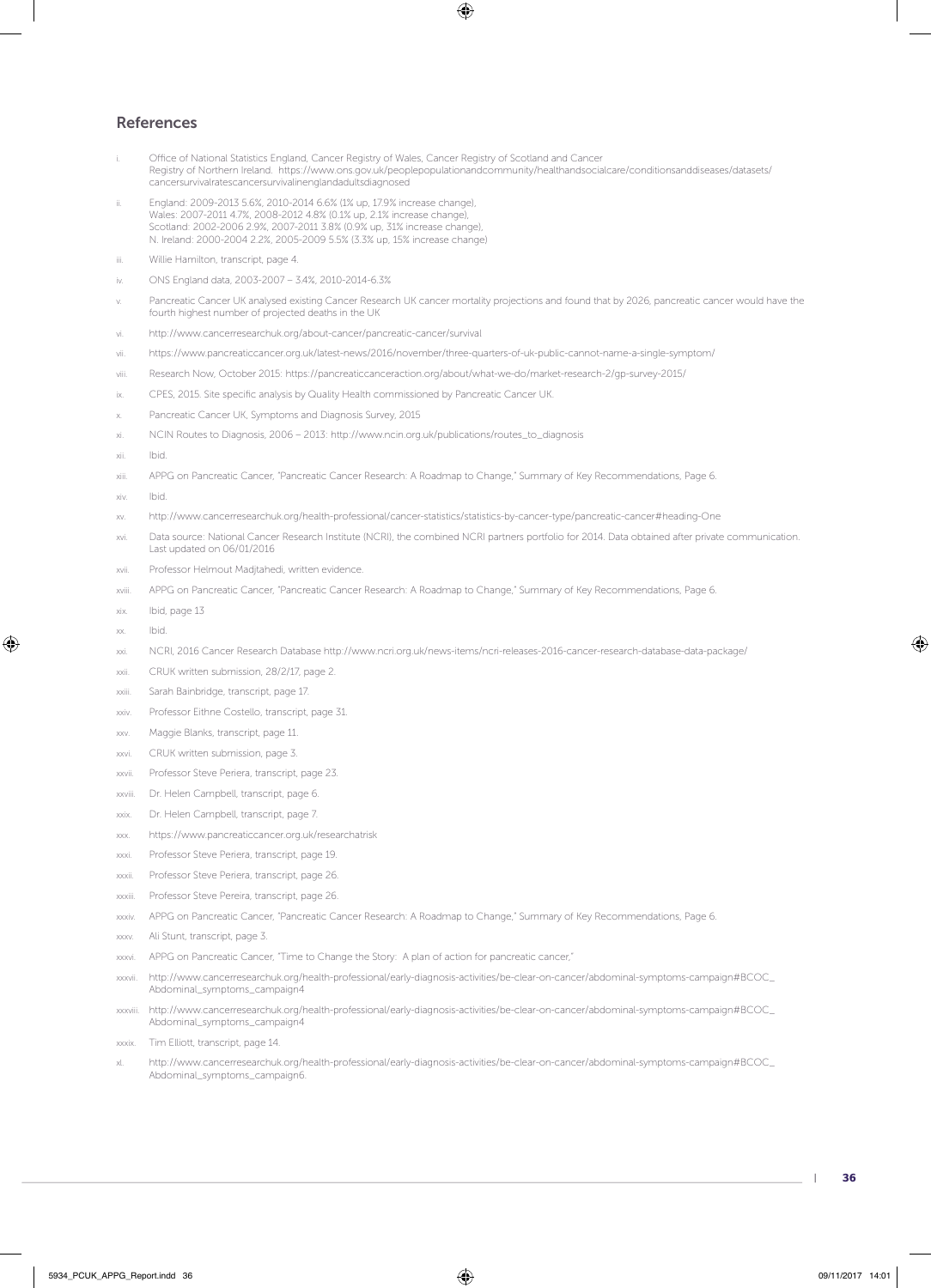- xli. Dr. Andrew Millar, transcript, page 25.
- xlii. Dr. Andrew Millar, transcript, page 26.
- xliii. Dr. Andrew Millar, transcript, page 24.
- xliv. CPES, 2015. Site specific analysis by Quality Health commissioned by Pancreatic Cancer UK.
- xlv. Pancreatic Cancer UK, Symptoms and Diagnosis Survey, 2015
- xlvi. Pancreatic Cancer UK, Research At Risk Stakeholder survey results, 2017 https://www.pancreaticcancer.org.uk/media/1136952/research-at-risksurvey-summary.pdf

⊕

- xlvii. Dr. Rosie Loftus, transcript, 6-7
- xlviii. Dr. Julia Hippisley-Cox, written evidence.
- xlix. Chiang, PP-C, Glance, David, Walker, J, Walter, Fiona and Emery, Jon Implementing a QCancer risk tool into general practice consultations: an exploratory study using simulated consultations with Australian general practitioners. , 2015.

l. Id.

- li. Study protocol, "Evaluating a computer aid for assessing stomach symptoms (ECASS): study protocol for a randomised controlled trial," published 4 April 2016, https://trialsjournal.biomedcentral.com/articles/10.1186/s13063-016-1307-3
- lii. Professor Chris Harrison, transcript, page 16.
- liii. Professor Andrew Hart, transcript, page 8.
- liv. Professor Andrew Hart, page 18.
- lv. In 2014 the number of newly diagnosed patients between the ages of 1 to 59 years old in England are 1160, Scotland 120, Wales 59, and N. Ireland 30.
- lvi. Tim Elliott, transcript, page 12.
- lvii. Professor Hamilton, transcript, page 4 and 5.
- lviii. CRUK written evidence, page 1.
- lix. Professor Derek O'Reilly, written evidence.
- lx. Professor Derek O'Reilly, written evidence.
- lxi. Dr. Andrew Millar, transcript, page 22.
- lxii. Professor Derek O'Reilly, page 11.
- lxiii. Page 4-5.

◈

- lxiv. Cancer Research UK, Improving diagnostic pathways for patients with vague symptoms, April 2017 http://www.cancerresearchuk.org/sites/default/ files/improving\_diagnostic\_pathways\_for\_patients\_with\_vague\_symptoms\_.pdf
- lxv. Donna Chung, transcript, page 18.
- lxvi. Dr. Rosie Loftus, transcript, page 22.
- lxvii. See also CRUK's submission.
- lxviii. Mr. Keith Roberts, transcript, page 20.
- lxix. Professor Derek O'Reilly, written submission, page 3.
- lxx. A complication from surgery is twice as likely when patients have stents as oppose to going straight to surgery. (page 14)
- lxxi. Mr. Keith Roberts, "Early surgery for resectable pancreatic cancer an opportunity to improve pathways and outcomes", page 3.
- lxxii. Professor Derek O'Reilly, transcript, page 13.
- lxxiii. Mr. Keith Roberts, transcript, Page 22.
- lxxiv. Professor Derek O'Reilly, page 7, written evidence
- lxxv. Dr. Rosie Loftus, transcript, page 9.
- lxxvi. CRUK, transcript, page 3.
- lxxvii. The big four cancers are lung, bowel, breast and prostate.
- lxxviii. John Lancaster, written evidence.

⊕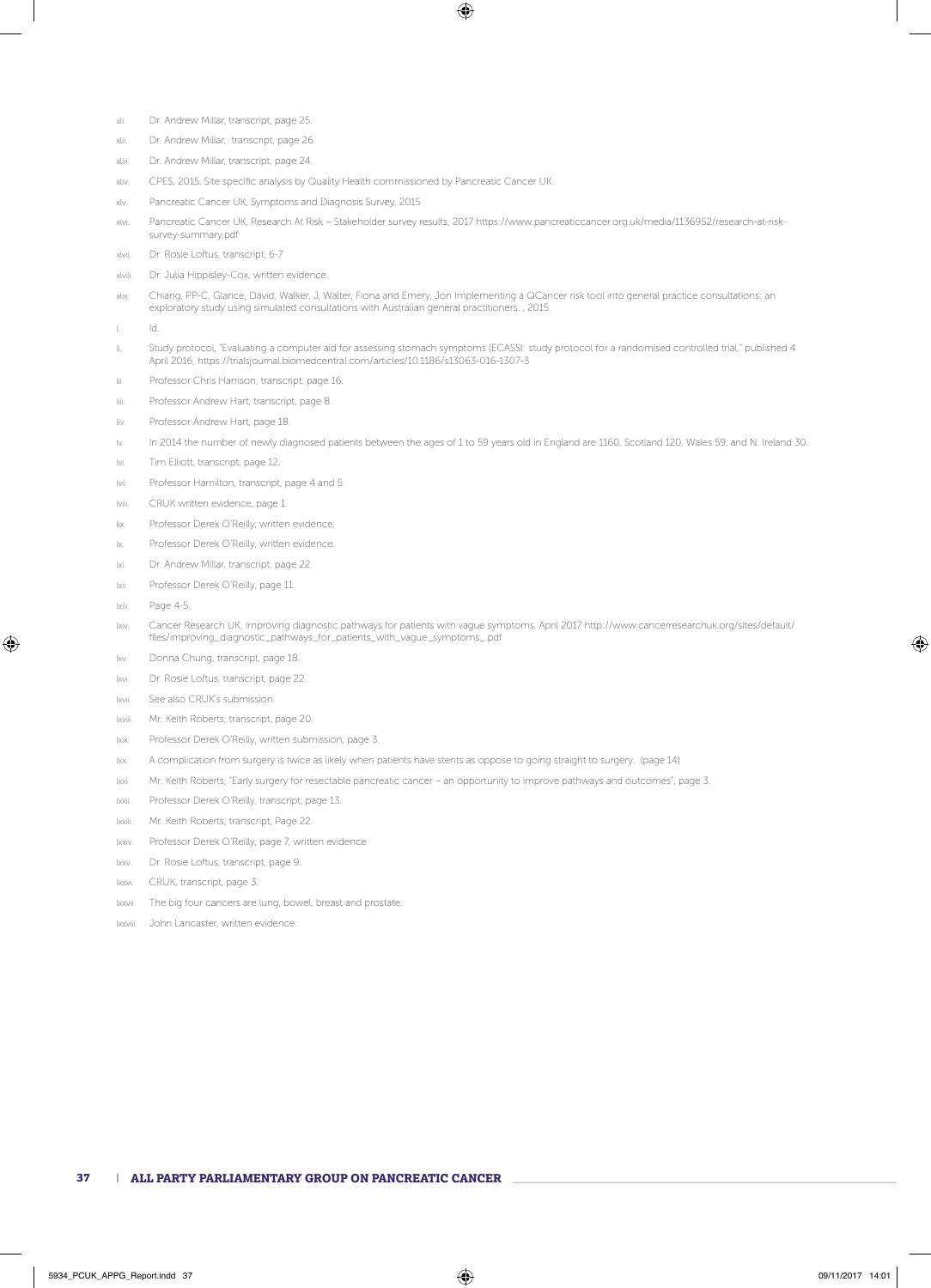$\equiv$ 

 $\bigoplus$ 

 $\bigoplus$ 

 $\bigoplus$